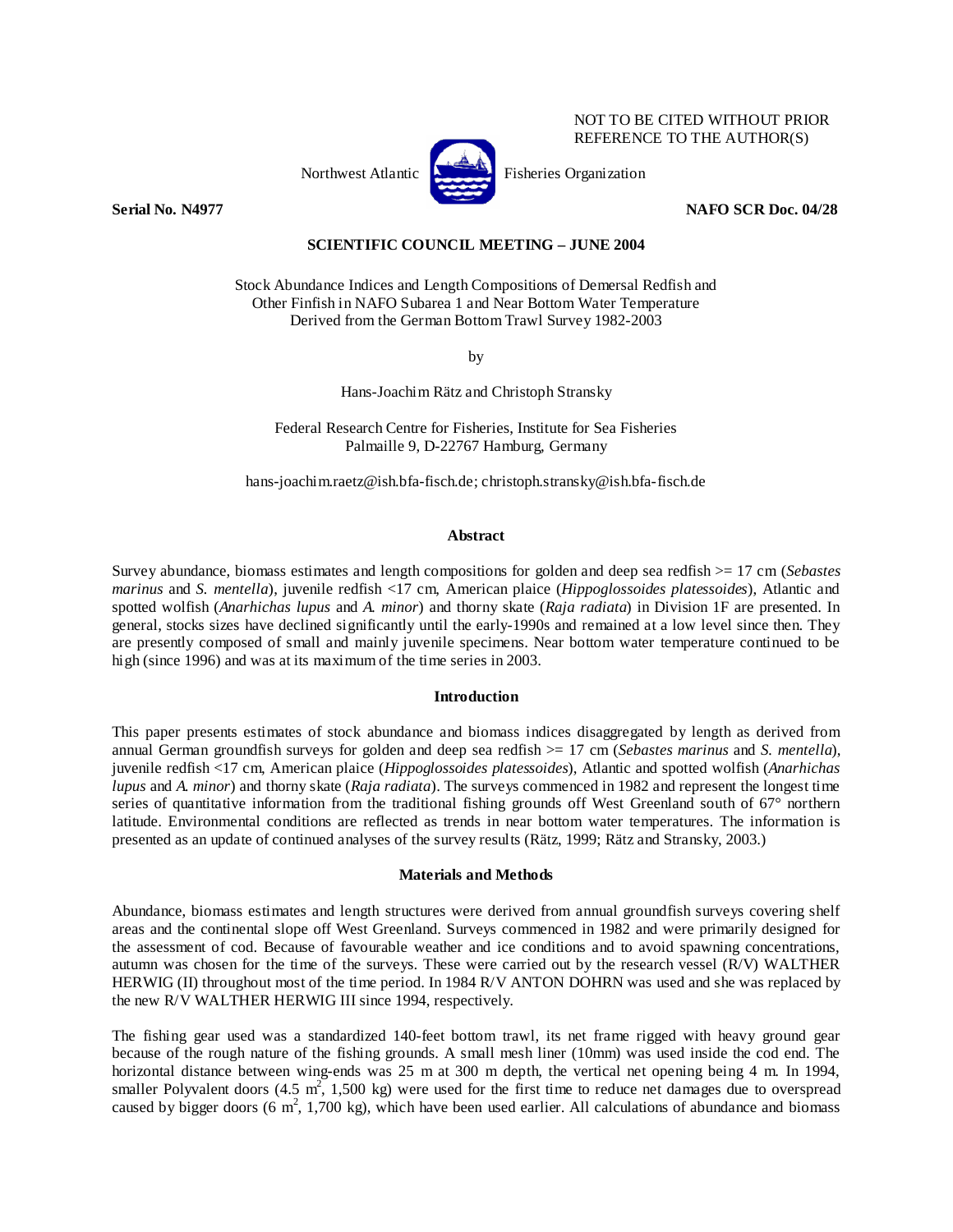indices were based on the 'swept area' method using 22 m horizontal net opening as trawl parameter, i. e. the constructional width specified by the manufacturer. The towing time was normally 30 min. at a speed of 4.5 knots. Trawl parameters are listed in Table 1. Hauls, which received net damage or became hang-up after less than 15 minutes, were rejected. Some hauls of the 1987 and 1988 surveys were also included although their towing time had been intentionally reduced to 10 minutes because of the expected large cod catches as observed from echo sounder traces.

Fish were identified to species or lowest taxonomic level and the catch in number and weight was recorded. Total fish lengths were measured to cm below.

The surveys were primarily designed for the assessment of cod. In order to reduce the error of abundance estimates, the subdivision of shelf areas and the continental slope into different geographic and depth strata was required due to a pronounced heterogeneity of cod distribution. The survey area was thus split into four geographic strata. Each stratum was itself subdivided into two depth strata covering the 0-200 m and 201-400 m zones. Figure 1 and Table 2 indicate the names of the 8 strata, their geographic boundaries, depth ranges and areas in nautical square miles (nm2). All strata were limited at the 3 mile offshore line.

The applied strategy was to distribute the sampling effort according both to the stratum areas and to cod abundance. Consequently, fifty percent of the hauls were allocated proportionally to strata by stratum area while the other fifty percent were apportioned on the basis of a review of the historical mean cod abundance/nm<sup>2</sup>, all hauls being randomly distributed within trawlable areas of the various strata. Non-trawlable areas were mainly located inshore. During 1982-2002, 1 697 successful sets were carried out, the numbers of valid sets by year and stratum being listed in Table 3. In 1995 and since 2001, the survey area off West Greenland was incompletely covered due to technical problems. Only 75 % of the strata of West Greenland were covered in 2003. Figure 1 shows the positions of hauls conducted during the most recent survey.

Stratified abundance estimates were calculated from catch-per-tow data using the stratum areas as weighting factor (Cochran, 1953; Saville, 1977). Strata with less than five valid sets were rejected from the calculation. The coefficient of catchability was set arbitrarily at 1.0, implying that estimates are merely indices of abundance and biomass. Respective confidence intervals (CI) were set at the 95% level of significance of the stratified mean.

Near bottom water temperature was measured directly before or after a trawl haul be means of a CTD sonde. The annual stratified mean temperature was estimated in the same manner as applied for the fish abundance, i.e. through area weighting (Cochran, 1953; Saville, 1977).

#### **Results**

Figure 1 displays the coverage of the survey area by the geographical haul distribution in 2002. All abundance estimates in 1995 and since 2001 must be considered significantly underestimated as a result of the incomplete coverage of the survey area.

The abundance and biomass indices by stratum of *S. marinus*  $> = 17$  cm is given in Table 3 and illustrated in Figure 2. The stock is indicated to be depleted since the early-1990s lacking any recovery signs. Recently, the stock is mainly composed of golden redfish varying among 25-35 cm in body length (Fig. 3 and Table 4).

Table 5 lists the abundance and biomass indices of *S. mentella* > 17 cm by stratum, the values being presented in Fig. 4. Since 1996, the survey abundance is increased but the stock consists mainly about juvenile fish below 25 cm length (Fig. 5 and Table 6). It must be noted, that the survey design hardly covers the distribution area of deep sea redfish, and the survey results should be carefully interpreted.

The abundance of juvenile redfish <17 cm *Sebastes spp.* has varied over a wide range since 1982. More recent indices since 2001 are among the lowest (Fig. 6 and Table 7). The length composition of the stock has reiterately revealed peaks at 6-7, 10-12 and 14-16 cm, an indication of sizes at ages 0, 1 and 2 in autumn (Fig. 7 and Table 8).

Abundance and biomass of American plaice *Hippoglossoides platessoides* has been significantly reduced since the late-1980s (Fig. 8 and Table 9). The stock is predominantly composed of small fish below 20 cm as illustrated in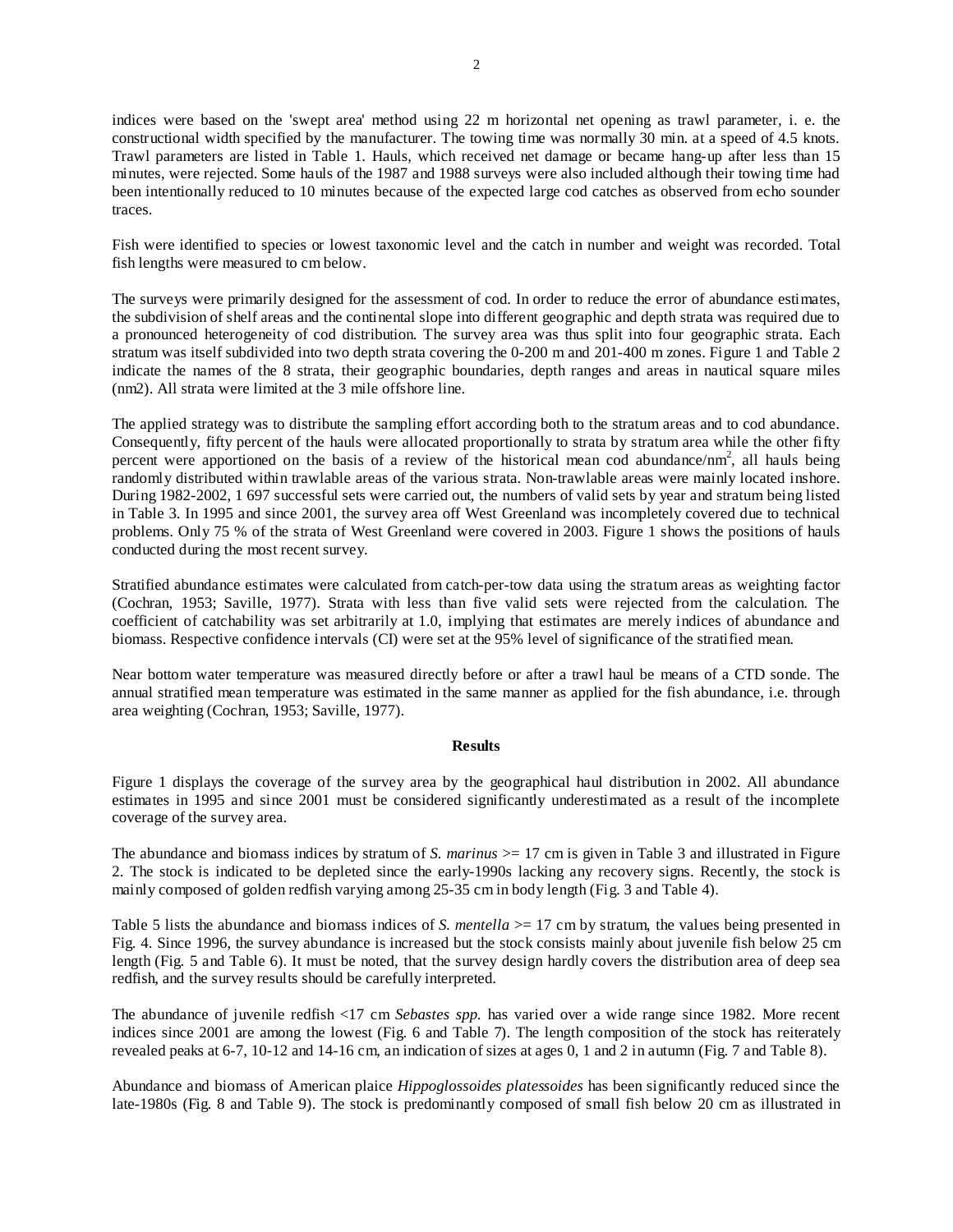Figure 9 and listed in Table 10. The catchability of flatfish by the survey gear is considered poor but the time series seems to represent the stock development.

Atlantic wolfish *Anarhichas lupus* does not show a decrease in survey abundance but in biomass estimates, which were significantly lower since the early-1990s (Fig. 10 and Table 11). That indicates that the stock is mainly composed of small fish with low body weights. This indication is confirmed by the length distributions given in Fig. 11 and Table 12 as fish below 35 cm are recently dominating the size composition of the stock.

In accordance with lots of other finfish stocks, the abundance and biomass of spotted wolfish *Anarhichas minor* decreased significantly since 1992 and remained low (Fig. 12 and Table 13). The size distribution is scattered as a result of low catch rates and high variation in body length (Fig. 13 and Table 14.

Both abundance and biomass indices of thorny skate *Raja radiata* are recently very low compared to the values estimated during the 1980s (Fig. 14 and Table 15). The size composition is dominated by small fish below 25 cm body length (Fig. 15 and Table 16).

Trends in near bottom temperature means by stratum and stratified mean temperature are listed in Table 17 and shown in Fig. 16. They reveal that the warm conditions off West Greenland continued since 1996 with a maximum stratified mean temperature in 2003. The stratum mean temperatures show a significant depth effect, with the colder temperatures measured in the shallow strata (<200 m). Deeper strata are generally warmer by about 1-2°C.

### **References**

Cochran, W. G. 1953. Sampling techniques. John Wiley & Sons Inc., New York: 1-330

- Rätz, H.-J. 1999. Structures and Changes of the Demersal Fish Assemblage off Greenland, 1982-96. NAFO Sci. Coun. Studies, 32: 1-15
- Rätz, H.-J. and C. Stransky 2003. Stock Abundance Indices and Length Compositions of Demersal Redfish and Other Finfish in NAFO Sub-area 1 based on the German bottom trawl survey. NAFO SCR Doc. 03/15, Ser. No. N4821, 28 pp.
- Saville, A. 1977. Survey methods of apprising fishery resources. FAO Fish. Tech. Pap. 171: 1-76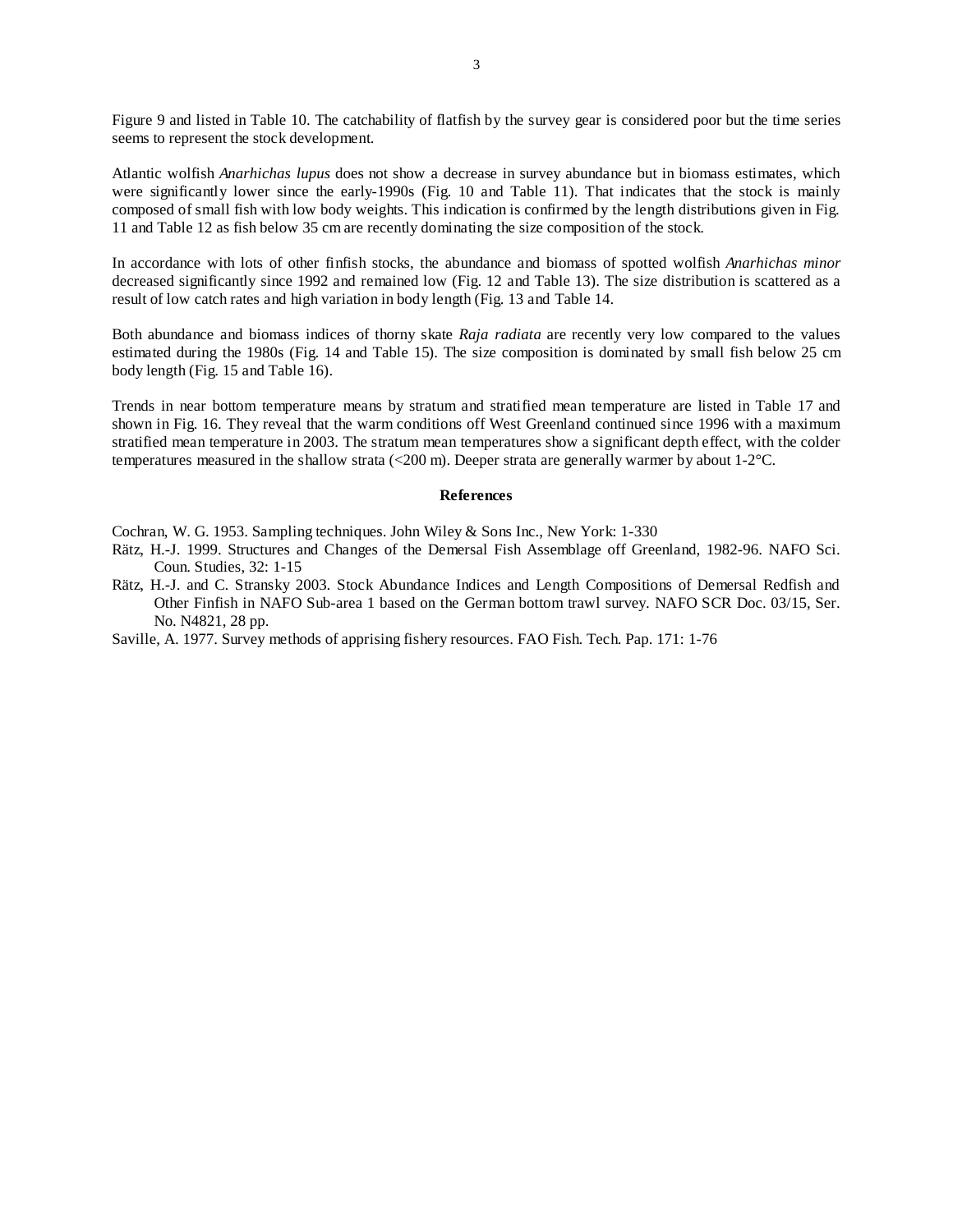| Table 1. Trawl parameters of the German bottom trawl survey off West Greenland. |
|---------------------------------------------------------------------------------|
|---------------------------------------------------------------------------------|

|                               | German survey         |
|-------------------------------|-----------------------|
| Gear                          | 140-feet bottom trawl |
| Horizontal net opening        | 22 <sub>m</sub>       |
| Standard trawling speed       | 4.5 kn                |
| Towing time                   | 30 minutes            |
| Variable to standard distance |                       |
| Coefficient of catchability   | 1.0                   |

Table 2. Survey areas and effort (hauls) of the German bottom trawl survey off West Greenland by stratum, 1982-2003.

| <b>STRATUM</b>       | 1.1  | 1.2  | 2.1            | 2.2  | 3.1  | 3.2 | 4.1  | 4.2            | Sum   |
|----------------------|------|------|----------------|------|------|-----|------|----------------|-------|
| AREA nm <sup>2</sup> | 6805 | 1881 | 2350           | 1018 | 1938 | 742 | 2568 | 971            | 18273 |
| 1982                 | 20   | 11   | 16             | 7    | 9    | 6   | 13   | $\overline{2}$ | 84    |
| 1983                 | 26   | 11   | 25             | 11   | 17   | 5   | 18   | 4              | 117   |
| 1984                 | 25   | 13   | 26             | 8    | 18   | 6   | 21   | 4              | 121   |
| 1985                 | 10   | 8    | 26             | 10   | 17   | 5   | 21   | 4              | 101   |
| 1986                 | 27   | 9    | 21             | 9    | 16   | 7   | 18   | 3              | 110   |
| 1987                 | 25   | 11   | 21             | 4    | 18   | 3   | 21   | 3              | 106   |
| 1988                 | 34   | 21   | 28             | 5    | 18   | 5   | 18   | 2              | 131   |
| 1989                 | 26   | 14   | 30             | 9    | 8    | 3   | 25   | 3              | 118   |
| 1990                 | 19   | 7    | 23             | 8    | 16   | 3   | 21   | 6              | 103   |
| 1991                 | 19   | 11   | 23             | 7    | 12   | 6   | 14   | 5              | 97    |
| 1992                 | 6    | 6    | 6              | 5    | 6    | 6   | 7    | 5              | 47    |
| 1993                 | 9    | 6    | 9              | 6    | 10   | 8   | 7    | 0              | 55    |
| 1994                 | 16   | 13   | 13             | 8    | 10   | 6   | 7    | 5              | 78    |
| 1995                 | 0    | 0    | 3              | 0    | 10   | 7   | 10   | 5              | 35    |
| 1996                 | 5    | 5    | 8              | 5    | 12   | 5   | 10   | 5              | 55    |
| 1997                 | 5    | 6    | 5              | 5    | 6    | 5   | 8    | 5              | 45    |
| 1998                 | 9    | 5    | 10             | 7    | 11   | 6   | 10   | 5              | 63    |
| 1999                 | 8    | 6    | 14             | 8    | 13   | 6   | 9    | 3              | 67    |
| 2000                 | 13   | 6    | 14             | 7    | 14   | 5   | 9    | 5              | 73    |
| 2001                 | 0    | 0    | 15             | 7    | 15   | 5   | 11   | 6              | 59    |
| 2002                 | 0    | 0    | $\overline{7}$ | 2    | 5    | 6   | 8    | 4              | 32    |
| 2003                 | 0    | 0    | 7              | 6    | 7    | 7   | 6    | 5              | 38    |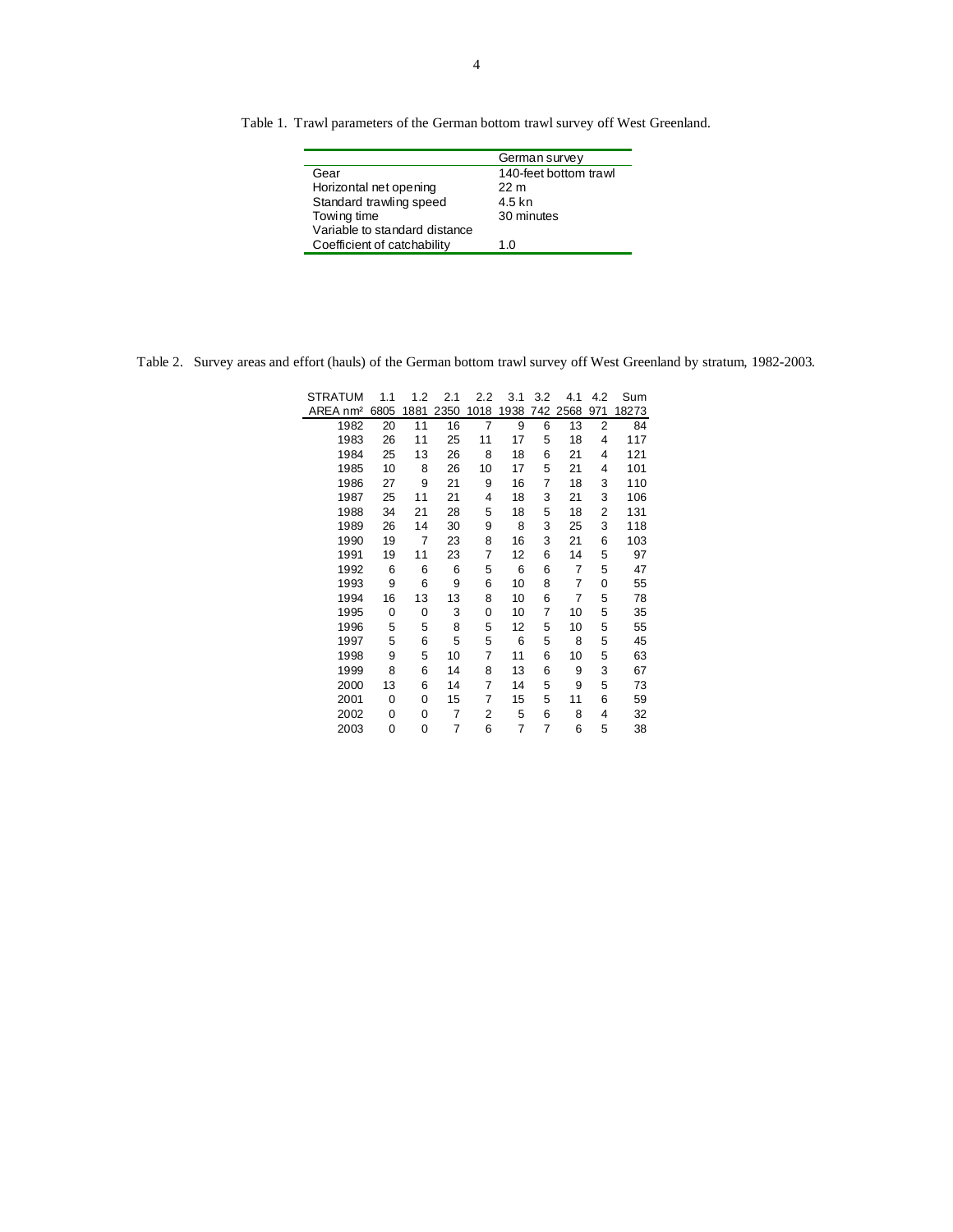Table 3. *S. marinus* > = 17cm, abundance (1 000) and biomass (tons) for West Greenland by stratum and total, 1982-2003. Confidence intervals (CI) are given in per cent of the stratified mean at 95% level of significance.

| Year | Str1.1 | Str1.2 | Str2.1 |      | Str2.2 Str3.1 |       | Str3.2 Str4.1 Str4.2 Total |      |        | СI  |
|------|--------|--------|--------|------|---------------|-------|----------------------------|------|--------|-----|
| 1982 | 7016   | 6341   | 88792  | 5511 | 5736          | 14876 | 4088                       |      | 132360 | 55  |
| 1983 | 4022   | 3186   | 3356   | 6523 | 4043          | 5886  | 1697                       |      | 28713  | 53  |
| 1984 | 1327   | 3438   | 461    | 1209 | 10671         | 2776  | 4214                       |      | 24096  | 65  |
| 1985 | 4661   | 10451  | 6157   | 1569 | 3221          | 14442 | 4974                       |      | 45475  | 52  |
| 1986 | 6329   | 4324   | 2077   |      | 3483 21504    | 2883  | 2717                       |      | 43317  | 53  |
| 1987 | 905    | 653    | 1328   |      | 9611          |       | 660                        |      | 13157  | 39  |
| 1988 | 830    | 2238   | 343    | 2255 | 5938          | 1954  | 732                        |      | 14290  | 54  |
| 1989 | 422    | 421    | 776    | 690  | 6490          |       | 362                        |      | 9161   | 60  |
| 1990 | 122    | 433    | 280    | 710  | 1037          |       | 146                        | 2270 | 4998   | 75  |
| 1991 | 225    | 256    | 96     | 691  | 236           | 528   | 21                         | 1671 | 3724   | 51  |
| 1992 | 129    | 105    | 73     | 190  | 194           | 476   | 193                        | 836  | 2196   | 151 |
| 1993 | 170    | 482    | 59     | 267  | 79            | 132   | 0                          |      | 1189   | 93  |
| 1994 | 109    | 325    | 155    | 167  | 66            | 46    | 152                        | 247  | 1267   | 41  |
| 1995 |        |        |        |      | 50            | 68    | 39                         | 146  | 303    | 97  |
| 1996 | 150    | 267    | 21     | 243  | 380           | 383   | 28                         | 298  | 1770   | 47  |
| 1997 | 252    | 609    | 16     | 175  | 120           | 311   | 36                         | 552  | 2071   | 40  |
| 1998 | 116    | 141    | 45     | 142  | 19            | 106   | 126                        | 254  | 949    | 160 |
| 1999 | 225    | 293    | 132    | 219  | 72            | 213   | 10                         |      | 1164   | 70  |
| 2000 | 197    | 621    | 63     | 571  | 83            | 200   | 10                         | 836  | 2581   | 59  |
| 2001 |        |        | 106    | 304  | 72            | 456   | 8                          | 1557 | 2503   | 124 |
| 2002 |        |        | 101    |      | 333           | 536   | 13                         |      | 983    | 93  |
| 2003 |        |        | 251    | 375  | 186           | 516   | 0                          | 1998 | 3326   | 50  |

| Year | Str1.1 |      | Str1.2 Str2.1 | Str2.2 Str3.1 |       |      | Str3.2 Str4.1 | Str4.2 Total |       | СI  |
|------|--------|------|---------------|---------------|-------|------|---------------|--------------|-------|-----|
| 1982 | 1797   | 1354 | 34439         | 2557          | 3205  | 9794 | 2532          |              | 55678 | 54  |
| 1983 | 844    | 944  | 1572          | 3043          | 1874  | 4816 | 1084          |              | 14177 | 61  |
| 1984 | 306    | 893  | 197           | 518           | 4934  | 2284 | 2088          |              | 11220 | 55  |
| 1985 | 1021   | 1819 | 2968          | 472           | 1426  | 9210 | 2720          |              | 19636 | 34  |
| 1986 | 1279   | 1215 | 752           | 1230          | 10122 | 1705 | 1762          |              | 18065 | 38  |
| 1987 | 252    | 246  | 660           |               | 4954  |      | 439           |              | 6551  | 38  |
| 1988 | 143    | 404  | 118           | 942           | 2570  | 1342 | 383           |              | 5902  | 60  |
| 1989 | 184    | 137  | 273           | 249           | 2620  |      | 208           |              | 3671  | 47  |
| 1990 | 41     | 149  | 75            | 275           | 479   |      | 80            | 1343         | 2442  | 45  |
| 1991 | 41     | 83   | 24            | 226           | 120   | 272  | 3             | 1007         | 1776  | 98  |
| 1992 | 20     | 36   | 21            | 61            | 52    | 241  | 69            | 447          | 947   | 130 |
| 1993 | 48     | 111  | 19            | 114           | 39    | 55   | 0             |              | 386   | 68  |
| 1994 | 34     | 147  | 47            | 64            | 27    | 36   | 41            | 80           | 476   | 38  |
| 1995 |        |      |               |               | 19    | 19   | 21            | 43           | 102   | 38  |
| 1996 | 61     | 102  | 2             | 60            | 128   | 118  | 8             | 132          | 611   | 40  |
| 1997 | 41     | 261  | 5             | 61            | 35    | 188  | 10            | 246          | 847   | 58  |
| 1998 | 20     | 43   | 12            | 42            | 14    | 54   | 56            | 117          | 358   | 102 |
| 1999 | 54     | 71   | 35            | 68            | 17    | 82   | 8             |              | 335   | 61  |
| 2000 | 68     | 173  | 31            | 215           | 21    | 76   | 3             | 388          | 975   | 96  |
| 2001 |        |      | 24            | 113           | 54    | 228  | 3             | 776          | 1198  | 67  |
| 2002 |        |      | 24            |               | 157   | 230  | 13            |              | 424   | 82  |
| 2003 |        |      | 96            | 174           | 83    | 284  | 0             | 966          | 1603  | 85  |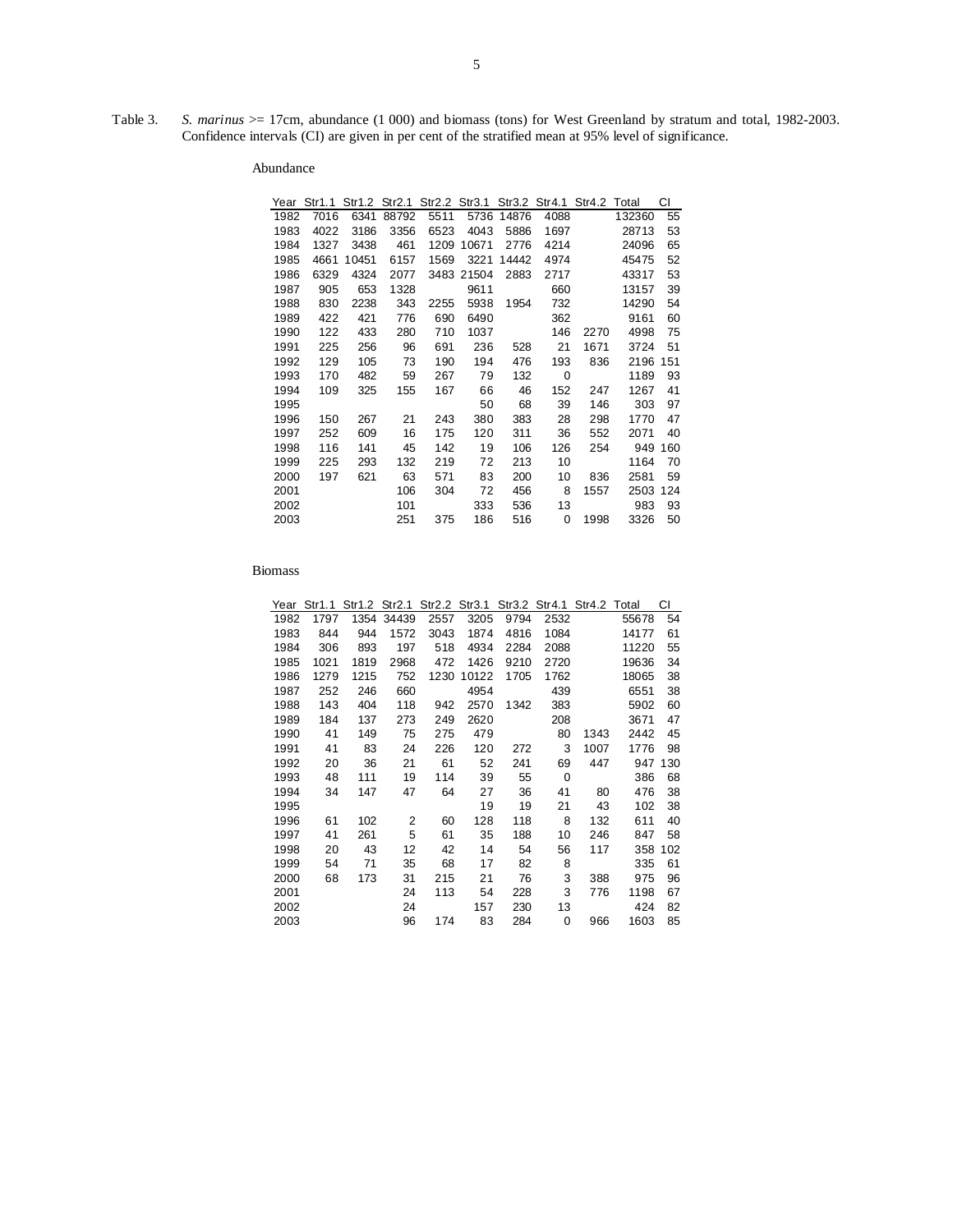| Length |                                               |                               |             |                    |             |          | 1982 1983 1984 1985 1986 1987 1988 1989 1990 1991 1992 1993 1994 1995 1996 1997 1998 |          |          |          |          |                |    |             |             |          |     |             | 1999 2000 2001 2002 |          |                | 2003        |
|--------|-----------------------------------------------|-------------------------------|-------------|--------------------|-------------|----------|--------------------------------------------------------------------------------------|----------|----------|----------|----------|----------------|----|-------------|-------------|----------|-----|-------------|---------------------|----------|----------------|-------------|
| 15.5   | 1003                                          | $\Omega$                      | $\Omega$    | $\Omega$           | $\Omega$    | 0        | 0                                                                                    | 9        | 39       | 50       | 14       | 0              | 0  | 0           | 0           | 0        | 0   | 12          | 0                   | 0        | 0              | $\Omega$    |
| 16.5   | 955                                           | 662                           |             | 574 2381 1438      |             | 30       | 686                                                                                  | 8        | 24       | 21       | 29       | 0              | 0  | 0           | $\mathbf 0$ | 0        | 0   | $\mathbf 0$ | 0                   | 0        | $\mathbf 0$    | 0           |
| 17.5   | 1068                                          | 629                           |             | 572 1918 1347      |             | 64       | 321                                                                                  | 46       | 137      | 87       | 15       | 0              | 0  | 0           | 8           | 12       | 0   | $\mathbf 0$ | 30                  | 28       | 26             | 27          |
| 18.5   | 884                                           | 510                           |             | 442 1372 1733      |             | 51       | 131                                                                                  | 37       | 58       | 94       | 51       | 35             | 90 | $\mathbf 0$ | 22          | 0        | 0   | 22          | 65                  | 6        | 26             | 69          |
| 19.5   | 1170                                          | 435                           |             | 397 1258 1241      |             | 76       | 351                                                                                  | 90       | 45       | 53       | 5        | 95             | 89 | 33          | 16          | 30       | 6   | 31          | 95                  | 85       | 44             | 51          |
| 20.5   | 1334                                          | 657                           |             | 332 1434 1047      |             | 95       | 253                                                                                  | 131      | 74       | 122      | 44       | 147            | 85 | 29          | 425         | 113      | 34  | 41          | 127                 | 30       | 34             | 32          |
| 21.5   | 1701                                          | 614                           |             | 378 1192           | 940         | 132      | 243                                                                                  | 109      | 79       | 87       | 147      | 71             | 42 | 30          | 27          | 93       | 5   | 100         | 78                  | 52       | 32             | 120         |
| 22.5   | 2031                                          | 770                           |             | 418 1320 1155      |             | 187      | 303                                                                                  | 140      | 143      | 135      | 80       | 22             | 48 | 15          | 34          | 81       | 68  | 51          | 113                 | 97       | 96             | 93          |
| 23.5   | 3487                                          | 806                           |             | 465 1285 1140      |             | 264      | 298                                                                                  | 214      | 176      | 102      | 87       | 23             | 26 | 11          | 79          | 75       | 33  | 103         | 84                  | 63       | 18             | 97          |
| 24.5   | 4690                                          | 808                           |             | 532 1119 1787      |             | 449      | 464                                                                                  | 320      | 187      | 131      | 148      | 45             | 70 | 11          | 27          | 158      | 76  | 51          | 150                 | 74       | 68             | 109         |
| 25.5   |                                               | 6049 1231                     |             | 690 1374 1611      |             | 381      | 640                                                                                  | 343      | 251      | 160      | 106      | 110            | 68 | 4           | 63          | 143      | 71  | 64          | 179                 | 134      | 31             | 95          |
| 26.5   |                                               | 9267 1408                     |             | 833 1556 1717      |             | 631      | 765                                                                                  | 561      | 218      | 186      | 140      | 41             | 91 | 7           | 152         | 124      | 121 | 109         | 199                 | 166      | 22             | 85          |
|        | 27.5 11170 1509                               |                               |             | 994 2049 1879      |             | 647      | 798                                                                                  | 679      | 255      | 171      | 94       | 86             | 70 | 29          | 43          | 155      | 103 | 86          | 115                 | 175      | 74             | 160         |
|        | 28.5 10818 1690 1315 1781 2213                |                               |             |                    |             | 768      | 769                                                                                  | 732      | 272      | 192      | 81       | 35             | 40 | 18          | 41          | 144      | 36  | 66          | 184                 | 219      | 35             | 150         |
|        | 29.5 14994 1992 1490 2358 2549                |                               |             |                    |             | 937      | 914                                                                                  | 871      | 221      | 273      | 140      | 16             | 65 | 14          | 34          | 83       | 66  | 75          | 142                 | 143      | 32             | 280         |
|        | 30.5 11490 2524 2054 3193 3285 1024 1081 1071 |                               |             |                    |             |          |                                                                                      |          | 410      | 141      | 144      | 75             | 44 | 15          | 39          | 120      | 53  | 91          | 138                 | 143      | 54             | 199         |
|        | 31.5 10177 1941 1978 2321 3090 1155           |                               |             |                    |             |          | 947                                                                                  | 709      | 327      | 192      | 107      | 41             | 45 | 8           | 23          | 113      | 19  | 109         | 124                 | 145      | 13             | 227         |
| 32.5   |                                               | 8118 1797 1928 2873 3224 1028 |             |                    |             |          | 826                                                                                  | 715      | 268      | 193      | 132      | 49             | 49 | 25          | 8           | 150      | 16  | 10          | 86                  | 137      | 60             | 244         |
| 33.5   |                                               | 7888 1422 1684 2080 2926 1235 |             |                    |             |          | 720                                                                                  | 625      | 204      | 236      | 150      | 35             | 19 | 0           | 148         | 33       | 10  | 21          | 115                 | 129      | 47             | 199         |
| 34.5   |                                               | 6925 1188 1424 2144 2505      |             |                    |             | 946      | 645                                                                                  | 430      | 260      | 134      | 129      | 40             | 52 | 0           | 78          | 57       | 82  | 19          | 84                  | 77       | 27             | 214         |
| 35.5   |                                               | 5731 1247 1250 1765 2199      |             |                    |             | 901      | 721                                                                                  | 397      | 259      | 185      | 106      | 27             | 53 | 11          | 29          | 78       | 14  | 26          | 95                  | 107      | 31             | 107         |
| 36.5   | 3801                                          |                               |             | 980 1052 1446 1321 |             | 650      | 562                                                                                  | 329      | 214      | 134      | 61       | 43             | 49 | 31          | 56          | 40       | 5   | 25          | 84                  | 107      | 47             | 144         |
| 37.5   | 2149                                          | 668                           |             | 683 1211           | 945         | 485      | 467                                                                                  | 219      | 169      | 156      | 57       | 44             | 0  | 0           | 137         | 17       | 43  | 5           | 76                  | 63       | 32             | 96          |
| 38.5   | 1566                                          | 650                           |             | 635 1289           | 631         | 251      | 364                                                                                  | 115      | 130      | 81       | 21       | 20             | 37 | 0           | $\Omega$    | 22       | 11  | 5           | 60                  | 94       | 36             | 75          |
| 39.5   | 995                                           | 453                           |             | 379 1091           | 413         | 252      | 252                                                                                  | 120      | 82       | 114      | 9        | 37             | 39 | 0           | $\mathbf 0$ | 38       | 27  | 21          | 24                  | 63       | 46             | 52          |
| 40.5   | 472                                           | 310                           |             | 320 1107           | 415         | 201      | 234                                                                                  | 51       | 127      | 102      | 62       | $\overline{4}$ | 5  | $\mathbf 0$ | 127         | 60       | 7   | $\Omega$    | 37                  | 24       | 4              | 132         |
| 41.5   | 598                                           | 259                           | 236         | 537                | 222         | 128      | 127                                                                                  | 27       | 118      | 25       | 5        | $\overline{4}$ | 11 | $\Omega$    | $\Omega$    | 45       | 6   | 0           | 32                  | 52       | $\overline{4}$ | 86          |
| 42.5   | 234                                           | 231                           | 179         | 572                | 84          | 56       | 64                                                                                   | 11       | 82       | 65       | 17       | 24             | 29 | 15          | $\mathbf 0$ | 40       | 0   | 5           | 29                  | 40       | 13             | 30          |
| 43.5   | 152                                           | 222                           | 197         | 430                | 94          | 39       | 65                                                                                   | 22       | 54       | 28       | 14       | $\Omega$       | 16 | $\Omega$    | $\Omega$    | 30       | 5   | $\Omega$    | 27                  | 18       | 13             | 37          |
| 44.5   | 133                                           | 101                           | 110         | 243                | 40          | 42       | 53                                                                                   | 15       | 0        | 27       | $\Omega$ | 10             | 23 | 0           | $\Omega$    | 6        | 5   | $\Omega$    | 0                   | 18       | 9              | 34          |
| 45.5   | 23                                            | 106                           | 120         | 221                | 22          | 22       | 45                                                                                   | $\Omega$ | 42       | 19       | 0        | 12             | 14 | 0           | 127         | 6        | 15  | 0           | 0                   | 6        | 0              | 6           |
| 46.5   | 42                                            | 119                           | 92          | 185                | 25          | 13       | 53                                                                                   | 0        | 24       | 5        | 0        | 0              | 5  | 0           | $\mathbf 0$ | 6        | 5   | 0           | 0                   | 0        | 0              | 27          |
| 47.5   | 41                                            | 48                            | 65          | 94                 | 17          | 5        | 16                                                                                   | 0        | 18       | 14       | 0        | 0              | 0  | 0           | $\mathbf 0$ | 0        | 0   | 5           | 0                   | 0        | 0              | 14          |
| 48.5   | 37                                            | 85                            | 64          | 94                 | 0           | 0        | 4                                                                                    | $\Omega$ | 12       | 6        | 0        | 0              | 0  | 0           | 0           | 0        | 0   | 0           | 0                   | 6        | 9              | 29          |
| 49.5   | 46                                            | 23                            | 37          | 68                 | 0           | 0        | 6                                                                                    | 4        | 0        | 0        | $\Omega$ | 0              | 0  | 0           | 0           | 0        | 0   | 0           | 7                   | 0        | 0              | $\mathbf 0$ |
| 50.5   | 41                                            | 73                            | 48          | 22                 | 9           | $\Omega$ | 0                                                                                    | 4        | 12       | 0        | $\Omega$ | $\Omega$       | 0  | 0           | $\Omega$    | $\Omega$ | 0   | 0           | $\Omega$            | $\Omega$ | 0              | 8           |
| 51.5   | 20                                            | 20                            | 9           | 6                  | 0           | 4        | 0                                                                                    | 4        | 0        | 0        | $\Omega$ | 0              | 0  | 0           | 0           | 6        | 0   | 0           | 0                   | 0        | 0              | 0           |
| 52.5   | 9                                             | 71                            | 14          | 11                 | 0           | $\Omega$ | 0                                                                                    | 3        | 0        | 0        | $\Omega$ | 0              | 0  | 0           | $\Omega$    | 0        | 0   | $\Omega$    | 0                   | 0        | 0              | 0           |
| 53.5   | 23                                            | 89                            | 9           | 6                  | 4           | $\Omega$ | 8                                                                                    | 4        | $\Omega$ | $\Omega$ | 0        | 0              | 0  | 0           | $\Omega$    | $\Omega$ | 0   | $\Omega$    | 0                   | 0        | 0              | 0           |
| 54.5   | 9                                             | 50                            | 10          | 22                 | 8           | 4        | 6                                                                                    | $\Omega$ | $\Omega$ | $\Omega$ | $\Omega$ | $\Omega$       | 0  | 0           | $\Omega$    | $\Omega$ | 0   | $\Omega$    | $\Omega$            | 0        | $\Omega$       | 0           |
| 55.5   | 18                                            | 39                            | 5           | 17                 | 12          | 0        | 0                                                                                    | 0        | 0        | 0        | 0        | 0              | 0  | 0           | 0           | 0        | 0   | 0           | 0                   | 0        | 0              | 0           |
| 56.5   | 11                                            | 47                            | 5           | 4                  | $\mathbf 0$ | $\Omega$ | 6                                                                                    | 0        | 0        | 0        | $\Omega$ | 0              | 5  | 0           | $\Omega$    | 0        | 0   | 0           | 0                   | 0        | 0              | 0           |
| 57.5   | 32                                            | 16                            | 14          | 5                  | 0           | 0        | 0                                                                                    | 0        | 0        | 0        | 0        | 0              | 0  | 0           | 0           | 0        | 0   | 0           | 0                   | 0        | 0              | 0           |
| 58.5   | 18                                            | 38                            | $\mathbf 0$ | 6                  | 0           | $\Omega$ | 0                                                                                    | 0        | 0        | 0        | 0        | 0              | 0  | 0           | $\Omega$    | 0        | 0   | 0           | 0                   | 0        | 0              | 0           |
| 59.5   | 5                                             | 28                            | 5           | 6                  | 5           | 0        | 6                                                                                    | 0        | 0        | 0        | $\Omega$ | 0              | 0  | 0           | 0           | 0        | 0   | 0           | 0                   | 0        | 0              | 0           |
| 60.5   | 9                                             | 50                            | 23          | $\Omega$           | 9           | $\Omega$ | 0                                                                                    | 0        | 0        | 0        | $\Omega$ | $\Omega$       | 0  | 0           | $\Omega$    | $\Omega$ | 0   | 0           | $\Omega$            | $\Omega$ | 0              | 0           |

Table 4. *S. marinus* >= 17 cm. Length composition by year (1 000), 1982-2003.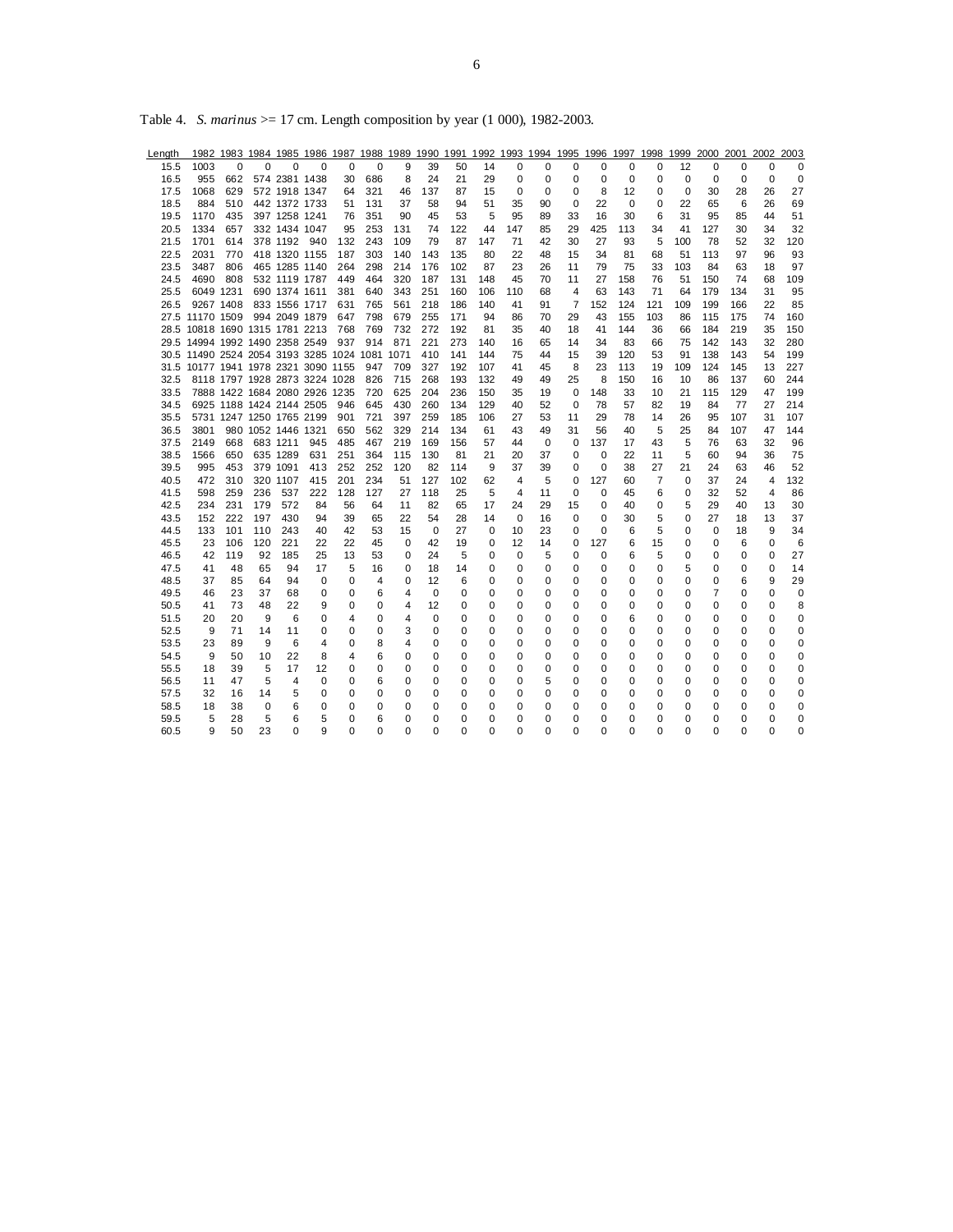Table 5. *S. mentella* > 17cm, abundance (1 000) and biomass (tons) for West Greenland by stratum and total, 1982-2003. Confidence intervals (CI) are given in per cent of the stratified mean at 95% level of significance.

| Year |      | Str1.1   |       | Str1.2 Str2.1 |      | Str2.2 Str3.1  |      |          | Str3.2 Str4.1 Str4.2 Total |             | СI  |
|------|------|----------|-------|---------------|------|----------------|------|----------|----------------------------|-------------|-----|
|      | 1982 | 0        | 389   | 16            | 348  | 0              | 2360 | 0        |                            | 3113        | 65  |
|      | 1983 | 41       | 1010  | 71            | 2528 | $\Omega$       | 5236 | 0        |                            | 8886        | 42  |
|      | 1984 | 41       | 2966  | 7             | 1276 | 0              | 1115 | 0        |                            | 5405        | 93  |
|      | 1985 | 0        | 369   | 31            | 26   | 56             | 327  | 0        |                            | 809         | 47  |
|      | 1986 | 2144     | 414   | 38            | 292  | $\overline{4}$ | 444  | 0        |                            | 3336        | 36  |
|      | 1987 | 987      | 13679 | 42            |      | 56             |      | 0        |                            | 14764       | 45  |
|      | 1988 | 150      | 3186  | 26            | 777  | 60             | 4620 | 0        |                            | 8819        | 58  |
|      | 1989 | $\Omega$ | 186   | 9             | 102  | $\mathbf 0$    |      | 8        |                            | 305         | 60  |
|      | 1990 | 0        | 9     | 5             | 704  | 50             |      | 0        | 3881                       | 4649        | 43  |
|      | 1991 | 0        | 0     | 0             | 0    | $\Omega$       | 652  | 0        | 1773                       | 2425        | 81  |
|      | 1992 | 0        | 36    | 0             | 15   | $\Omega$       | 106  | 0        | $\Omega$                   | 157         | 165 |
|      | 1993 | 0        | 23    | 0             | 159  | 8              | 0    | 0        |                            | 190         | 86  |
|      | 1994 | 0        | 271   | 21            | 96   | 95             | 162  | 0        | 36                         | 681         | 168 |
|      | 1995 |          |       |               |      | 29             | 234  | 95       | 1468                       | 1826        | 55  |
|      | 1996 | 1524     | 619   | 0             | 236  | 0              | 1921 | 28       | 7135                       | 11463       | 64  |
|      | 1997 | 252      | 1759  | 0             | 381  | 37             | 3204 | 144      |                            | 30742 36519 | 62  |
|      | 1998 | 0        | 324   | 0             | 212  | 151            | 828  | 10       | 2543                       | 4068        | 67  |
|      | 1999 | 34       | 235   | 7             | 281  | 39             | 1735 | 95       |                            | 2426        | 43  |
|      | 2000 | 0        | 94    | 7             | 768  | 31             | 1422 | $\Omega$ |                            | 21187 23509 | 65  |
|      | 2001 |          |       | 24            | 636  | 116            | 5419 | 0        |                            | 13939 20134 | 66  |
|      | 2002 |          |       | 0             |      | $\Omega$       | 1351 | 23       |                            | 1374        | 95  |
|      | 2003 |          |       | 0             | 571  | 114            | 1554 | 0        | 9365                       | 11604       | 116 |
|      |      |          |       |               |      |                |      |          |                            |             |     |

| Year |      | Str1.1      |      | Str1.2 Str2.1  |      | Str2.2 Str3.1 |             | Str3.2 Str4.1 | Str4.2 Total |          | СI  |
|------|------|-------------|------|----------------|------|---------------|-------------|---------------|--------------|----------|-----|
|      | 1982 | $\mathbf 0$ | 96   | $\overline{7}$ | 114  | 0             | 893         | 0             |              | 1110     | 68  |
|      | 1983 | 14          | 213  | 26             | 1158 | 0             | 2857        | 0             |              | 4268     | 47  |
|      | 1984 | 7           | 798  | 5              | 491  | 0             | 472         | 0             |              | 1773     | 97  |
|      | 1985 | 0           | 96   | 14             | 11   | 27            | 110         | 0             |              | 258      | 35  |
|      | 1986 | 225         | 38   | 19             | 110  | 4             | 180         | 0             |              | 576      | 36  |
|      | 1987 | 82          | 1183 | 9              |      | 31            |             | 0             |              | 1305     | 46  |
|      | 1988 | 20          | 425  | 21             | 159  | 45            | 1878        | 0             |              | 2548     | 56  |
|      | 1989 | 0           | 23   | 7              | 15   | 0             |             | 0             |              | 45       | 63  |
|      | 1990 | 0           | 6    | 2              | 87   | 8             |             | 0             | 542          | 645      | 44  |
|      | 1991 | 0           | 0    | 0              | 0    | 0             | 153         | 0             | 445          | 598      | 80  |
|      | 1992 | 0           | 2    | 0              | 1    | 0             | 28          | 0             | 0            | 31       | 160 |
|      | 1993 | 0           | 4    | 0              | 22   | 2             | $\mathbf 0$ | 0             |              | 28       | 61  |
|      | 1994 | 0           | 32   | 2              | 10   | 12            | 24          | 0             | 3            | 83       | 128 |
|      | 1995 |             |      |                |      | 6             | 24          | 10            | 159          | 199      | 52  |
|      | 1996 | 7           | 55   | 0              | 19   | 0             | 235         | 3             | 689          | 1008     | 59  |
|      | 1997 | 20          | 141  | 0              | 38   | 2             | 320         | 18            | 2973         | 3512     | 59  |
|      | 1998 | $\Omega$    | 26   | 0              | 17   | 17            | 88          | 3             | 326          | 477      | 73  |
|      | 1999 | 7           | 21   | 5              | 36   | 6             | 188         | 21            |              | 284      | 52  |
|      | 2000 | 0           | 9    | 0              | 65   | 2             | 122         | 0             | 1915         | 2113     | 57  |
|      | 2001 |             |      | 2              | 66   | 10            | 469         | 0             | 1468         | 2015     | 74  |
|      | 2002 |             |      | 0              |      | 0             | 145         | 3             |              | 148      | 102 |
|      | 2003 |             |      | 0              | 66   | 12            | 223         | 0             | 1557         | 1858 120 |     |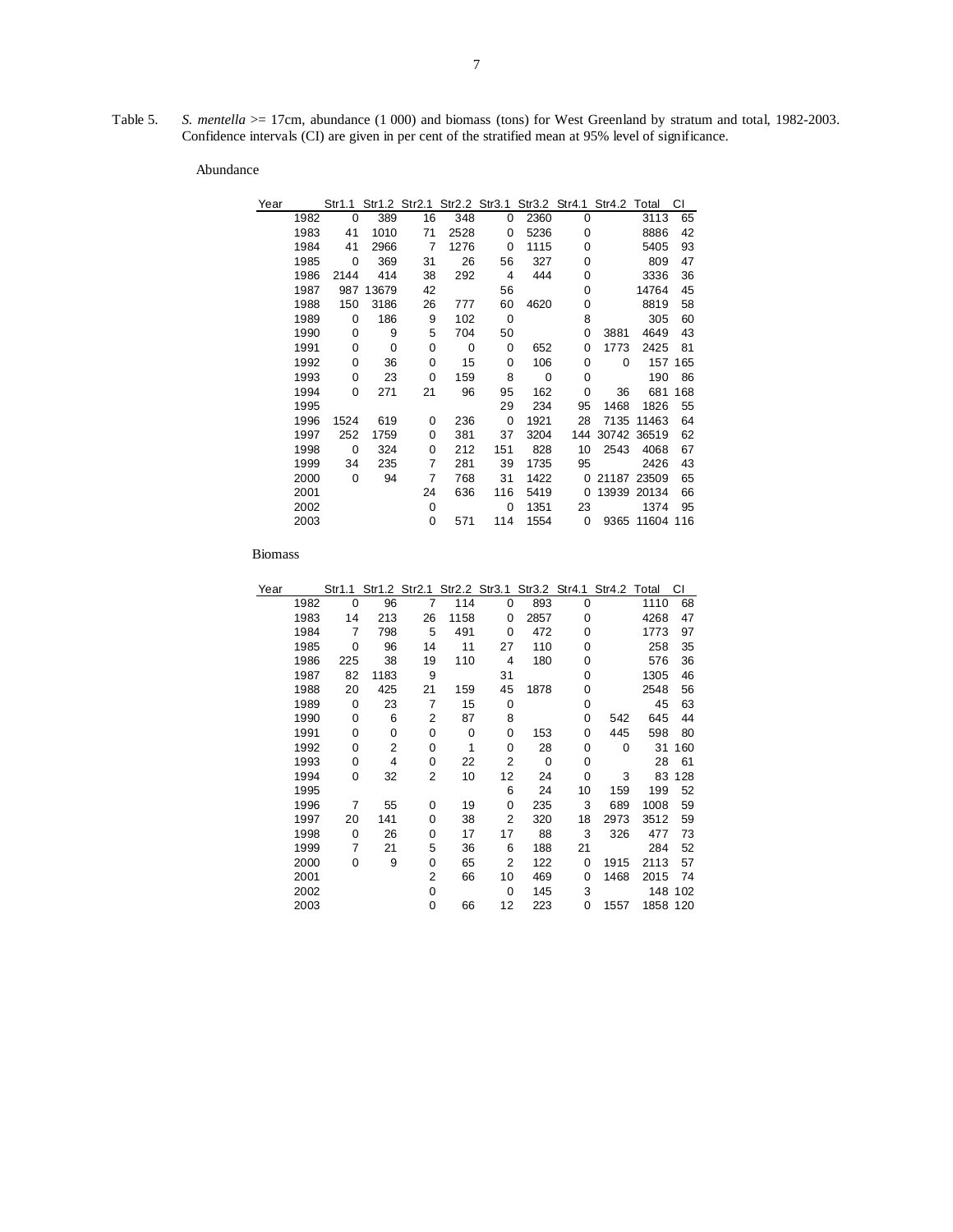| Length       |          |                 |            |          |             |          |            |                  |             |          | 1982 1983 1984 1985 1986 1987 1988 1989 1990 1991 1992 1993 1994 1995 1996 |             |          |               |          |                | 1997 1998 1999 |          |                | 2000 2001 | 2002     | 2003     |
|--------------|----------|-----------------|------------|----------|-------------|----------|------------|------------------|-------------|----------|----------------------------------------------------------------------------|-------------|----------|---------------|----------|----------------|----------------|----------|----------------|-----------|----------|----------|
| 15.5         | $\Omega$ | $\Omega$        | $\Omega$   | $\Omega$ | $\Omega$    | 6        | 0          | 5                | 5           | 5        | $\Omega$                                                                   | 0           | $\Omega$ | $\Omega$      | $\Omega$ | $\Omega$       | $\Omega$       | $\Omega$ | $\Omega$       | 0         | 0        | $\Omega$ |
| 16.5         | 0        | 23              | 95         | 29       |             | 0 5220   | 230        | 0                | 0           | 5        | 0                                                                          | 0           | 0        | 0             | 0        | 0              | 0              | 0        | 0              | 0         | 0        | 0        |
| 17.5         | 9        | 58              | 140        | 6        | 1303 2178   |          | 217        | 14               | 72          | 0        | 0                                                                          | 0           | $\Omega$ | 0             | 0        | 6345           | 0              |          | 0 10530 5250   |           | 263      | 877      |
| 18.5         | 29       | 51              | 102        | 9        |             | 442 2794 | 99         | 19               | 83          | 9        | 17                                                                         | 6           | 267      |               | 701 3188 | 9988           | 1341           | 987      | 4518 5763      |           |          | 157 1397 |
| 19.5         | 6        | 79              | 164        | 41       |             | 199 1721 | 965        | 64               | 240         | 31       | 25                                                                         | 6           | 163      |               |          | 366 2675 11375 | 752            | 479      | 3353 3910      |           |          | 252 1103 |
| 20.5         | 28       | 89              | 149        | 26       |             | 117 1922 | 748        | 92               | 636         | 9        | 0                                                                          | 12          | 76       |               | 251 1853 | 4345           | 543            | 380      | 1903 1827      |           |          | 316 1007 |
| 21.5         | 40       | 96              | 155        | 26       | 54          | 272      | 532        |                  | 30 1077     | 71       | 20                                                                         | 6           | 30       | 349           | 935      | 1446           | 408            | 114      | 635            | 655       | 207      | 889      |
| 22.5         | 18       | 143             | 130        | 13       | 98          | 131      | 722        |                  | 25 1544     | 300      | 5                                                                          | 19          | 62       | 44            | 721      | 1034           | 364            | 95       | 733            | 713       | 78       | 1512     |
| 23.5         | 41       | 124             | 194        | 35       | 88          | 84       | 409        | 9                | 640         | 389      | 18                                                                         | 6           | 25       | 15            | 328      | 658            | 264            | 49       | 579            | 519       |          | 37 1617  |
| 24.5         | 38       | 184             | 160        | 85       | 106         | 137      | 346        | $\mathbf 0$      | 191         | 649      | 28                                                                         | 13          | 22       | 39            | 168      | 721            | 120            | 85       | 413            | 498       |          | 23 1234  |
| 25.5         | 105      | 265             | 98         | 76       | 35          | 36       | 355        | 19               | 76          | 607      | 9                                                                          | 19          | 0        | 29            | 42       | 262            | 80             | 58       | 264            | 354       | 9        | 322      |
| 26.5         | 83       | 362             | 182        | 52       | 49          | 18       | 320        | 0                | 58          | 165      | 18                                                                         | 14          | 5        | 29            | 29       | 111            | 102            | 57       | 214            | 262       | 32       | 289      |
| 27.5         | 231      | 548             | 184        | 37       | 43          | 47       | 319        | 0                | 18          | 93       | 5                                                                          | 25          | 0        | 0             | 0        | 151            | 34             | 45       | 130            | 156       | 0        | 404      |
| 28.5         | 181      | 559             | 329        | 46       | 81          | 43       | 265        | 5                | $\mathbf 0$ | 38       | 0                                                                          | 25          | 12       | 0             | 0        | 28             | 29             | 28       | 85             | 59        | 0        | 387      |
| 29.5         | 315      | 776             | 457        | 38       | 71          | 0        | 296        | 0                | 5           | 19       | 0                                                                          | $\mathbf 0$ | 5        | 0             | 0        | 6              | 15             | 11       | 59             | 53        | 0        | 250      |
| 30.5         |          | 571 1452        | 742        | 55       | 81          | 52       | 454        | 0                | 0           | 29       | 0                                                                          | 12          | 0        | 7             | 0        | 6              | 20             | 9        | 29             | 35        | 0        | 142      |
| 31.5<br>32.5 | 380      | 391 1179<br>928 | 664<br>522 | 44<br>48 | 61<br>106   | 36<br>24 | 324<br>397 | 0<br>$\mathbf 0$ | 0<br>0      | 0<br>0   | 0<br>0                                                                     | 0<br>6      | 0<br>0   | 0<br>$\Omega$ | 0<br>0   | 0<br>22        | 0<br>0         | 11<br>0  | 15<br>29       | 30<br>11  | 0<br>0   | 75<br>55 |
| 33.5         | 247      | 744             | 440        | 40       | 58          | 6        | 397        | 0                | 0           | 0        | 0                                                                          | 0           | 0        | 0             | 0        | 0              | 0              | 5        | $\overline{7}$ | 23        | 0        | 15       |
| 34.5         | 125      | 563             | 245        | 32       | 117         | 6        | 421        | 0                | 0           | 0        | 0                                                                          | 0           | 0        | 0             | 0        | 0              | 0              | 0        | 7              | 12        | 0        | 19       |
| 35.5         | 93       | 358             | 139        | 26       | 71          | 0        | 482        | 5                | 0           | 5        | 5                                                                          | 13          | 0        | 0             | 0        | 22             | 0              | 0        | 0              | 6         | 0        | 4        |
| 36.5         | 69       | 137             | 51         | 15       | 46          | 6        | 228        | 0                | 0           | 0        | $\Omega$                                                                   | 0           | 0        | 0             | 0        | $\Omega$       | 0              | 12       | 0              | 0         | 0        | 0        |
| 37.5         | 28       | 71              | 10         | 4        | 27          | 0        | 130        | 6                | $\Omega$    | $\Omega$ | 0                                                                          | 0           | 5        | $\Omega$      | 0        | 0              | $\Omega$       | 0        | 6              | 0         | 0        | 8        |
| 38.5         | 5        | 28              | 24         | 0        | 36          | 4        | 38         | 0                | 0           | 0        | 5                                                                          | 0           | 0        | 0             | 0        | 0              | 0              | 5        | 0              | 0         | $\Omega$ | 0        |
| 39.5         | 19       | 10              | 11         | 9        | 13          | 0        | 50         | 5                | 0           | 0        | 5                                                                          | 0           | 0        | 0             | 0        | 0              | 0              | 0        | 0              | 0         | 0        | 0        |
| 40.5         | 19       | 6               | 8          | 7        | $\mathbf 0$ | 7        | 18         | 0                | 0           | $\Omega$ | 0                                                                          | 6           | 5        | 0             | 0        | 0              | $\Omega$       | $\Omega$ | 0              | 0         | $\Omega$ | 0        |
| 41.5         | 9        | 14              | 5          | 9        | 14          | 11       | 11         | 0                | 0           | 0        | 0                                                                          | 0           | 0        | 0             | 0        | 0              | 0              | 0        | 0              | 0         | 0        | 0        |
| 42.5         | 14       | 0               | 0          | 0        | 0           | 4        | 17         | 8                | 0           | 0        | 0                                                                          | 0           | 5        | 0             | 0        | 0              | 0              | 0        | 0              | 0         | 0        | 0        |
| 43.5         | 9        | 6               | 0          | 0        | 9           | 0        | 14         | $\mathbf 0$      | 0           | 0        | 0                                                                          | 0           | 0        | 0             | 0        | 0              | 0              | 0        | 0              | 0         | 0        | 0        |
| 44.5         | 5        | 0               | 0          | 0        | 4           | 0        | 0          | 0                | 0           | 0        | 0                                                                          | 0           | 0        | $\Omega$      | 0        | 0              | 0              | 0        | 0              | 0         | 0        | 0        |
| 45.5         | 0        | $\Omega$        | 5          | 0        | $\Omega$    | 0        | 11         | 0                | $\Omega$    | $\Omega$ | 0                                                                          | 0           | 0        | $\Omega$      | 0        | 0              | $\Omega$       | $\Omega$ | 0              | 0         | 0        | 0        |
| 46.5         | 5        | 0               | 5          | 0        | 0           | 0        | $\Omega$   | 0                | 0           | 0        | 0                                                                          | $\Omega$    | 0        | 0             | 0        | 0              | 0              | 0        | 0              | 0         | 0        | 0        |
| 47.5         | 5        | 0               | 0          | 0        | 4           | 0        | 0          | 0                | 0           | 0        | 0                                                                          | 0           | 0        | 0             | 0        | 0              | 0              | 0        | 0              | 0         | 0        | 0        |
| 48.5         | 0        | 0               | 0          | 0        | 0           | 0        | 0          | $\mathbf 0$      | 0           | 0        | 0                                                                          | 0           | 0        | 0             | 0        | 0              | 0              | 0        | 0              | 0         | 0        | 0        |
| 49.5         | 0        | 0               | 0          | 0        | 0           | 0        | 10         | 0                | 0           | 0        | 0                                                                          | 0           | 0        | 0             | 0        | 0              | 0              | 0        | 0              | 0         | 0        | 0        |
| 50.5         | 0        | 0               | 0          | 0        | 0           | 0        | 0          | 0                | 0           | 0        | 0                                                                          | 0           | 0        | 0             | 0        | 0              | 0              | 0        | 0              | 0         | 0        | 0        |
| 51.5         | 0        | 0               | 0          | 0        | $\Omega$    | 0        | $\Omega$   | 0                | $\Omega$    | 0        | 0                                                                          | 0           | 0        | $\Omega$      | 0        | 0              | $\Omega$       | 0        | $\Omega$       | 0         | 0        | 0        |
| 52.5         | 0        | 0               | 0          | 0        | 0           | 0        | 0          | 0                | 0           | 0        | 0                                                                          | 0           | 0        | 0             | 0        | 0              | $\Omega$       | 0        | 0              | 0         | 0        | 0        |
| 53.5         | 0        | 0               | 0          | 0        | 0           | 0        | 0          | 0                | 0           | 0        | 0                                                                          | 0           | 0        | 0             | 0        | 0              | 0              | 0        | 0              | 0         | 0        | 0        |
| 54.5         | 0        | 0               | 0          | 0        | 0           | 0        | $\Omega$   | 0                | 0           | 0        | 0                                                                          | 0           | 0        | 0             | 0        | 0              | 0              | 0        | 0              | 0         | 0        | 0        |
| 55.5         | 0        | 0               | 0          | 0        | 0           | 0        | 0          | 0                | 0           | 0        | 0                                                                          | 0           | 0        | 0             | 0        | 0              | 0              | 0        | 0              | 0         | 0        | 0        |
| 56.5         | 0        | 0               | 0          | 0        | 0           | 0        | 0          | 0                | 0           | 0        | 0                                                                          | 0           | 0        | 0             | 0        | 0              | 0              | 0        | 0              | 0         | 0        | 0        |
| 57.5         | 0        | 0               | 0          | 0        | 0           | 0        | 0          | 0                | 0           | 0        | 0                                                                          | 0           | 0        | 0             | 0        | 0              | 0              | 0        | 0              | 0         | 0        | 0        |
| 58.5         | 0        | 0               | 0          | 0        | $\Omega$    | 0        | 0          | 0                | 0           | 0        | 0                                                                          | 0           | 0        | 0             | 0        | 0              | 0              | 0        | 0              | 0         | 0        | 0        |
| 59.5         | 0        | $\Omega$        | 0          | 0        | $\Omega$    | 0        | 0          | $\Omega$         | 0           | $\Omega$ | 0                                                                          | $\Omega$    | 0        | $\Omega$      | 0        | 0              | $\Omega$       | 0        | $\Omega$       | 0         | 0        | 0        |
| 60.5         | 0        | $\Omega$        | $\Omega$   | $\Omega$ | $\Omega$    | $\Omega$ | $\Omega$   | $\Omega$         | $\Omega$    | $\Omega$ | $\Omega$                                                                   | $\Omega$    | $\Omega$ | $\Omega$      | 0        | 0              | $\Omega$       | $\Omega$ | $\Omega$       | 0         | 0        | 0        |

Table 6. *S. mentella* >= 17 cm. Length composition by year (1 000), 1982-2003.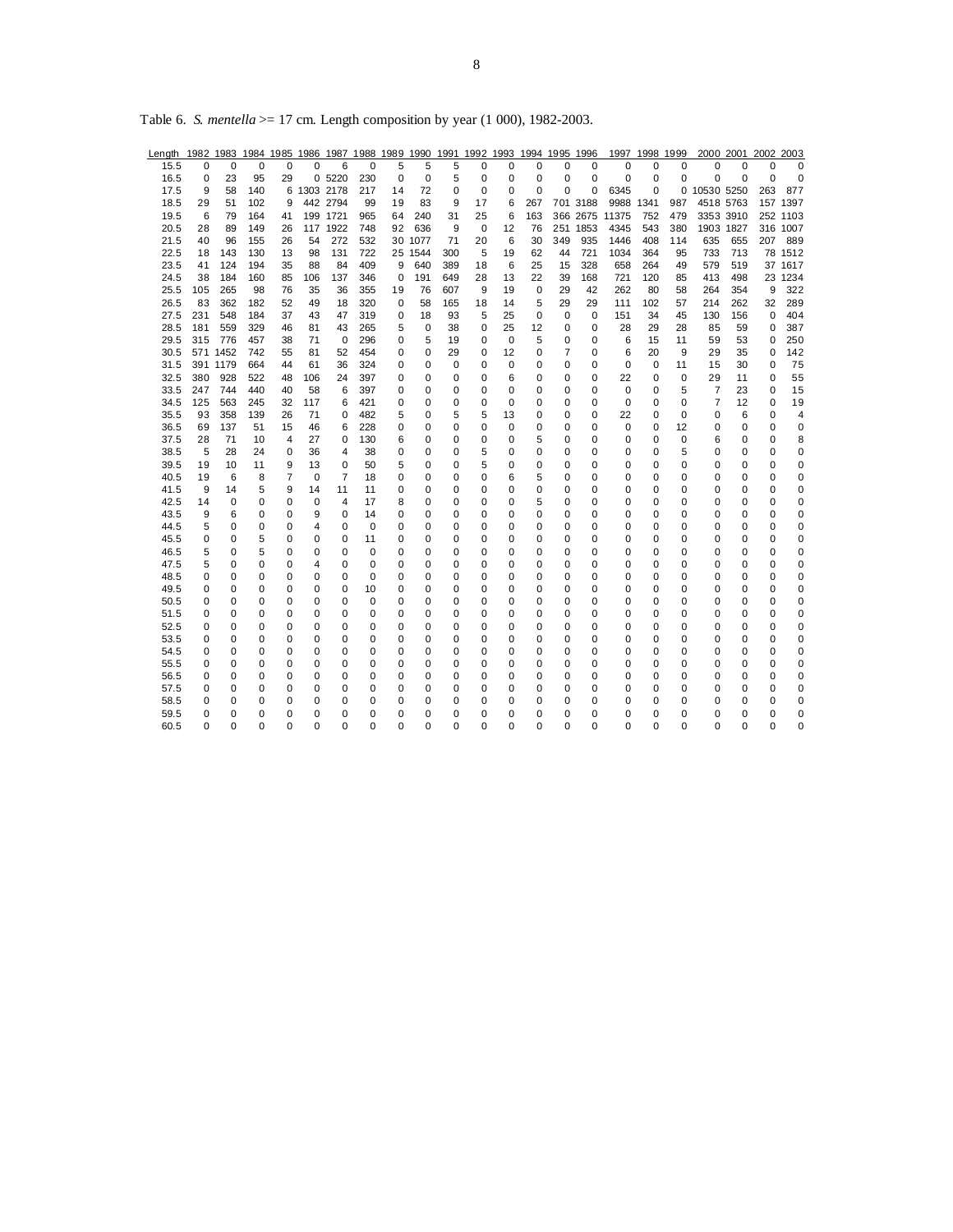Table 7. *Sebastes. spp.* < 17cm, abundance (1 000) and biomass (tons) for West Greenland by stratum and total, 1982-2003. Confidence intervals (CI) are given in per cent of the stratified mean at 95% level of significance.

| Year |      |            | Str1.1 Str1.2 |                         |       |             |       |             | Str2.1 Str2.2 Str3.1 Str3.2 Str4.1 Str4.2 | Total        | СI  |
|------|------|------------|---------------|-------------------------|-------|-------------|-------|-------------|-------------------------------------------|--------------|-----|
|      | 1982 | 1055       | 357           | 120                     | 27    | 8           | 42    | 23          |                                           | 1632         | 44  |
|      | 1983 | 3954       | 506           | 14                      | 138   | 8           | 16    | 21          |                                           | 4657         | 56  |
|      | 1984 | 5022       | 3713          | 21                      | 219   | 141         | 27    | 13          |                                           | 9156         | 67  |
|      | 1985 | 4886       | 9616          | 54                      | 2712  | 47          | 67    | 54          |                                           | 17436        | 164 |
|      | 1986 |            | 10738 237636  | 113                     | 1811  | 54          | 218   | 39          |                                           | 250609       | 168 |
|      |      | 1987 12453 | 113990        | - 5                     |       | 19          |       | 18          |                                           | 126485       | 87  |
|      | 1988 | 19680      | 42481         | 0                       | 107   | 19          | 139   | $\mathbf 0$ |                                           | 62426        | 41  |
|      | 1989 | 7717       | 13159         | 3071                    | 5370  | 17          |       | 69          |                                           | 29403        | 35  |
|      | 1990 | 11255      | 35933         | 15416                   | 1538  | 72          |       | 6199        | 848                                       | 71261        | 52  |
|      |      | 1991 51936 |               | 59846 34872 22668 13692 |       |             | 2508  | 891         |                                           | 1540 187953  | 38  |
|      |      | 1992 25716 | 19083         | 12690                   |       | 17276 17463 | 13973 | 41          |                                           | 13718 119960 | 54  |
|      | 1993 | 5458       | 39035         | 665                     | 11331 | 355         | 2773  | 13          |                                           | 59630        | 111 |
|      | 1994 | 3403       | 12003         | 9828                    | 4014  | 1190        | 1730  | 10842       | 9867                                      | 52877        | 95  |
|      | 1995 |            |               |                         |       | 399         | 10236 | 855         | 34695                                     | 46185        | 106 |
|      | 1996 | 456        | 14356         | 5210                    |       | 9377 26961  | 11571 | 2488        | 107236                                    | 177655       | 98  |
|      | 1997 | 6519       | 47117         | 0                       |       | 15852 43421 | 20194 | 444         |                                           | 68931 202478 | 62  |
|      | 1998 | 1558       | 25350         | 50177                   |       | 30834 55983 | 13090 | 37049       |                                           | 13318 227359 | 100 |
|      | 1999 | 3886       | 54143         | 1067                    | 8617  | 1105        | 7643  | 758         |                                           | 77219        | 48  |
|      | 2000 | 1293       | 9958          | 63                      | 3052  | 393         | 8195  | 0           | 33103                                     | 56057        | 62  |
|      | 2001 |            |               | 1318                    | 3559  | 110         | 2432  | 8           | 1484                                      | 8911         | 24  |
|      | 2002 |            |               | 1255                    |       | 145         | 1523  | 23          |                                           | 2946         | 85  |
|      | 2003 |            |               | 390                     | 7090  | 114         | 1674  | 15          | 1054                                      | 10337        | 79  |

|      |     | Str1.2 |                                                                                       |                   |                                                                    |                                                                |     |           | Total                                                 | СI      |
|------|-----|--------|---------------------------------------------------------------------------------------|-------------------|--------------------------------------------------------------------|----------------------------------------------------------------|-----|-----------|-------------------------------------------------------|---------|
| 1982 | 34  |        | 7                                                                                     | 1                 | 0                                                                  | 1                                                              | 0   |           | 56                                                    | 41      |
| 1983 |     | 21     | 0                                                                                     | 6                 | 0                                                                  | 1                                                              | 0   |           | 130                                                   | 52      |
| 1984 |     | 105    | 0                                                                                     | 5                 | 6                                                                  | 1                                                              | 0   |           | 205                                                   | 73      |
| 1985 |     | 367    | 2                                                                                     |                   | 2                                                                  | 3                                                              | 0   |           |                                                       | 514 142 |
| 1986 |     | 6646   |                                                                                       | 77                | 2                                                                  | 6                                                              | 0   |           | 7189                                                  | 168     |
| 1987 |     | 5020   | 0                                                                                     |                   | 0                                                                  |                                                                | 0   |           | 5285                                                  | 93      |
| 1988 |     |        | 0                                                                                     |                   | 0                                                                  | 5                                                              | 0   |           | 1718                                                  | 56      |
| 1989 |     | 271    | 21                                                                                    | 49                | 0                                                                  |                                                                | 0   |           | 450                                                   | 42      |
| 1990 |     | 369    |                                                                                       | 20                | 0                                                                  |                                                                | 10  | 2         | 566                                                   | 58      |
| 1991 | 197 | 798    |                                                                                       |                   | 29                                                                 | 24                                                             | 3   | 15        | 1381                                                  | 46      |
| 1992 |     | 386    |                                                                                       | 111               | 74                                                                 | 220                                                            | 0   | 64        | 1054                                                  | 54      |
| 1993 |     |        |                                                                                       |                   | 6                                                                  | 76                                                             | 0   |           | 950                                                   | 90      |
| 1994 | 27  | 216    |                                                                                       | 57                | 29                                                                 |                                                                | 141 | 277       | 865                                                   | 132     |
| 1995 |     |        |                                                                                       |                   | 6                                                                  | 330                                                            | 10  | 348       | 694                                                   | 97      |
| 1996 | 7   | 284    |                                                                                       |                   | 91                                                                 |                                                                |     | 3300      | 4128                                                  | 96      |
| 1997 | 61  | 344    | $\mathbf 0$                                                                           |                   | 163                                                                | 544                                                            |     | 2437      | 3778                                                  | 81      |
| 1998 | 20  | 433    |                                                                                       |                   | 221                                                                | 351                                                            | 141 | 531       | 2184                                                  | 120     |
| 1999 |     | 941    |                                                                                       |                   | 17                                                                 | 272                                                            | 18  |           | 1506                                                  | 47      |
| 2000 |     | 252    |                                                                                       |                   | 14                                                                 | 284                                                            | 0   | 1414      | 2099                                                  | 61      |
| 2001 |     |        |                                                                                       |                   | 6                                                                  | 90                                                             | 0   | 71        | 239                                                   | 29      |
| 2002 |     |        |                                                                                       |                   | 2                                                                  | 29                                                             | 0   |           | 43                                                    | 83      |
| 2003 |     |        | 9                                                                                     | 138               | 2                                                                  | 40                                                             | 0   | 26        | 215                                                   | 53      |
|      |     |        | Str1.1<br>102<br>88<br>82<br>456<br>265<br>218<br>109<br>102<br>150<br>75<br>54<br>27 | 13<br>1492<br>512 | 2<br>63<br>73<br>49<br>16<br>54<br>14<br>165<br>14<br>2<br>7<br>12 | 58<br>3<br>242<br>265<br>117<br>214<br>322<br>190<br>106<br>65 |     | 64<br>297 | Str2.1 Str2.2 Str3.1 Str3.2 Str4.1 Str4.2<br>18<br>15 |         |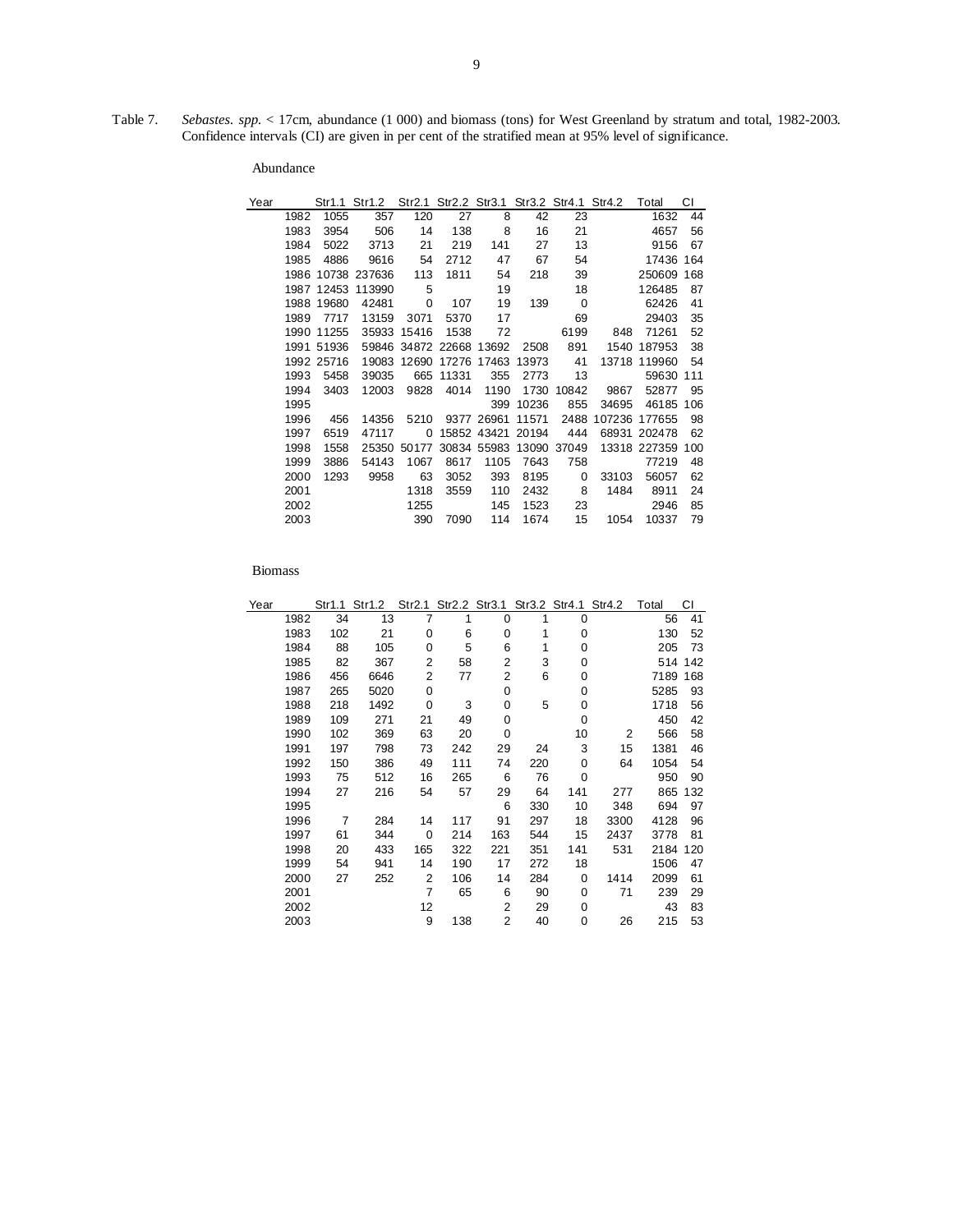Table 8. *Sebastes spp.* < 17 cm. Length composition by year (1 000), 1982-2003.

| Length |     |              | 1982 1983 1984 1985 |          | 1986   | 1987             | 988       | 1989      | 1990                        | 1991       |                  |          | 1992 1993 1994 1995 |          | 1996                                  | 1997            | 1998     | 1999        |            | 2000 2001 | 2002 2003 |          |
|--------|-----|--------------|---------------------|----------|--------|------------------|-----------|-----------|-----------------------------|------------|------------------|----------|---------------------|----------|---------------------------------------|-----------------|----------|-------------|------------|-----------|-----------|----------|
| 0.5    | 0   |              |                     | $\Omega$ | 0      | 0                | $\Omega$  | $\Omega$  |                             | O          |                  | $\Omega$ | $\Omega$            | $\Omega$ |                                       | 0               | $\Omega$ |             | U          |           | U         |          |
| 1.5    | 0   |              |                     |          | 0      | O                |           | 0         |                             |            |                  | 0        | <sup>0</sup>        |          | O                                     |                 | O.       |             |            |           |           |          |
| 2.5    | 0   |              |                     |          |        |                  |           |           |                             |            |                  |          |                     |          |                                       |                 | 0        |             |            |           |           |          |
| 3.5    | 0   |              |                     |          |        | O                |           | O         |                             |            |                  | $\Omega$ | $\Omega$            |          | $\Omega$                              |                 | $\Omega$ |             |            |           |           |          |
| 4.5    | 0   |              |                     |          | 6      | $\Omega$         |           | $\Omega$  | 14                          | 59         | $\Omega$         | $\Omega$ | $\Omega$            |          |                                       |                 | 0        |             |            |           |           |          |
| 5.5    | 0   | 6            | 255                 | 25       | 36     | 121              | 97        | 39        | 3468                        | 15519      | 2396             |          | 0 2392              | 26       | 236                                   | 622             | 182      | 1235        | 186        | 146       | 65        | 243      |
| 6.5    | 6   | 78           | 584                 | 111      | 97     | 850              | 486       | 1814      |                             |            | 5708 59602 30723 |          | 117 9939            | 193      |                                       | 7127 32049      | 44724    | 3401        | 639        | 1202      | 699       | 1340     |
| 7.5    | 0   | 219          | 179                 | 185      | 460    | 1393             | 1940      | 2111      |                             |            | 2758 11107 27896 | 200      | 1053                |          |                                       | 142 28816 54642 | 124965   | 232         | 411        | 1564      | 791       | 1117     |
| 8.5    | 70  | 518          | 425                 | 326      | 1913   | 902              | 9815 2176 |           |                             | 8484 15958 | 5799 1935 4092   |          |                     | 540      | 7089                                  | 2405            | 4670     | 126         | 87         | 58        | 97        | -60      |
| 9.5    | 57  | 579          |                     | 835 2161 | 4221   | 658              |           | 7404 4284 | 11835 23919 11346 9480 9035 |            |                  |          |                     | 616      | 7908                                  | 4589            | 3927     | 3177        | 1114       | 123       | 117       | 120      |
| 10.5   | 96  |              | 359 1432 4165       |          | 8595   | 941              | 3378 5703 |           |                             | 6994 36922 | 8922 8916 5238   |          |                     |          | 935 28169                             | 13241           |          | 10533 27661 | 1800       | 502       |           | 308 1009 |
| 11.5   | 259 |              | 594 2151 1470       |          | 19713  | 2445             | 1453 4835 |           | 7050                        | 16197      |                  |          |                     |          | 5788 5980 2909 5090 17615 11127       |                 |          | 4294 23335  | 566        | 582       |           | 162 2028 |
| 12.5   | 188 |              | 719 1284            | 508      | 106866 | 7017             | 1560 3156 |           | 7575                        | 2388       |                  |          |                     |          | 7518 9527 6043 9656 12200             | 6785            | 2104     | 3134        | 4074       | 356       |           | 82 1616  |
| 13.5   | 114 | 511          | 679                 | 1599     | 76491  | 8666             | 3244 2148 |           | 6284                        |            |                  |          |                     |          | 1648 11461 5614 4357 4247 17440 20084 |                 | 6322     |             | 4979 13437 | 729       | 105       | 628      |
| 14.5   | 384 | 464          | 681                 | 2716     | 14063  | 18412            | 8866 1020 |           | 4611                        | 1196       |                  |          |                     |          | 6078 6021 2686 7343 11415 26222       |                 | 10205    |             | 4558 14810 | 824       | 214       | 802      |
| 15.5   | 460 | 609          |                     | 650 4173 |        | 4189 47210 13645 |           | 709       | 3556                        | 1549       |                  |          |                     |          | 1220 5822 2401 8718 11658 16131       |                 | 5645     | 1482        | 9324       | 955       | 188       | 777      |
| 16.5   | 0   | <sup>n</sup> |                     | $\Omega$ |        | 5121 31716       | 4826      | 572       | 944                         | 1005       |                  |          |                     |          | 391 3914 1329 5090 16748 14577        |                 | 5203     | 1764        | 9607       | 1864      | 124       | 595      |
| 17.5   | 0   |              |                     | 0        | 6513   | 6136             | 2998      | 505       | 654                         | 591        |                  |          |                     |          | 379 2105 1241 3545 11162              | 0               | 4585     | 2139        | O          | $\Omega$  |           | ∩        |
| 18.5   | 0   |              |                     | 0        | 1400   | 0                | 2514      | 307       | 824                         | 218        | 46               | $\Omega$ | 68                  | 44       | 58                                    | 0               | 0        |             |            | 0         | U         | O        |
| 19.5   | 0   |              |                     | 0        | 930    | 0                | 194       | 24        | 133                         | 32         | 0                | 0        | 47                  | $\Omega$ | 15                                    |                 | 0        | 0           |            | $\Omega$  |           | 0        |
| 20.5   | 0   |              |                     |          | 0      | $\Omega$         | 0         | $\Omega$  | 133                         | 13         |                  | $\Omega$ | 16                  |          | $\Omega$                              |                 | $\Omega$ |             |            |           |           |          |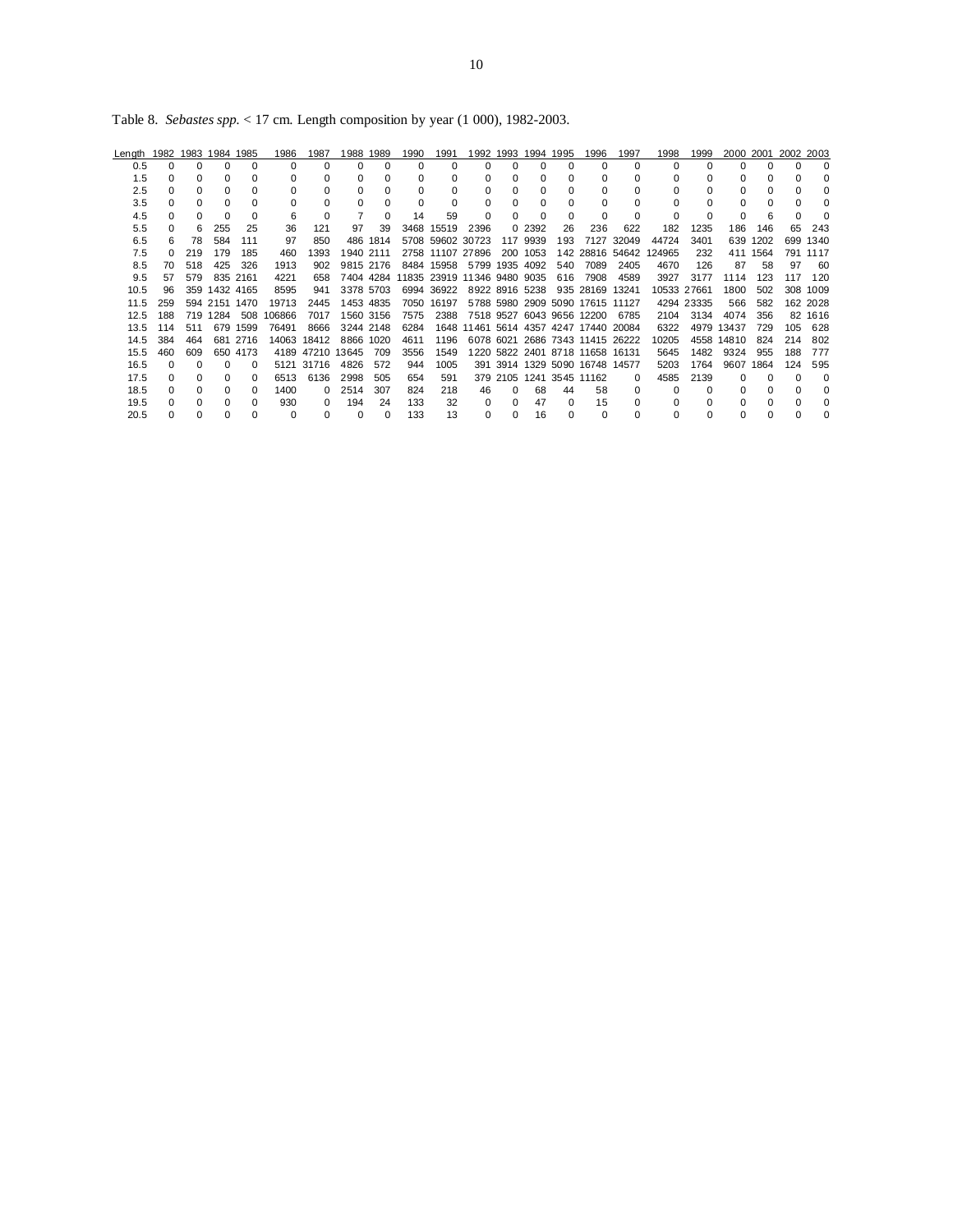Table 9. *Hippoglossoides platessoides*, abundance (1 000) and biomass (tons) for West Greenland by stratum and total, 1982- 2003. Confidence intervals (CI) are given in per cent of the stratified mean at 95% level of significance.

| Year |      | Str1.1     |      | Str1.2 Str2.1 |      | Str2.2 Str3.1 |      | Str3.2 Str4.1 | Str4.2 Total |           | СI  |
|------|------|------------|------|---------------|------|---------------|------|---------------|--------------|-----------|-----|
|      |      | 1982 31582 |      | 5092 29598    | 5735 | 2843          | 2133 | 1043          |              | 78026 30  |     |
|      |      | 1983 46601 |      | 6482 55493    | 2871 | 2725          | 461  | 811           |              | 115444 49 |     |
|      |      | 1984 18251 |      | 6258 53766    | 4366 | 2928          | 2244 | 1792          |              | 89605     | 43  |
|      |      | 1985 21388 |      | 5974 22819    | 6185 | 2632          | 239  | 3161          |              | 62398 23  |     |
|      |      | 1986 22035 |      | 11393 58741   | 9556 | 2936          | 2388 | 4463          |              | 111512 39 |     |
|      |      | 1987 23321 |      | 3314 26226    |      | 2357          |      | 1030          |              | 56248 26  |     |
|      | 1988 | 10963      | 3476 | 8025          | 5698 | 3566          | 800  | 1035          |              | 33563     | 18  |
|      | 1989 | 9370       | 4454 | 11362         | 3775 | 8764          |      | 1446          |              | 39171 28  |     |
|      | 1990 | 8615       | 6465 | 8227          | 2614 | 1083          |      | 1492          | 606          | 29102 25  |     |
|      | 1991 | 7826       | 4537 | 5168          | 1899 | 1517          | 639  | 1248          | 952          | 23786 17  |     |
|      | 1992 | 8527       | 4996 | 3020          | 2704 | 1233          | 1707 | 1744          | 175          | 24106 28  |     |
|      | 1993 | 5859       | 3284 | 1201          | 1212 | 632           | 694  | 398           |              | 13280     | -17 |
|      | 1994 | 2212       | 3525 | 1488          | 1514 | 624           | 282  | 1661          | 189          | 11495 21  |     |
|      | 1995 |            |      |               |      | 891           | 1189 | 1019          | 785          | 3884 18   |     |
|      | 1996 | 3716       | 1337 | 956           | 1424 | 1946          | 772  | 1566          | 472          | 12189 17  |     |
|      | 1997 | 8656       | 3262 | 2585          | 3543 | 2973          | 1288 | 2427          | 109          | 24843 21  |     |
|      | 1998 | 6254       | 3956 | 5654          | 2873 | 1767          | 865  | 2296          | 204          | 23869     | -17 |
|      | 1999 | 5410       | 2675 | 5013          | 2904 | 1835          | 389  | 1356          |              | 19582 20  |     |
|      | 2000 | 2273       | 3929 | 1953          | 3302 | 1016          | 361  | 1197          | 36           | 14067 18  |     |
|      | 2001 |            |      | 11195         | 3831 | 1275          | 394  | 3616          | 182          | 20493 23  |     |
|      | 2002 |            |      | 6820          |      | 1203          | 2138 | 1718          |              | 11879 23  |     |
|      | 2003 |            |      | 20675         | 9700 | 1140          | 2170 | 1633          | 15           | 35333 34  |     |

| Year |      | Str1.1 |      |       |      | Str1.2 Str2.1 Str2.2 Str3.1 Str3.2 Str4.1 Str4.2 Total |     |     |                |          | СI  |
|------|------|--------|------|-------|------|--------------------------------------------------------|-----|-----|----------------|----------|-----|
|      | 1982 | 6050   | 946  | 7797  | 1151 | 919                                                    | 376 | 157 |                | 17396    | 32  |
|      | 1983 | 7451   | 1155 | 11771 | 607  | 1008                                                   | 88  | 167 |                | 22247 41 |     |
|      | 1984 | 1701   | 762  | 8662  | 807  | 607                                                    | 387 | 365 |                | 13291    | 45  |
|      | 1985 | 1939   | 600  | 3861  | 1062 | 519                                                    | 49  | 321 |                | 8351 22  |     |
|      | 1986 | 2150   | 1147 | 8429  | 1385 | 703                                                    | 452 | 460 |                | 14726 30 |     |
|      | 1987 | 3130   | 339  | 5471  |      | 645                                                    |     | 229 |                | 9814 30  |     |
|      | 1988 | 919    | 293  | 1699  | 807  | 814                                                    | 137 | 236 |                | 4905 19  |     |
|      | 1989 | 517    | 297  | 1476  | 371  | 2120                                                   |     | 288 |                | 5069 40  |     |
|      | 1990 | 395    | 397  | 1220  | 314  | 213                                                    |     | 288 | 221            | 3048 22  |     |
|      | 1991 | 347    | 399  | 486   | 260  | 266                                                    | 125 | 187 | 173            | 2243 18  |     |
|      | 1992 | 578    | 419  | 228   | 183  | 151                                                    | 250 | 152 | 25             | 1986 26  |     |
|      | 1993 | 327    | 222  | 82    | 102  | 66                                                     | 70  | 26  |                | 895 17   |     |
|      | 1994 | 143    | 416  | 134   | 143  | 64                                                     | 34  | 108 | 28             | 1070 25  |     |
|      | 1995 |        |      |       |      | 70                                                     | 154 | 123 | 58             | 405      | -20 |
|      | 1996 | 211    | 100  | 66    | 164  | 159                                                    | 78  | 149 | 38             | 965 22   |     |
|      | 1997 | 490    | 265  | 209   | 343  | 353                                                    | 168 | 185 | $\overline{7}$ | 2020 27  |     |
|      | 1998 | 306    | 252  | 355   | 244  | 186                                                    | 122 | 185 | 19             | 1669 20  |     |
|      | 1999 | 245    | 160  | 331   | 268  | 180                                                    | 35  | 85  |                | 1304 26  |     |
|      | 2000 | 122    | 331  | 136   | 309  | 105                                                    | 38  | 49  | 6              | 1096 22  |     |
|      | 2001 |        |      | 637   | 297  | 109                                                    | 45  | 149 | 12             | 1249 22  |     |
|      | 2002 |        |      | 390   |      | 122                                                    | 200 | 113 |                | 825 22   |     |
|      | 2003 |        |      | 1462  | 922  | 124                                                    | 258 | 126 | 3              | 2895 35  |     |
|      |      |        |      |       |      |                                                        |     |     |                |          |     |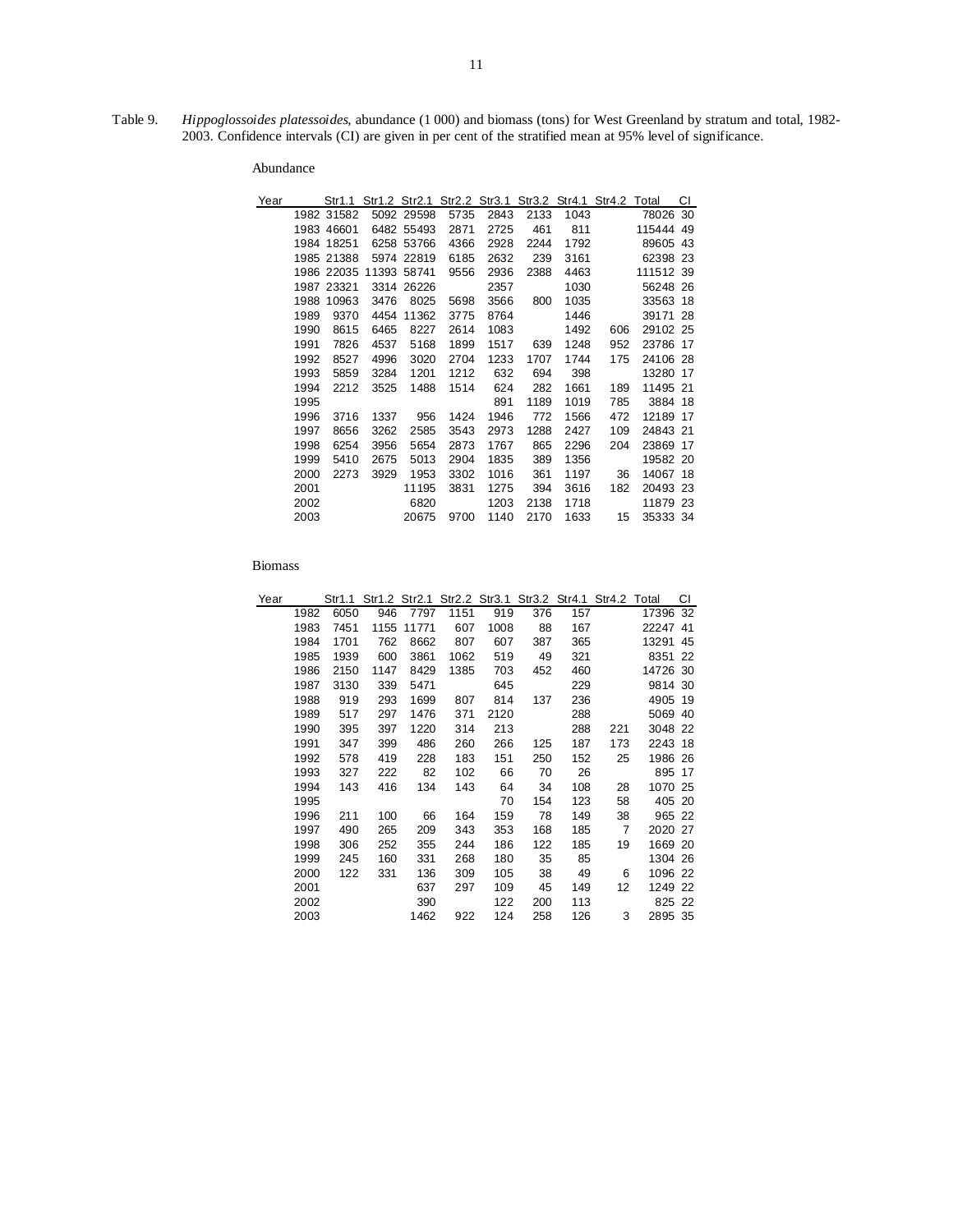| Length 1982 1983 1984 1985 1986 1987 1988 1989 1990 1991 1992 1993 1994 1995 1996 1997 1998 1999 2000 2001 2002 2003 |                |                    |                                                   |          |          |          |          |          |                                                                  |               |          |          |          |          |          |             |                         |          |                                             |                    |          |          |
|----------------------------------------------------------------------------------------------------------------------|----------------|--------------------|---------------------------------------------------|----------|----------|----------|----------|----------|------------------------------------------------------------------|---------------|----------|----------|----------|----------|----------|-------------|-------------------------|----------|---------------------------------------------|--------------------|----------|----------|
| 0.5                                                                                                                  | $\Omega$       | $\Omega$           | $\Omega$                                          | $\Omega$ | $\Omega$ | $\Omega$ | $\Omega$ | $\Omega$ | $\Omega$                                                         | $\Omega$      | $\Omega$ | $\Omega$ | $\Omega$ | $\Omega$ | $\Omega$ | $\Omega$    | $\Omega$                | $\Omega$ | $\Omega$                                    | $\Omega$           | $\Omega$ | $\Omega$ |
| 1.5                                                                                                                  | 0              | $\mathbf 0$        | 0                                                 | 0        | 0        | 0        | 0        | 0        | 0                                                                | 0             | 0        | 0        | 0        | 0        | $\Omega$ | 0           | 0                       | 0        | 0                                           | 0                  | 0        | 0        |
| 2.5                                                                                                                  | 0              | 0                  | 0                                                 | $\Omega$ | $\Omega$ | $\Omega$ | 0        | 0        | 0                                                                | $\Omega$      | $\Omega$ | 0        | $\Omega$ | $\Omega$ | $\Omega$ | $\mathbf 0$ | $\Omega$                | $\Omega$ | $\Omega$                                    | $\Omega$           | $\Omega$ | 0        |
| 3.5                                                                                                                  | 0              | 0                  | 0                                                 | 0        | 0        | 10       | 0        | 0        | $\mathbf 0$                                                      | 0             | 0        | 0        | 0        | 0        | 11       | 73          | 0                       | 6        | 0                                           | 0                  | 0        | 0        |
| 4.5                                                                                                                  | 0              | 0                  | 0                                                 | $\Omega$ | $\Omega$ | 10       | 7        | 0        | 5                                                                | 10            | 0        | 0        | 7        | 0        | $\Omega$ | 108         | 14                      | 87       | 5                                           | 44                 | 17       | 0        |
| 5.5                                                                                                                  | 0              | 0                  | 0                                                 | 127      | 19       | 0        | 22       | 0        | 0                                                                | 27            | 0        | 0        | 0        | 0        | $\Omega$ | $\Omega$    | 0                       | 43       | 0                                           | 6                  | 0        | 0        |
| 6.5                                                                                                                  | 0              | 0                  | $\Omega$                                          | 9        | 19       | 41       | 33       | 10       | $\Omega$                                                         | 87            | 14       | $\Omega$ | $\Omega$ | 0        | $\Omega$ | $\mathbf 0$ | 51                      | 94       | 71                                          | $\Omega$           | 13       | 0        |
| 7.5                                                                                                                  | 13             | 0                  | 10                                                | 74       | 9        | 58       | 52       | 19       | 32                                                               | 251           | 68       | 0        | 14       | 0        | 21       | 20          | 506                     | 546      | 182                                         | 134                | 52       | $\Omega$ |
| 8.5                                                                                                                  | 7              | 20                 | 36                                                | 57       | 43       | 84       | 103      | 43       | 44                                                               | 170           | 123      | 7        | 93       | 0        | 29       | 20          | 353                     | 336      | 146                                         | 196                | 50       | $\Omega$ |
| 9.5                                                                                                                  | 20             | 14                 | 53                                                | 142      | 64       | 90       | 181      | 36       | 161                                                              | 253           | 163      | 136      | 34       | 9        | 39       | 71          | 194                     | 435      | 146                                         | 234                | 99       | 107      |
| 10.5                                                                                                                 | 20             | 29                 | 86                                                | 403      | 154      | 359      | 235      | 212      | 370                                                              | 273           | 505      | 251      | 57       | 27       | 318      | 155         | 139                     | 635      | 177                                         | 525                | 200      | 151      |
| 11.5                                                                                                                 | 59             | 46                 | 148                                               | 364      | 333      | 367      | 473      | 514      | 569                                                              | 620           | 618      | 430      | 74       | 19       | 115      | 189         |                         | 278 1059 | 413                                         | 757                | 198      | 233      |
| 12.5                                                                                                                 | 150            | 228                | 368                                               | 381      | 751      | 540      | 749      |          | 813 1060 1087                                                    |               | 846      | 913      | 353      | 88       | 181      | 842         |                         | 406 1226 | 602                                         | 979                | 290      | 315      |
| 13.5                                                                                                                 | 302            | 404                | 940                                               |          | 610 1187 |          |          |          | 668 873 1275 1875 1106                                           |               | 731      | 904      | 576      | 34       |          | 362 1238    |                         | 757 798  |                                             | 919 1585           |          | 571 1352 |
| 14.5                                                                                                                 | 420            |                    |                                                   |          |          |          |          |          | 978 1283 1067 2197 1142 1060 1742 2629 1291 1024                 |               |          | 654      | 835      | 31       |          |             | 606 1692 1163 1055      |          |                                             | 997 2027           |          | 768 1804 |
| 15.5                                                                                                                 |                |                    |                                                   |          |          |          |          |          | 793 1976 2023 1674 3597 1177 1130 2215 2556 1399 1627 977 1276   |               |          |          |          | 142      |          |             |                         |          | 981 2604 2321 1275 1260 2161 1059 3389      |                    |          |          |
| 16.5                                                                                                                 |                |                    |                                                   |          |          |          |          |          | 814 2232 2567 2443 6220 1047 1365 2093 2259 1863 1663 1110 1204  |               |          |          |          |          |          |             |                         |          | 241 1481 2180 2527 1169 1205 2061 1394 4056 |                    |          |          |
|                                                                                                                      |                |                    |                                                   |          |          |          |          |          | 17.5 1340 3336 3768 3631 7906 1625 1159 2007 1883 1771 1901 1109 |               |          |          | 882      | 287      |          |             | 996 1789 3035 1076      |          | 945 1690 1363 3488                          |                    |          |          |
|                                                                                                                      |                |                    |                                                   |          |          |          |          |          | 18.5 1661 3934 4833 4281 8122 2132 1715 1778 1658 1593 1788 1079 |               |          |          | 634      |          |          |             | 338 1078 1663 2205 1178 |          |                                             | 812 1647 1113 2658 |          |          |
|                                                                                                                      |                |                    |                                                   |          |          |          |          |          | 19.5 2054 5257 4170 3890 8619 2716 1658 1905 1407 1320 1851      |               |          | 705      | 488      | 360      |          |             | 715 1556 1794 1141      |          |                                             | 601 1042 867 2898  |          |          |
|                                                                                                                      |                |                    |                                                   |          |          |          |          |          | 20.5 2839 8731 5896 4259 9066 3088 1984 2012 1414 1317 1254      |               |          | 827      | 587      | 379      |          |             | 580 1572 1286 1250      |          |                                             | 636 1161           |          | 723 1867 |
|                                                                                                                      |                |                    |                                                   |          |          |          |          |          | 21.5 2737 8334 5740 3752 9715 3140 1802 1866 1008 1218 1292      |               |          | 593      | 463      | 308      |          | 712 1043    |                         | 966 1329 | 488                                         | 878                |          | 607 2047 |
|                                                                                                                      |                |                    | 22.5 3541 7697 5159 3992 9279 3253 1803 1537      |          |          |          |          |          | 937                                                              |               | 942 1342 | 476      | 439      | 217      |          | 649 1112    | 798                     | 783      | 541                                         | 416                |          | 284 1440 |
|                                                                                                                      |                |                    | 23.5 2976 7502 7171 3398 7120 3593 1654 1685      |          |          |          |          |          |                                                                  | 900 1052 1217 |          | 442      | 428      | 290      | 654      | - 932       | 692                     | 643      | 625                                         | 423                |          | 330 1534 |
|                                                                                                                      |                |                    | 24.5 3802 6773 4220 3281 6310 3085 1431 1878      |          |          |          |          |          | 807                                                              |               | 934 857  | 409      | 415      | 110      |          | 451 1091    | 741                     | 707      | 528                                         | 331                |          | 302 1301 |
|                                                                                                                      |                |                    | 25.5 4532 6553 4913 3029 4428 2976 1711 2005      |          |          |          |          |          | 811                                                              |               | 919 1086 | 481      | 566      | 119      | 434      | 785         | 665                     | 429      | 562                                         | 209                |          | 360 1445 |
|                                                                                                                      |                |                    | 26.5 4872 8563 4609 2408 3495 2580 1722 1886      |          |          |          |          |          | 889                                                              |               | 735 1050 | 335      | 430      | 198      | 485      | 826         | 754                     | 419      | 386                                         | 404                |          | 209 1060 |
|                                                                                                                      |                |                    | 27.5 5366 7078 5200 2450 3485 3308 1233 2129 1035 |          |          |          |          |          |                                                                  | 687           | 552      | 324      | 367      | 117      | 217      | 668         | 526                     | 538      | 353                                         | 347                |          | 163 1121 |
|                                                                                                                      |                |                    | 28.5 5300 6700 6410 2546 2934 2547 1189 1386      |          |          |          |          |          | 914                                                              | 600           | 671      | 335      | 247      | 70       | 394      | 770         | 521                     | 367      | 365                                         | 380                | 86       | 648      |
|                                                                                                                      |                |                    | 29.5 5035 4102 4824 2949 3145 2868 1342 1866 1238 |          |          |          |          |          |                                                                  | 454           | 597      | 206      | 259      | 119      | 221      | 502         | 348                     | 232      | 198                                         | 257                | 143      | 926      |
|                                                                                                                      |                |                    | 30.5 5532 5194 4645 2974 3235 3332 1687 1644      |          |          |          |          |          | 967                                                              | 484           | 427      | 199      | 237      | 73       | 184      | 510         | 330                     | 271      | 249                                         | 211                | 180      | 511      |
|                                                                                                                      |                |                    | 31.5 4302 3381 2769 2243 2910 2714 1369 1251      |          |          |          |          |          | 479                                                              | 365           | 215      | 113      | 231      | 106      | 83       | 379         | 206                     | 132      | 177                                         | 114                | 91       | 401      |
|                                                                                                                      |                |                    | 32.5 3799 3120 2114 1580 2173 2298 1306 1042      |          |          |          |          |          | 285                                                              | 312           | 337      | 141      | 133      | 87       | 34       | 156         | 118                     | 152      | 223                                         | 118                | 100      | 241      |
|                                                                                                                      |                |                    | 33.5 2655 2328 2099 1669 1803 1993                |          |          |          | 841      | 770      | 447                                                              | 182           | 119      | 9        | 60       | 44       | 97       | 116         | 58                      | 50       | 81                                          | 77                 | 78       | 141      |
|                                                                                                                      |                |                    | 34.5 2421 2278 1176 1093 1307 1158                |          |          |          | 592      | 628      | 202                                                              | 167           | 67       | 77       | 60       | 19       | 31       | 65          | 44                      | 49       | 76                                          | 50                 | 77       | 61       |
|                                                                                                                      |                | 35.5 2516 2012 749 |                                                   | 552      | 781      | 851      | 410      | 325      | 121                                                              | 144           | 86       | 17       | 32       | 31       | 20       | 23          | 10                      | 40       | 25                                          | 22                 | 32       | 34       |
|                                                                                                                      | 36.5 2043 1818 |                    | 500                                               | 355      | 358      | 637      | 318      | 200      | 67                                                               | 57            | 21       | 12       | 11       | 11       | 12       | 47          | 24                      | 30       | 39                                          | $\Omega$           | 32       | 73       |
|                                                                                                                      |                | 37.5 1655 1352     | 375                                               | 244      | 264      | 351      | 198      | 195      | 32                                                               | 19            | 0        | 12       | 5        | 7        | $\Omega$ | 0           | 27                      | 9        | 24                                          | $\Omega$           | 5        | 8        |
|                                                                                                                      | 38.5 1143 1051 |                    | 291                                               | 135      | 184      | 135      | 67       | 77       | 37                                                               | 31            | 5        | $\Omega$ | 5        | 4        | $\Omega$ | 51          | 5                       | 0        | 0                                           | $\Omega$           | 5        | 13       |
| 39.5                                                                                                                 | 915            | 512                | 210                                               | 128      | 101      | 132      | 61       | 46       | 5                                                                | 18            | $\Omega$ | $\Omega$ | $\Omega$ | 0        | $\Omega$ | $\Omega$    | 10                      | $\Omega$ | 0                                           | 5                  | 13       | 0        |
|                                                                                                                      | 40.5 940 754   |                    | 84                                                | 79       | 55       | 73       | 4        | 49       | 4                                                                | 5             | $\Omega$ | 0        | $\Omega$ | 4        | $\Omega$ | $\Omega$    | $\Omega$                | $\Omega$ | 5                                           | $\Omega$           | $\Omega$ | $\Omega$ |

Table 10. *Hippoglossoides platessoides*. Length composition by year (1 000), 1982-2003.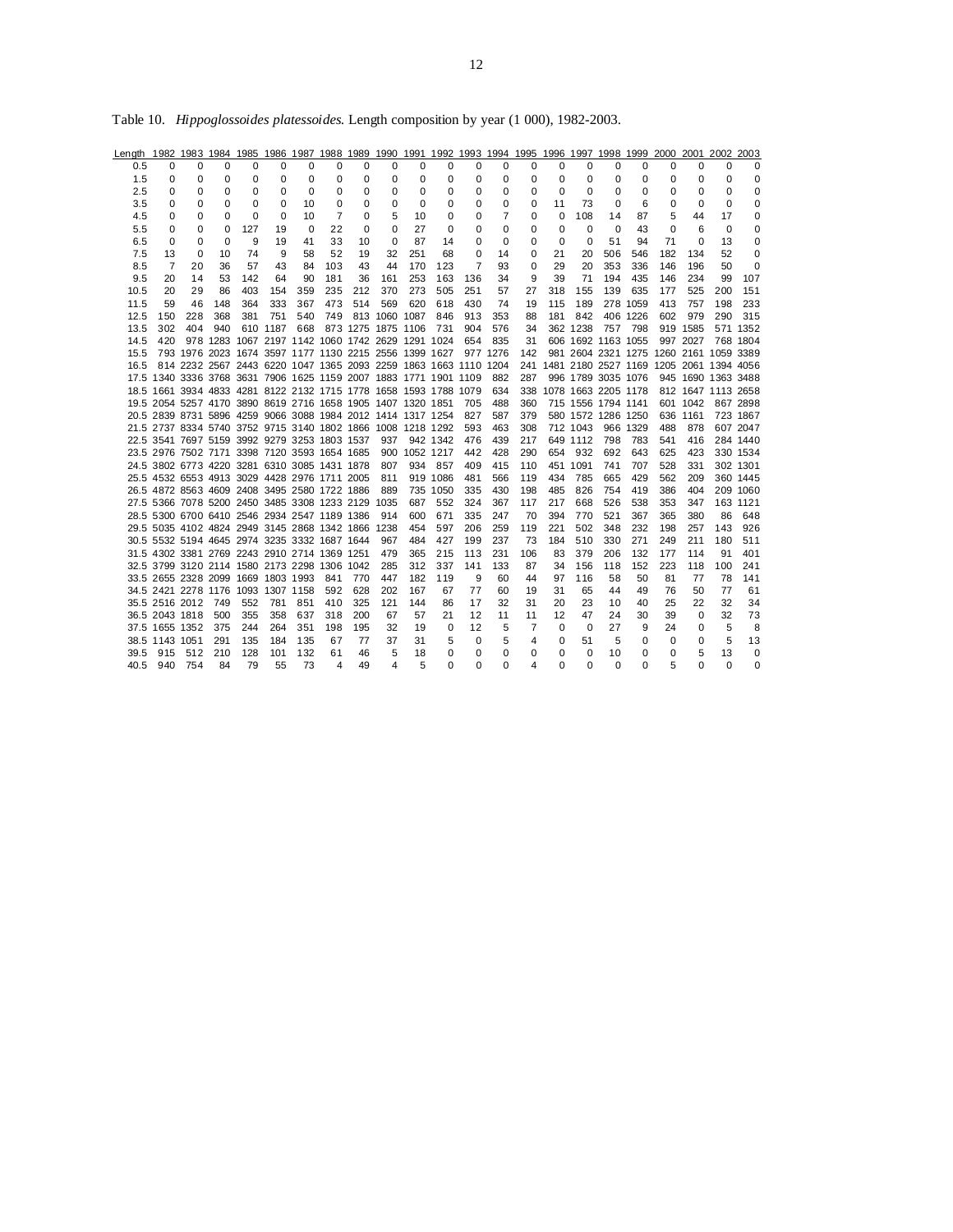Table 11. *Anarhichas lupus*, abundance (1 000) and biomass (tons) for West Greenland by stratum and total, 1982-2003. Confidence intervals (CI) are given in per cent of the stratified mean at 95% level of significance.

Abundance

| Year |      | Str1.1     | Str1.2 | Str2.1 |      | Str2.2 Str3.1 |      | Str3.2 Str4.1 Str4.2 Total |      |               | СI |
|------|------|------------|--------|--------|------|---------------|------|----------------------------|------|---------------|----|
|      |      | 1982 11113 | 2955   | 3457   | 2313 | 1822          | 458  | 945                        |      | 23063 23      |    |
|      | 1983 | 7567       | 3186   | 1720   | 485  | 1471          | 211  | 786                        |      | 15426 24      |    |
|      | 1984 | 5777       | 1277   | 1542   | 185  | 1382          | 111  | 750                        |      | 11024 26      |    |
|      | 1985 | 5369       | 2718   | 1419   | 370  | 955           | 999  | 907                        |      | 12737 19      |    |
|      | 1986 | 4961       | 1704   | 1967   | 635  | 1500          | 511  | 811                        |      | 12089 19      |    |
|      | 1987 | 5328       | 1644   | 888    |      | 1023          |      | 691                        |      | 9574 15       |    |
|      | 1988 | 4927       | 1834   | 895    | 449  | 1136          | 555  | 758                        |      | 10554 21      |    |
|      | 1989 | 3675       | 673    | 1669   | 516  | 2901          |      | 1130                       |      | 10564 21      |    |
|      | 1990 | 3511       | 1076   | 1981   | 295  | 1899          |      | 1066                       |      | 612 10440 17  |    |
|      | 1991 | 2838       | 1010   | 968    | 756  | 2593          | 639  | 562                        | 494  | 9860 21       |    |
|      | 1992 | 3015       | 376    | 1509   | 937  | 3360          | 916  | 948                        | 2107 | 13168 26      |    |
|      | 1993 | 4723       | 1712   | 703    | 426  | 574           | 326  | 385                        |      | 8849 28       |    |
|      | 1994 | 1545       | 1196   | 1725   | 567  | 1225          | 153  | 4515                       |      | 1047 11973 48 |    |
|      | 1995 |            |        |        |      | 1349          | 563  | 529                        | 705  | 3146 26       |    |
|      | 1996 | 715        | 942    | 254    | 381  | 2574          | 622  | 799                        | 1075 | 7362 21       |    |
|      | 1997 | 3001       | 1279   | 1126   | 335  | 3771          | 1149 | 1538                       | 2863 | 15062 30      |    |
|      | 1998 | 3083       | 957    | 783    | 653  | 1990          | 620  | 1009                       |      | 1047 10142 21 |    |
|      | 1999 | 4457       | 1138   | 1941   | 653  | 6287          | 1337 | 801                        |      | 16614 29      |    |
|      | 2000 | 1980       | 1725   | 402    | 413  | 2072          | 1116 | 480                        |      | 2652 10840 21 |    |
|      | 2001 |            |        | 973    | 1110 | 3800          | 1160 | 724                        | 1774 | 9541 28       |    |
|      | 2002 |            |        | 3001   |      | 3351          | 403  | 552                        |      | 7307 22       |    |
|      | 2003 |            |        | 1307   | 1714 | 7345          | 511  | 575                        |      | 1468 12920 27 |    |

| Year |      | Str1.1 |      | Str1.2 Str2.1 | Str2.2 |      |     | Str3.1 Str3.2 Str4.1 Str4.2 Total |     |          | СI |
|------|------|--------|------|---------------|--------|------|-----|-----------------------------------|-----|----------|----|
|      | 1982 | 9908   | 2974 | 5203          | 3926   | 2273 | 475 | 1240                              |     | 25999    | 31 |
|      | 1983 | 3661   | 3442 | 2084          | 471    | 1769 | 271 | 1086                              |     | 12784 31 |    |
|      | 1984 | 3089   | 673  | 1283          | 189    | 820  | 71  | 871                               |     | 6996 24  |    |
|      | 1985 | 1837   | 1134 | 1020          | 200    | 581  | 557 | 632                               |     | 5961     | 16 |
|      | 1986 | 1783   | 912  | 1441          | 434    | 973  | 458 | 768                               |     | 6769     | 16 |
|      | 1987 | 2191   | 521  | 573           |        | 1048 |     | 616                               |     | 4949     | 16 |
|      | 1988 | 1102   | 384  | 797           | 298    | 882  | 341 | 696                               |     | 4500     | 16 |
|      | 1989 | 687    | 222  | 620           | 246    | 1750 |     | 1037                              |     | 4562 19  |    |
|      | 1990 | 708    | 177  | 496           | 111    | 655  |     | 660                               | 320 | 3127 16  |    |
|      | 1991 | 456    | 166  | 160           | 161    | 674  | 148 | 249                               | 214 | 2228 20  |    |
|      | 1992 | 436    | 79   | 322           | 237    | 831  | 200 | 231                               | 630 | 2966 27  |    |
|      | 1993 | 646    | 314  | 101           | 80     | 130  | 67  | 108                               |     | 1446 22  |    |
|      | 1994 | 218    | 209  | 376           | 97     | 285  | 26  | 865                               | 171 | 2247 42  |    |
|      | 1995 |        |      |               |        | 248  | 68  | 131                               | 114 | 561 25   |    |
|      | 1996 | 61     | 261  | 42            | 68     | 486  | 114 | 169                               | 238 | 1439 19  |    |
|      | 1997 | 306    | 239  | 89            | 77     | 665  | 164 | 352                               | 372 | 2264 24  |    |
|      | 1998 | 361    | 194  | 125           | 146    | 287  | 97  | 175                               | 266 | 1651 16  |    |
|      | 1999 | 327    | 273  | 322           | 146    | 1039 | 230 | 136                               |     | 2473 23  |    |
|      | 2000 | 231    | 297  | 63            | 88     | 349  | 168 | 172                               | 560 | 1928 22  |    |
|      | 2001 |        |      | 209           | 263    | 1006 | 218 | 185                               | 579 | 2460 25  |    |
|      | 2002 |        |      | 578           |        | 859  | 91  | 146                               |     | 1674 21  |    |
|      | 2003 |        |      | 486           | 438    | 2475 | 141 | 200                               | 646 | 4386 26  |    |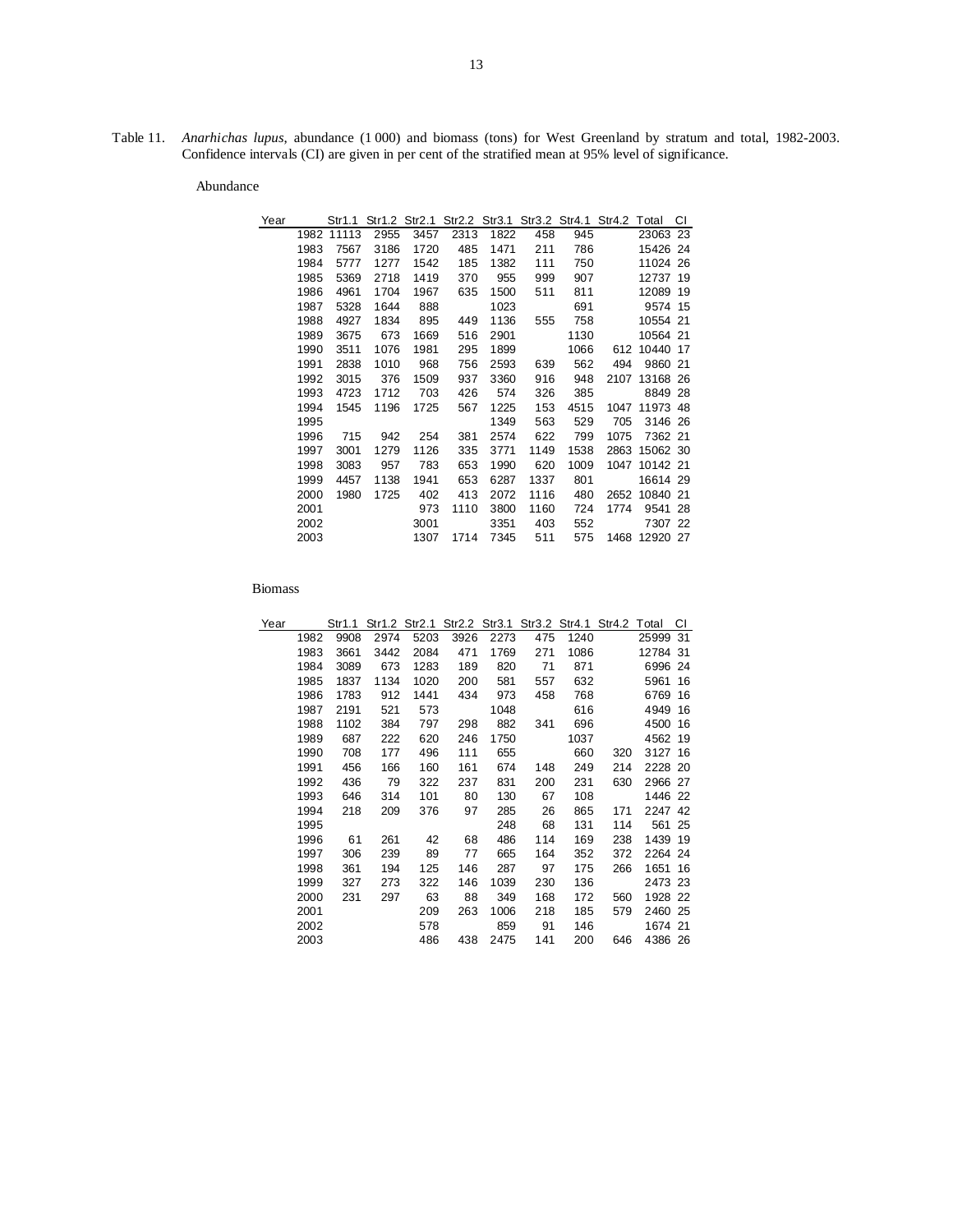| Length       | 1982             | 1983        | 1984       | 1985       |                  | 1986 1987  | 1988             | 1989       | 1990             | 1991           | 1992                       | 1993 1994  |            | 1995              | 1996       | 1997                |                |            | 1998 1999 2000 2001 |                  | 2002        | 2003                       |
|--------------|------------------|-------------|------------|------------|------------------|------------|------------------|------------|------------------|----------------|----------------------------|------------|------------|-------------------|------------|---------------------|----------------|------------|---------------------|------------------|-------------|----------------------------|
| 0.5          | 0                | 0           | 0          | 0          | 0                | 0          | 0                | 0          | 0                | 0              | 0                          | 0          | 0          | 0                 | 0          | 0                   | 0              | 0          | 0                   | 0                | 0           | 0                          |
| 1.5          | 0                | 0           | 0          | 0          | 0                | 0          | 0                | 0          | 0                | 0              | 0                          | 0          | 0          | 0                 | 0          | 0                   | 0              | 0          | 0                   | 0                | 0           | 0                          |
| 2.5          | 0                | 0           | 0          | 0          | 0                | 0          | 0                | 0          | 0                | 0              | 0                          | 0          | 0          | 0                 | $\Omega$   | 0                   | $\Omega$       | 0          | 0                   | $\Omega$         | 0           | 0                          |
| 3.5          | 0                | 0           | 0          | 0          | 0                | 0          | 0                | 10         | 0                | 0              | 0                          | 0          | 0          | 0                 | በ          | 0                   | $\Omega$       | 0          | 0                   | O                | 0           | 0                          |
| 4.5          | 0                | 0           | 0<br>0     | 0          | 0<br>$\mathbf 0$ | 0          | 0                | 0          | 0<br>$\mathbf 0$ | 0<br>0         | 0<br>0                     | 0<br>0     | 0          | 0                 | O          | 0<br>$\overline{0}$ | 0<br>0         | 0<br>0     | 0                   | O                | 0           | 0                          |
| 5.5<br>6.5   | 0<br>$\mathbf 0$ | 0<br>0      | 0          | 0<br>0     | 19               | 0<br>10    | $\mathbf 0$<br>3 | 0<br>0     | 33               | 86             | 0                          | 29         | 0<br>20    | 0<br>0            | 0<br>0     | $\mathbf 0$         | 85             | 134        | 0<br>0              | 0<br>$\mathbf 0$ | 13<br>88    | $\mathbf 0$<br>$\mathbf 0$ |
| 7.5          | 0                | 0           | 0          | 76         | 19               | 92         | $\overline{7}$   | 22         | 74               | 241            | 8                          | 61         | 37         | 0                 | 77         | 330                 | 186            | 567        | 25                  | 44               | 241         | 23                         |
| 8.5          | 13               | 0           | 3          | 32         | 39               | 26         | 52               | 31         | 62               | 214            | 75                         | 0          | 14         | 0                 | 81         | 180                 | 186            | 389        | 36                  | 89               | 179         | 43                         |
| 9.5          | $\mathbf 0$      | 0           | 0          | 4          | 20               | 70         | 120              | 45         | 35               | 245            | 97                         | 20         | 28         | 0                 | 81         | 223                 | 201            | 480        | 105                 | 70               | 38          | 18                         |
| 10.5         | 0                | $\mathbf 0$ | 15         | 34         | 50               | 102        | 134              | 64         | 159              | 199            | 112                        | 251        | 43         | 15                | 15         | 388                 | 231            | 475        | 110                 | 39               | 115         | 68                         |
| 11.5         | 0                | 6           | 0          | 26         | 125              | 186        | 103              | 97         | 173              | 112            | 194                        | 267        | 163        | 51                | 91         | 242                 | 110            | 432        | 96                  | 58               | 156         | 13                         |
| 12.5         | 18               | 0           | 3          | 46         | 138              | 69         | 199              | 100        | 241              | 212            | 252                        | 172        | 28         | 82                | 69         | 405                 | 280            | 396        | 177                 | 129              | 253         | 60                         |
| 13.5         | 0                | 0           | 4          | 36         | 59               | 96         | 134              | 71         | 325              | 231            | 346                        | 271        | 245        | 88                | 153        | 561                 | 435            | 670        | 124                 | 145              | 212         | 87                         |
| 14.5         | 52               | 29          | 55         | 34         | 49               | 226        | 243              | 187        | 321              | 188            | 396                        | 305        | 322        | 70                | 130        | 716                 | 517            | 666        | 146                 | 108              | 132         | 214                        |
| 15.5<br>16.5 | 41<br>50         | 14<br>41    | 44<br>71   | 71<br>22   | 239<br>195       | 179<br>247 | 190<br>199       | 237<br>300 | 289<br>448       | 292<br>286     | 333<br>243                 | 659<br>522 | 404<br>631 | 24<br>116         | 143<br>140 | 583<br>543          | 350<br>343     | 623<br>671 | 143<br>410          | 112<br>163       | 192<br>170  | 164<br>107                 |
| 17.5         | 88               | 97          | 85         | 89         | 299              | 404        | 273              | 313        | 426              | 376            | 512                        | 492        | 867        | 158               | 252        | 638                 | 410            | 595        | 584                 | 275              | 124         | 171                        |
| 18.5         | 72               | 146         | 154        | 92         | 312              | 255        | 324              | 257        | 480              | 278            | 770                        | 631        | 656        | 188               | 429        | 834                 | 543            | 855        | 584                 | 447              | 186         | 268                        |
| 19.5         | 84               | 156         | 261        | 167        | 199              | 221        | 566              | 371        | 367              | 339            | 556                        | 345        | 678        | 171               | 419        | 827                 | 435            | 808        | 766                 | 340              | 266         | 355                        |
| 20.5         | 202              | 306         | 252        | 110        | 200              | 259        | 545              | 388        | 498              | 559            | 659                        | 408        | 889        | 216               | 444        | 771                 | 712            | 842        | 780                 | 414              | 172         | 401                        |
| 21.5         | 134              | 273         | 251        | 231        | 151              | 309        | 616              | 396        | 420              | 604            | 566                        | 462        | 714        | 198               | 316        | 701                 | 462            | 879        | 775                 | 380              | 251         | 435                        |
| 22.5         | 208              | 291         | 388        | 183        | 172              | 295        | 530              | 279        | 358              | 336            | 785                        | 392        | 574        | 236               | 361        | 831                 | 409            | 607        | 635                 | 409              | 454         | 331                        |
| 23.5         | 151              | 321         | 384        | 244        | 126              | 131        | 315              | 334        | 247              | 407            | 650                        | 232        | 532        | 295               | 402        | 787                 | 386            | 708        | 778                 | 530              | 304         | 643                        |
| 24.5         | 406              | 220         | 362        | 315        | 170              | 176        | 326              | 512        | 294              | 374            | 514                        | 176        | 585        | 155               | 363        | 621                 | 350            | 513        | 488                 | 360              | 317         | 635                        |
| 25.5         | 348              | 318         | 436        | 367        | 232              | 144        | 336              | 470        | 416              | 413            | 950                        | 317        | 714        | 98                | 379        | 557                 | 438            | 580        | 509                 | 472              | 383         | 620                        |
| 26.5<br>27.5 | 311<br>357       | 375<br>416  | 362<br>336 | 335<br>408 | 289<br>275       | 253<br>142 | 257              | 438<br>317 | 251<br>295       | 352<br>338     | 563                        | 345<br>155 | 375<br>270 | 137<br>55         | 311<br>305 | 345                 | 329<br>338     | 588<br>465 | 474<br>419          | 442<br>458       | 205<br>196  | 363<br>590                 |
| 28.5         | 382              | 519         | 354        | 441        | 359              | 90         | 182<br>107       | 343        | 282              | 370            | 496<br>457                 | 198        | 450        | 157               | 302        | 321<br>409          | 168            | 436        | 346                 | 373              | 312         | 528                        |
| 29.5         | 404              | 381         | 291        | 494        | 386              | 157        | 166              | 330        | 300              | 253            | 469                        | 271        | 272        | 37                | 248        | 405                 | 200            | 461        | 251                 | 391              | 288         | 390                        |
| 30.5         | 343              | 553         | 283        | 549        | 371              | 247        | 197              | 210        | 364              | 267            | 332                        | 302        | 348        | 62                | 286        | 377                 | 277            | 379        | 242                 | 310              | 214         | 527                        |
| 31.5         | 381              | 361         | 382        | 525        | 457              | 218        | 103              | 147        | 311              | 207            | 338                        | 268        | 212        | 48                | 181        | 312                 | 162            | 272        | 163                 | 325              | 159         | 411                        |
| 32.5         | 396              | 513         | 277        | 518        | 431              | 294        | 173              | 323        | 187              | 258            | 270                        | 150        | 208        | 108               | 134        | 375                 | 109            | 282        | 131                 | 329              | 113         | 480                        |
| 33.5         | 404              | 499         | 269        | 716        | 499              | 244        | 127              | 110        | 189              | 165            | 191                        | 208        | 141        | 15                | 167        | 344                 | 230            | 240        | 195                 | 307              | 208         | 507                        |
| 34.5         | 454              | 333         | 326        | 496        | 439              | 274        | 125              | 141        | 108              | 228            | 261                        | 187        | 188        | 33                | 152        | 258                 | 64             | 200        | 158                 | 286              | 161         | 559                        |
| 35.5         | 449              | 452         | 354        | 531        | 475              | 287        | 137              | 262        | 201              | 200            | 339                        | 88         | 280        | 29                | 73         | 96                  | 209            | 178        | 64                  | 197              | 171         | 425                        |
| 36.5         | 335              | 447         | 321        | 505        | 394              | 170        | 210              | 174        | 140              | 64             | 183                        | 107        | 192        | 28                | 103        | 155                 | 166            | 176        | 147                 | 158              | 92          | 343                        |
| 37.5         | 453              | 314         | 319        | 443        | 411              | 305        | 134              | 216        | 165              | 138            | 142                        | 75         | 111        | 22                | 113        | 74                  | 94             | 107        | 131                 | 181              | 121         | 413                        |
| 38.5<br>39.5 | 307<br>447       | 245<br>310  | 295<br>163 | 609<br>402 | 388<br>403       | 173<br>201 | 145<br>190       | 230<br>135 | 134<br>139       | 189<br>65      | 184<br>91                  | 61<br>128  | 142<br>138 | 29<br>14          | 99<br>82   | 113<br>170          | 85<br>133      | 116<br>145 | 128<br>91           | 155<br>144       | 95<br>84    | 300<br>372                 |
| 40.5         | 377              | 507         | 302        | 467        | 405              | 210        | 254              | 218        | 224              | 155            | 181                        | 22         | 111        | 33                | 113        | 90                  | 58             | 133        | 69                  | 127              | 101         | 396                        |
| 41.5         | 398              | 306         | 174        | 448        | 403              | 239        | 300              | 161        | 177              | 78             | 79                         | 22         | 64         | 52                | 77         | 103                 | 87             | 115        | 44                  | 122              | 54          | 224                        |
| 42.5         | 480              | 321         | 192        | 373        | 338              | 280        | 271              | 163        | 131              | 82             | 147                        | 0          | 27         | $\overline{7}$    | 53         | 67                  | 40             | 84         | 64                  | 147              | 51          | 393                        |
| 43.5         | 442              | 263         | 215        | 178        | 296              | 214        | 152              | 212        | 143              | 82             | 86                         | 72         | 62         | 33                | 76         | 73                  | 23             | 34         | 81                  | 76               | 28          | 250                        |
| 44.5         | 444              | 295         | 158        | 265        | 290              | 166        | 224              | 275        | 104              | 70             | 70                         | 41         | 31         | 15                | 36         | 79                  | 27             | 63         | 86                  | 59               | 57          | 228                        |
| 45.5         | 562              | 365         | 248        | 292        | 312              | 207        | 249              | 236        | 155              | 57             | 70                         | 66         | 67         | 15                | 21         | 18                  | 57             | 80         | 33                  | 69               | 28          | 176                        |
| 46.5         | 527              | 275         | 229        | 190        | 316              | 206        | 296              | 195        | 131              | 6              | 61                         | 23         | 38         | $\mathbf 0$       | 22         | 25                  | 62             | 26         | 42                  | 63               | 41          | 63                         |
| 47.5         | 569              | 299         | 143        | 149        | 221              | 290        | 169              | 166        | 80               | 53             | 33                         | 3          | 34         | 25                | 15         | 19                  | $\overline{7}$ | 11         | 20                  | 25               | 37          | 127                        |
| 48.5         | 645              | 295         | 189        | 220        | 166              | 213        | 189              | 143        | 159              | 45             | 41                         | 9          | 16         | 0                 | 0          | 25                  | 24             | 12         | 61                  | 22               | 37          | 76                         |
| 49.5         | 680<br>864       | 263         | 178        | 110<br>154 | 107<br>158       | 198        | 196              | 131<br>107 | 61<br>95         | 19<br>33       | $\mathbf 0$<br>$\mathbf 0$ | 6<br>0     | 20<br>7    | $\mathbf 0$<br>24 | 16<br>6    | $\mathbf 0$<br>27   | 35<br>12       | 64<br>6    | 33<br>17            | 47<br>55         | 32<br>28    | 15<br>7                    |
| 50.5<br>51.5 | 830              | 320<br>380  | 190<br>208 | 101        | 108              | 165<br>97  | 189<br>153       | 63         | 62               | 14             | 32                         | 0          | 0          | 0                 | 0          | 30                  | 0              | 11         | 39                  | 30               | 42          | 12                         |
| 52.5         | 855              | 338         | 173        | 78         | 133              | 107        | 54               | 198        | 27               | 19             | 25                         | 0          | 5          | 0                 | 0          | $\mathbf 0$         | 0              | 0          | 12                  | 26               | 42          | 65                         |
| 53.5         | 580              | 362         | 118        | 97         | 87               | 115        | 95               | 111        | 41               | 33             | 12                         | 17         | 28         | 0                 | 21         | 12                  | 14             | 17         | $\mathbf 0$         | 5                | 28          | $\mathbf 0$                |
| 54.5         | 662              | 383         | 125        | 66         | 75               | 64         | 56               | 41         | 6                | $\overline{7}$ | 0                          | 0          | 0          | 0                 | 0          | 0                   | 9              | 12         | 11                  | 17               | 4           | $\mathbf 0$                |
| 55.5         | 846              | 347         | 141        | 77         | 21               | 66         | 65               | 56         | 23               | 12             | 0                          | 0          | 0          | 0                 | 0          | 0                   | 14             | 9          | 0                   | 11               | 15          | 0                          |
| 56.5         | 712              | 343         | 144        | 39         | 34               | 31         | 52               | 35         | 11               | 0              | 0                          | 7          | 0          | 7                 | 15         | 0                   | 0              | 6          | 21                  | 0                | 13          | 31                         |
| 57.5         | 818              | 289         | 71         | 39         | 55               | 22         | 15               | 68         | 13               | 6              | 0                          | 0          | 0          | 0                 | 0          | 0                   | 0              | 0          | $\mathbf 0$         | 0                | 15          | 0                          |
| 58.5         | 587              | 299         | 114        | 23         | 17               | 34         | 37               | 33         | 13               | 0              | 0                          | 0          | 0          | 0                 | $\Omega$   | 0                   | 5              | 0          | 0                   | 6                | $\mathbf 0$ | 8                          |
| 59.5         | 606              | 231         | 95         | 78         | 31               | 0          | 10               | 4          | 6                | 0              | 0                          | 14         | 0          | 0                 | 0          | 8                   | $\mathbf 0$    | 0          | 0                   | 0                | 0           | 0                          |
| 60.5         | 552              | 207         | 60         | 16         | 21               | 45         | 14               | 37         | 15               | 18             | 0                          | O          | O          | 0                 | ი          | 0                   | 28             | $\Omega$   | 0                   | 6                | 0           | 0                          |

Table 12. *Anarhichas lupus*. Length composition by year (1 000), 1982-2003.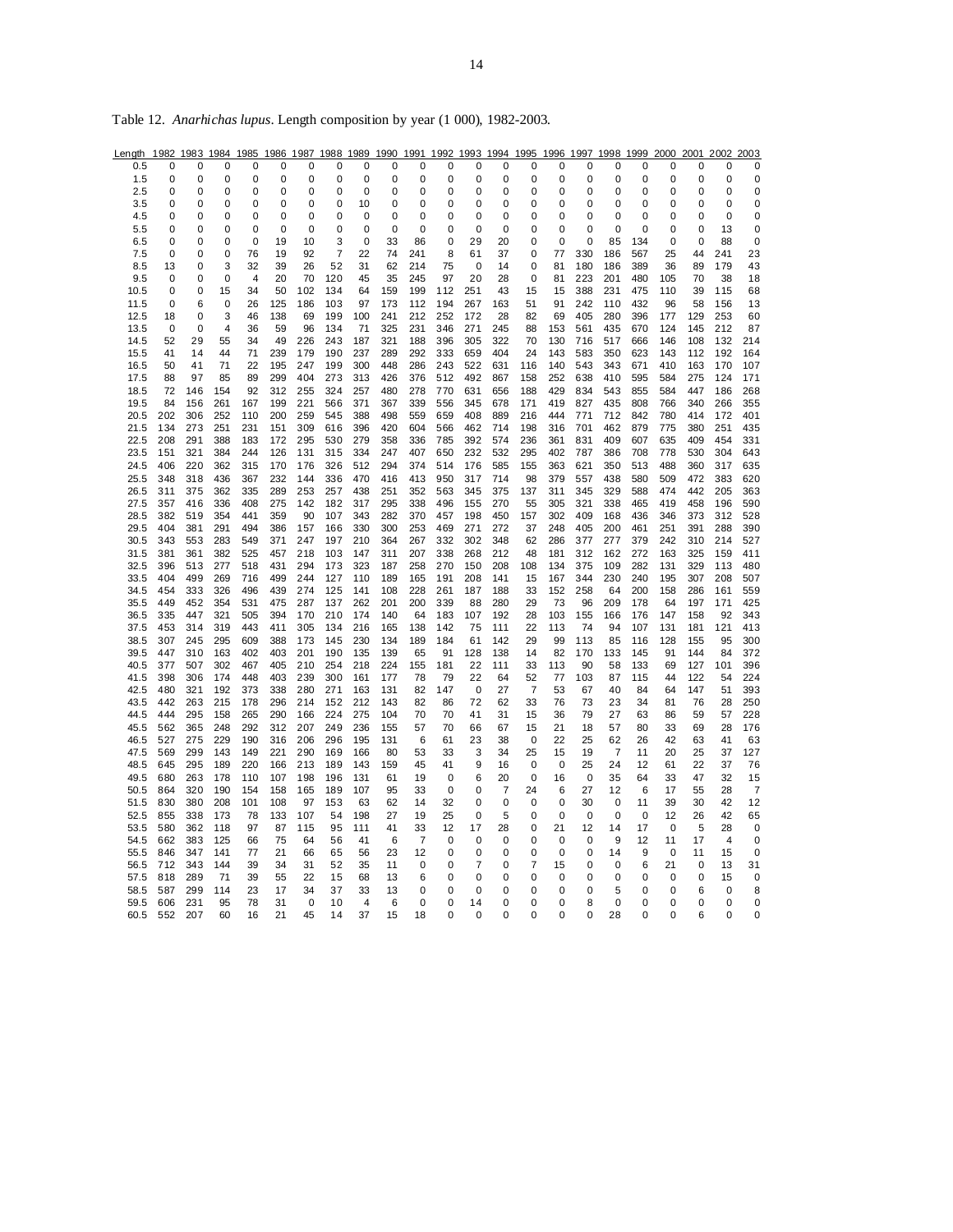15

Table 13. *Anarhichas minor*, abundance (1 000) and biomass (tons) for West Greenland by stratum and total, 1982-2003. Confidence intervals (CI) are given in per cent of the stratified mean at 95% level of significance.

| Year |      | Str1.1 |     | Str1.2 Str2.1 |     | Str2.2 Str3.1 |    | Str3.2 Str4.1 | Str4.2 Total CI |      |    |
|------|------|--------|-----|---------------|-----|---------------|----|---------------|-----------------|------|----|
|      | 1982 | 381    | 154 | 353           | 153 | 130           | 14 | 326           |                 | 1511 | 29 |
|      | 1983 | 184    | 38  | 148           | 3   | 89            | 39 | 367           |                 | 868  | 32 |
|      | 1984 | 184    | 60  | 176           | 14  | 89            | 23 | 241           |                 | 787  | 30 |
|      | 1985 | 204    | 115 | 106           | 4   | 29            | 61 | 110           |                 | 629  | 33 |
|      | 1986 | 483    | 203 | 108           | 38  | 68            | 16 | 118           |                 | 1034 | 22 |
|      | 1987 | 306    | 211 | 63            |     | 130           |    | 239           |                 | 949  | 28 |
|      | 1988 | 231    | 150 | 45            | 15  | 145           | 33 | 316           |                 | 935  | 25 |
|      | 1989 | 245    | 130 | 49            | 25  | 281           |    | 110           |                 | 840  | 34 |
|      | 1990 | 109    | 201 | 38            | 19  | 99            |    | 152           | 6               | 624  | 27 |
|      | 1991 | 333    | 141 | 26            | 33  | 54            | 4  | 74            | 50              | 715  | 27 |
|      | 1992 | 41     | 47  | 14            | 107 | 37            | 23 | 13            | 29              | 311  | 63 |
|      | 1993 | 82     | 222 | 49            | 51  | 37            | 17 | 69            |                 | 527  | 35 |
|      | 1994 | 61     | 109 | 61            | 62  | 21            | 9  | 28            | 7               | 358  | 79 |
|      | 1995 |        |     |               |     | 14            | 4  | 18            | 0               | 36   | 73 |
|      | 1996 | 0      | 56  | 54            | 38  | 17            | 11 | $\mathbf 0$   | 7               | 183  | 45 |
|      | 1997 | 102    | 58  | 16            | 38  | 60            | 16 | 49            | 73              | 412  | 46 |
|      | 1998 | 116    | 28  | 26            | 11  | 27            | 23 | 39            | 44              | 314  | 55 |
|      | 1999 | 34     | 83  | 56            | 38  | 50            | 19 | 21            |                 | 301  | 56 |
|      | 2000 | 218    | 164 | 26            | 88  | 37            | 11 | 44            | 44              | 632  | 28 |
|      | 2001 |        |     | 47            | 27  | 87            | 5  | 44            | 12              | 222  | 49 |
|      | 2002 |        |     | 101           |     | 72            | 23 | 0             |                 | 196  | 32 |
|      | 2003 |        |     | 63            | 32  | 31            | 8  | 15            | 7               | 156  | 52 |
|      |      |        |     |               |     |               |    |               |                 |      |    |

| Year |      | Str1.1         |     | Str1.2 Str2.1 |     | Str2.2 Str3.1 |                | Str3.2 Str4.1 Str4.2 |     | Total CI  |     |
|------|------|----------------|-----|---------------|-----|---------------|----------------|----------------------|-----|-----------|-----|
|      | 1982 | 2198           | 470 | 1896          | 827 | 531           | 42             | 1988                 |     | 7952      | 43  |
|      | 1983 | 1674           | 256 | 656           | 5   | 562           | 183            | 2357                 |     | 5693      | 37  |
|      | 1984 | 851            | 196 | 1036          | 15  | 448           | 55             | 1358                 |     | 3959      | 34  |
|      | 1985 | 14             | 119 | 569           | 0   | 134           | 307            | 681                  |     | 1824      | 44  |
|      | 1986 | 1157           | 307 | 566           | 63  | 370           | 36             | 1004                 |     | 3503      | 27  |
|      | 1987 | 653            | 126 | 334           |     | 1029          |                | 2034                 |     | 4176      | 29  |
|      | 1988 | 136            | 85  | 195           | 87  | 1141          | 101            | 3010                 |     | 4755      | 38  |
|      | 1989 | 374            | 32  | 167           | 40  | 1382          |                | 847                  |     | 2842      | 36  |
|      | 1990 | 82             | 83  | 200           | 7   | 667           |                | 1217                 |     | 3 2 2 5 9 | 31  |
|      | 1991 | 27             | 30  | 2             | 9   | 252           | 5              | 724                  | 179 | 1228      | 41  |
|      | 1992 | $\overline{7}$ | 6   | $\mathbf 0$   | 7   | 29            | 4              | 36                   | 35  | 124       | 104 |
|      | 1993 | 68             | 40  | 16            | 33  | 35            | 16             | 211                  |     | 419       | 42  |
|      | 1994 | 27             | 24  | 75            | 25  | 10            | 1              | 141                  | 3   | 306       | 76  |
|      | 1995 |                |     |               |     | 66            | 40             | 218                  | 0   | 324       | 64  |
|      | 1996 | 0              | 137 | 33            | 42  | 39            | $\overline{7}$ | $\Omega$             | 10  | 268       | 68  |
|      | 1997 | 75             | 9   | 26            | 38  | 37            | 2              | 23                   | 57  | 267       | 69  |
|      | 1998 | 20             | 2   | 103           | 26  | 118           | 3              | 252                  | 49  | 573       | 61  |
|      | 1999 | 34             | 43  | 141           | 30  | 109           | 13             | 113                  |     | 483       | 61  |
|      | 2000 | 218            | 96  | 108           | 167 | 225           | 86             | 198                  | 177 | 1275      | 38  |
|      | 2001 |                |     | 157           | 65  | 516           | 38             | 229                  | 56  | 1061      | 42  |
|      | 2002 |                |     | 197           |     | 535           | 99             | 0                    |     | 831       | 55  |
|      | 2003 |                |     | 247           | 73  | 91            | 53             | 56                   | 113 | 633       | 45  |
|      |      |                |     |               |     |               |                |                      |     |           |     |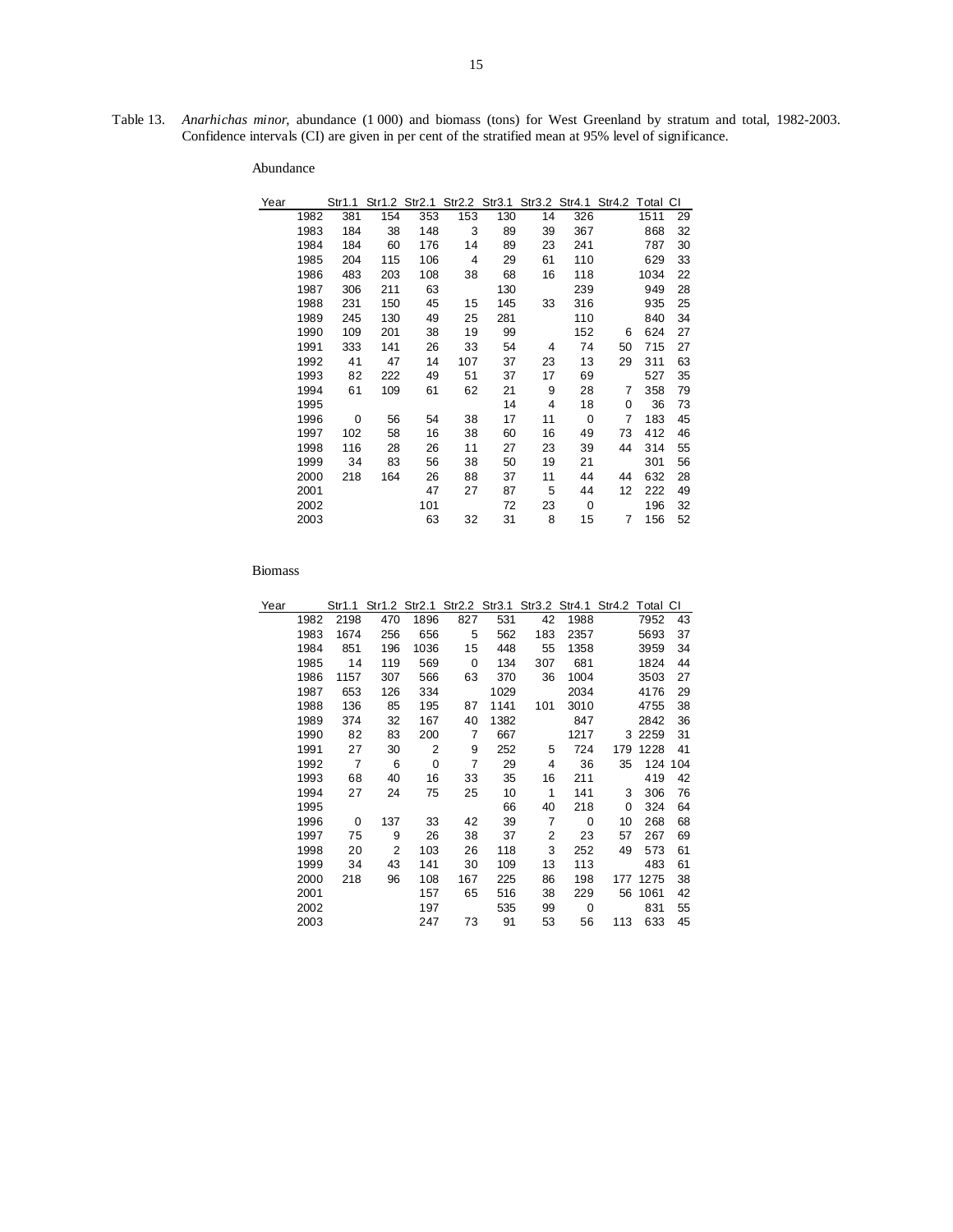| Length | 1982 | 1983 | 1984        | 1985           | 1986        | 1987 | 1988 | 1989        | 1990        | 1991           | 1992           | 1993 | 1994           | 1995      | 1996        | 1997 | 1998           | 1999        | 2000        | 2001        | 2002 | 2003        |
|--------|------|------|-------------|----------------|-------------|------|------|-------------|-------------|----------------|----------------|------|----------------|-----------|-------------|------|----------------|-------------|-------------|-------------|------|-------------|
| 10.5   | 0    | 0    | $\mathbf 0$ | $\mathbf 0$    | $\mathbf 0$ | 13   | 22   | 0           | 5           | 32             | 0              | 0    | 0              | 0         | 11          | 0    | 0              | 0           | 12          | $\mathbf 0$ | 0    | $\mathbf 0$ |
| 11.5   | 0    | 0    | 0           | 26             | 9           | 0    | 3    | 4           | 0           | 0              | 0              | 15   | 0              | 0         | 0           | 0    | 0              | 6           | $\mathbf 0$ | 0           | 0    | 0           |
| 12.5   | 0    | 0    | 0           | 33             | 0           | 0    | 0    | 0           | 10          | 28             | 0              | 0    | 0              | 0         | $\pmb{0}$   | 0    | 0              | 0           | 20          | 0           | 0    | 0           |
|        | 0    | 0    | 0           | 29             | 0           | 10   |      | 0           | 24          |                | 0              | 57   | 5              | 0         | $\mathbf 0$ | 0    | 0              | 0           |             | 0           | 0    |             |
| 13.5   |      |      |             |                |             |      | 22   |             |             | 61             |                |      |                |           |             |      |                |             | 52          |             |      | 0           |
| 14.5   | 0    | 0    | 10          | 66             | 19          | 0    | 7    | 12          | 0           | 82             | 14             | 23   | 20             | 0         | 0           | 0    | 43             | 0           | 69          | 0           | 0    | 0           |
| 15.5   | 0    | 0    | 0           | 21             | 54          | 10   | 15   | 0           | 10          | 67             | 8              | 17   | 37             | 0         | 0           | 0    | 0              | 12          | 20          | 0           | 0    | $\mathbf 0$ |
| 16.5   | 0    | 0    | 0           | 0              | 19          | 10   | 7    | 33          | 0           | 6              | 20             | 32   | 12             | 0         | 0           | 19   | 0              | 0           | 12          | 0           | 0    | 0           |
| 17.5   | 0    | 0    | 0           | 40             | 4           | 16   | 14   | 3           | $\mathbf 0$ | 19             | 27             | 36   | 12             | 0         | 11          | 26   | 0              | 0           | 27          | 0           | 5    | 0           |
| 18.5   | 0    | 0    | 10          | 26             | 0           | 6    | 14   | 9           | 18          | 33             | 20             | 28   | $\mathbf 0$    | 0         | $\pmb{0}$   | 0    | 0              | 6           | 0           | $\mathbf 0$ | 0    | 0           |
| 19.5   | 0    | 0    | 0           | 0              | 0           | 0    | 7    | 0           | 10          | 4              | 0              | 12   | 12             | 0         | 0           | 12   | 5              | 6           | 0           | 0           | 0    | 0           |
| 20.5   | 0    | 0    | 0           | 26             | 17          | 6    | 7    | 0           | 10          | 0              | 5              | 15   | $\overline{7}$ | 0         | 0           | 24   | 11             | 0           | 0           | 0           | 0    | $\mathbf 0$ |
| 21.5   | 0    | 0    | 0           | 0              | 0           | 13   | 15   | 13          | 24          | 14             | 0              | 12   | 11             | 0         | 0           | 0    | 7              | 5           | 0           | 0           | 13   | 0           |
| 22.5   | 19   | 0    | 0           | 40             | 19          | 13   | 14   | 23          | 40          | 20             | 12             | 35   | 5              | 0         | 0           | 0    | 0              | 0           | 0           | 0           | 0    | 0           |
| 23.5   | 0    | 0    | 5           | 4              | 27          | 6    | 10   | 4           | 0           | 6              | 0              | 25   | 26             | 0         | $\mathbf 0$ | 7    | 5              | 0           | 6           | 0           | 0    | 6           |
| 24.5   | 0    | 0    | 4           | 0              | 40          | 6    | 3    | 33          | 4           | 6              | 49             | 12   | 26             | $\pmb{0}$ | 14          | 5    | 12             | 0           | 0           | 9           | 0    | 0           |
| 25.5   | 0    | 0    | $\mathbf 0$ | 0              | 44          | 6    | 22   | $\mathbf 0$ | 0           | 20             | 0              | 0    | 5              | 0         | 0           | 5    | $\overline{7}$ | 0           | 35          | 0           | 0    | 0           |
| 26.5   | 6    | 0    | 0           | 0              | 73          | 0    | 7    | 13          | 0           | 0              | 27             | 6    | 0              | 0         | 0           | 7    | 0              | 0           | 11          | 5           | 13   | 0           |
| 27.5   | 0    | 0    | 0           | 7              | 28          | 10   | 0    | 0           | 5           | 4              | 8              | 12   | 0              | 0         | 0           | 5    | 0              | 0           | 6           | 0           | 0    | 8           |
|        |      |      |             |                |             |      |      |             |             |                |                |      |                |           |             |      |                |             |             |             |      |             |
| 28.5   | 0    | 0    | 0           | 4              | 37          | 16   | 3    | 3           | 0           | 26             | 13             | 0    | 0              | 0         | 0           | 0    | 14             | 12          | 35          | 0           | 0    | 0           |
| 29.5   | 0    | 0    | 0           | 7              | 0           | 19   | 0    | 0           | 0           | 13             | 0              | 3    | 0              | 0         | 0           | 0    | 0              | 12          | 0           | 0           | 0    | 0           |
| 30.5   | 0    | 0    | 0           | 0              | 27          | 0    | 7    | 10          | 14          | 0              | 24             | 6    | 0              | 0         | 0           | 0    | 5              | 0           | 0           | 6           | 0    | 0           |
| 31.5   | 0    | 0    | 5           | 0              | 20          | 13   | 25   | 13          | 10          | 0              | 0              | 23   | 16             | 0         | 0           | 12   | 0              | 12          | 0           | 0           | 0    | 0           |
| 32.5   | 0    | 0    | 0           | 0              | 33          | 26   | 10   | 0           | 0           | 6              | 0              | 6    | 7              | 0         | 0           | 0    | 0              | 5           | 6           | 0           | 13   | 0           |
| 33.5   | 0    | 0    | 10          | 0              | 0           | 16   | 10   | 0           | 0           | 0              | 0              | 0    | 0              | 0         | 8           | 0    | 0              | 11          | 0           | 0           | 0    | 0           |
| 34.5   | 6    | 0    | 10          | 0              | 8           | 6    | 3    | 0           | 0           | 20             | 0              | 0    | 0              | 0         | 0           | 12   | 0              | 0           | 0           | 0           | 0    | 0           |
| 35.5   | 19   | 0    | 0           | 0              | 0           | 0    | 17   | 9           | $\mathbf 0$ | 6              | $\overline{7}$ | 0    | 15             | 0         | $\mathbf 0$ | 54   | 0              | 5           | 0           | 0           | 0    | 0           |
| 36.5   | 0    | 0    | 5           | 0              | 0           | 6    | 3    | 9           | 10          | 13             | 19             | 0    | 0              | 0         | 0           | 27   | 0              | 0           | 0           | 0           | 13   | 0           |
| 37.5   | 0    | 0    | 5           | 0              | 0           | 0    | 22   | 0           | 6           | 6              | 0              | 0    | 7              | 0         | 0           | 0    | 0              | 5           | 0           | 0           | 0    | 0           |
| 38.5   | 0    | 0    | 0           | 0              | 5           | 16   | 17   | 0           | 0           | 6              | 8              | 0    | 5              | 0         | 0           | 21   | 0              | 0           | 0           | 0           | 0    | 0           |
| 39.5   | 6    | 0    | 21          | 0              | 0           | 13   | 7    | 0           | 0           | 0              | 0              | 0    | 0              | 0         | $\mathbf 0$ | 0    | 0              | 5           | 6           | 0           | 0    | 0           |
| 40.5   | 0    | 0    | 0           | 7              | 19          | 10   | 9    | 24          | 0           | 14             | 0              | 0    | 5              | 0         | 6           | 0    | 0              | 6           | 7           | 0           | 0    | 0           |
| 41.5   | 0    | 1    | 0           | 0              | 4           | 6    | 0    | 0           | 0           | 0              | 0              | 0    | 0              | 0         | 19          | 12   | 0              | 12          | 0           | 0           | 0    | 0           |
| 42.5   | 25   | 0    | 0           | 0              | $\mathbf 0$ | 0    | 3    | 0           | 10          | 0              | 0              | 0    | 12             | 0         | 11          | 0    | 15             | 0           | 0           | 5           | 13   | 0           |
| 43.5   | 13   | 0    | 14          | 0              | 17          | 10   | 10   | 0           | 0           | 0              | 0              | 0    | 19             | 0         | 0           | 22   | 29             | 0           | 6           | 0           | 0    | 0           |
| 44.5   | 6    | 0    | 10          | $\overline{4}$ | 13          | 0    | 0    | 4           | 10          | 0              | 0              | 0    | $\overline{7}$ | 0         | $\mathbf 0$ | 0    | $\mathbf 0$    | 0           | 0           | 6           | 0    | 6           |
|        | 25   | 0    | 0           | 7              | 0           | 0    | 0    | 29          | 0           | 0              | 0              | 0    | 24             | 0         | 14          | 64   | 0              | 0           | 0           | 0           | 0    | 6           |
| 45.5   |      |      |             |                |             |      |      |             |             |                |                |      |                |           |             |      |                |             |             |             |      |             |
| 46.5   | 0    | 0    | 11          | 7              | 0           | 20   | 0    | 0           | 5           | 0              | 8              | 0    | 0              | 0         | 0           | 29   | 0              | 12          | 0           | 0           | 0    | 0           |
| 47.5   | 17   | 1    | 20          | 4              | 0           | 0    | 0    | 0           | 15          | 0              | 0              | 0    | 0              | 0         | 0           | 0    | 0              | 6           | 0           | 0           | 0    | 0           |
| 48.5   | 0    | 0    | 0           | 0              | 0           | 0    | 7    | 41          | 10          | 0              | 0              | 3    | 0              | $\pmb{0}$ | 25          | 0    | 0              | 12          | 0           | 0           | 0    | 0           |
| 49.5   | 19   | 0    | 5           | 0              | 16          | 20   | 0    | 29          | 0           | $\overline{4}$ | 0              | 9    | 5              | 7         | 0           | 0    | 0              | 45          | 0           | 0           | 0    | 13          |
| 50.5   | 0    | 0    | 5           | 0              | 12          | 0    | 3    | 0           | 4           | 0              | 25             | 0    | 10             | 0         | 0           | 0    | 0              | 0           | 12          | 0           | 13   | 0           |
| 51.5   | 10   | 10   | 0           | 7              | 12          | 0    | 3    | 10          | 0           | 6              | 0              | 0    | 0              | 0         | 11          | 0    | 0              | 5           | 0           | 0           | 0    | 0           |
| 52.5   | 21   | 0    | 4           | 31             | 4           | 0    | 7    | 20          | 14          | 0              | 0              | 0    | 0              | 0         | 7           | 0    | 0              | 0           | 0           | 0           | 0    | 0           |
| 53.5   | 18   | 0    | 0           | 4              | $\mathbf 0$ | 4    | 4    | 0           | 0           | 0              | 0              | 10   | 0              | 0         | $\mathbf 0$ | 0    | 0              | 5           | 0           | 0           | 0    | 10          |
| 54.5   | 16   | 7    | 4           | 0              | 0           | 0    | 3    | 9           | 0           | 7              | 0              | 12   | 0              | 0         | 8           | 28   | 0              | 0           | 0           | 0           | 0    | 0           |
| 55.5   | 28   | 1    | 13          | 0              | 16          | 4    | 14   | 18          | 5           | 0              | 0              | 0    | 15             | 0         | 0           | 0    | 0              | 0           | 21          | 0           | 0    | 0           |
| 56.5   | 10   | 1    | 0           | $\overline{4}$ | 12          | 0    | 0    | 0           | 0           | 0              | 0              | 0    | 0              | 0         | 0           | 0    | 9              | 12          | 6           | 0           | 0    | 0           |
| 57.5   | 11   | 0    | 19          | 10             | 8           | 0    | 11   | 9           | 4           | 0              | 0              | 0    | 0              | 0         | 0           | 0    | 0              | 5           | 6           | 0           | 0    | 10          |
| 58.5   | 44   | 3    | 12          | 4              | 0           | 0    | 0    | 0           | 0           | 0              | 0              | 0    | 0              | 0         | 0           | 8    | 0              | 5           | 0           | 5           | 0    | 0           |
| 59.5   | 19   | 25   | 0           | 0              | 0           | 0    | 10   | 0           | 0           | 0              | 0              | 30   | 0              | 0         | 0           | 15   | 10             | 6           | 0           | 12          | 0    | 0           |
| 60.5   | 19   | 6    | 8           | 0              | 13          | 4    | 10   | 36          | 0           | 0              | 0              | 0    | 0              | 0         | 8           | 0    | 7              | 0           | 0           | 12          | 0    | 0           |
| 61.5   | 22   | 25   | 20          | 6              | 16          | 24   | 0    | 3           | 0           | 0              | 0              | 0    | 0              | 0         | 0           | 0    | 15             | 0           | 0           | 0           | 0    | 0           |
| 62.5   | 30   | 17   | 16          | 4              | 4           | 20   | 4    | 3           | 5           | 7              | 0              | 6    | 0              | 0         | 0           | 0    | 7              | 5           | 6           | 0           | 0    | 13          |
| 63.5   | 13   | 1    | 15          | 4              | 4           | 20   | 14   | 4           | $\mathbf 0$ | 0              | 0              | 0    | 0              | 0         | 0           | 0    | 0              | 0           | 6           | 0           | 0    | 0           |
|        |      |      |             |                |             |      |      |             |             |                |                |      |                |           |             |      |                |             |             |             |      |             |
| 64.5   | 29   | 21   | 4           | 0              | 4           | 0    | 14   | 9           | 27          | 0              | 0              | 0    | 0              | 0         | 0           | 0    | 0              | 0           | 0           | 0           | 0    | 0           |
| 65.5   | 59   | 26   | 13          | 8              | 0           | 4    | 0    | 20          | 9           | 0              | 0              | 0    | 0              | 0         | 14          | 0    | 9              | 0           | 0           | 6           | 0    | 0           |
| 66.5   | 35   | 12   | 23          | 4              | 4           | 6    | 0    | 4           | 9           | 0              | 0              | 0    | 0              | 0         | 0           | 0    | 0              | 12          | 0           | 6           | 0    | 13          |
| 67.5   | 14   | 5    | 12          | 0              | 0           | 6    | 0    | 3           | $\mathbf 0$ | 12             | 0              | 0    | 0              | 0         | 0           | 0    | 0              | $\mathbf 0$ | 5           | 0           | 0    | 0           |
| 68.5   | 40   | 25   | 14          | 0              | 8           | 5    | 4    | 0           | 15          | 6              | 0              | 0    | 0              | 0         | $\mathbf 0$ | 0    | 0              | 6           | 0           | 11          | 0    | 0           |
| 69.5   | 18   | 21   | 13          | 4              | 5           | 0    | 11   | 0           | 10          | 0              | 13             | 0    | 0              | 0         | 0           | 0    | 10             | 0           | 12          | 6           | 14   | 0           |
| 70.5   | 21   | 8    | 22          | 10             | 4           | 24   | 3    | 13          | 5           | O              | 7              | 14   | ი              | 0         | $\Omega$    | O    | 0              | በ           | 12          | 12          | 0    | 0           |

Table 14. *Anarhichas minor*. Length composition by year (1 000), 1982-2003.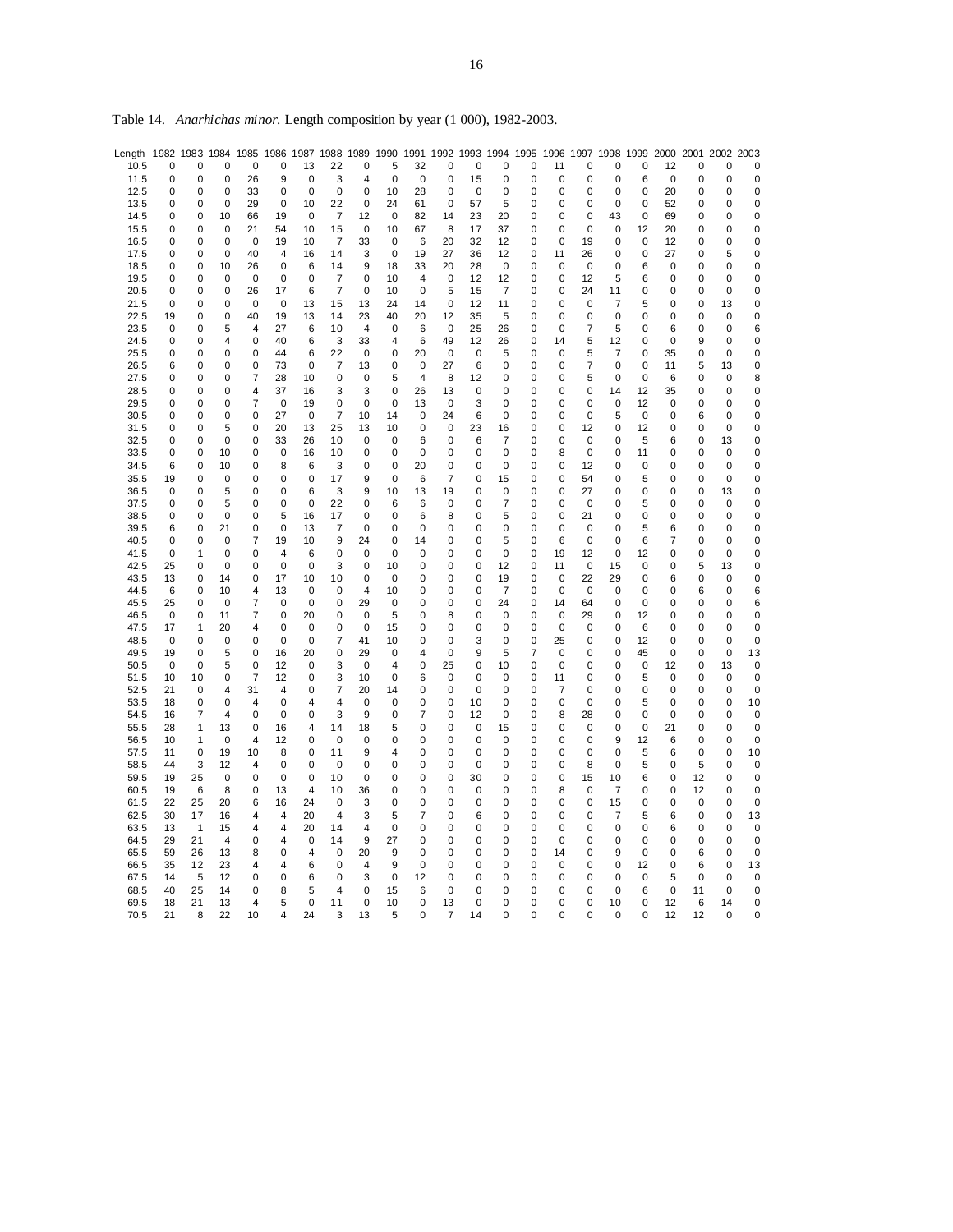Table 15. *Raja radiata*, abundance (1 000) and biomass (tons) for West Greenland by stratum and total, 1982-2003. Confidence intervals (CI) are given in per cent of the stratified mean at 95% level of significance.

| Year |      | Str1.1 |      |      |      |     |     | Str1.2 Str2.1 Str2.2 Str3.1 Str3.2 Str4.1 Str4.2 Total |     |          | СI |
|------|------|--------|------|------|------|-----|-----|--------------------------------------------------------|-----|----------|----|
|      | 1982 | 5383   | 1625 | 1412 | 473  | 556 | 83  | 162                                                    |     | 9694     | 38 |
|      | 1983 | 4798   | 589  | 815  | 360  | 349 | 27  | 59                                                     |     | 6997 87  |    |
|      | 1984 | 2742   | 1672 | 653  | 505  | 149 | 482 | 116                                                    |     | 6319 42  |    |
|      | 1985 | 2239   | 2393 | 1847 | 689  | 397 | 56  | 257                                                    |     | 7878 44  |    |
|      | 1986 | 2178   | 2806 | 766  | 326  | 295 | 131 | 203                                                    |     | 6705 46  |    |
|      | 1987 | 1790   | 538  | 653  |      | 291 |     | 64                                                     |     | 3336 30  |    |
|      | 1988 | 3879   | 1046 | 996  | 770  | 335 | 39  | 85                                                     |     | 7150 39  |    |
|      | 1989 | 11963  | 2141 | 3859 | 694  | 607 |     | 149                                                    |     | 19413 38 |    |
|      | 1990 | 7145   | 1981 | 2489 | 548  | 271 |     | 550                                                    | 345 | 13329 51 |    |
|      | 1991 | 1967   | 480  | 1220 | 262  | 610 | 130 | 95                                                     | 65  | 4829 26  |    |
|      | 1992 | 4457   | 598  | 2844 | 1531 | 496 | 523 | 205                                                    | 58  | 10712 50 |    |
|      | 1993 | 2266   | 352  | 684  | 279  | 188 | 263 | 95                                                     |     | 4127 39  |    |
|      | 1994 | 2531   | 378  | 872  | 272  | 233 | 79  | 398                                                    | 15  | 4778 43  |    |
|      | 1995 |        |      |      |      | 182 | 301 | 116                                                    | 15  | 614 59   |    |
|      | 1996 | 1273   | 126  | 428  | 76   | 114 | 111 | 56                                                     | 29  | 2213 29  |    |
|      | 1997 | 4886   | 493  | 879  | 46   | 120 | 122 | 180                                                    | 0   | 6726 41  |    |
|      | 1998 | 1694   | 534  | 439  | 202  | 258 | 46  | 49                                                     | 15  | 3237 31  |    |
|      | 1999 | 2164   | 235  | 684  | 195  | 297 | 194 | 213                                                    |     | 3982 36  |    |
|      | 2000 | 721    | 188  | 503  | 870  | 248 | 134 | 234                                                    | 15  | 2913 37  |    |
|      | 2001 |        |      | 435  | 88   | 116 | 134 | 629                                                    | 30  | 1432 41  |    |
|      | 2002 |        |      | 642  |      | 116 | 194 | 121                                                    |     | 1073 35  |    |
|      | 2003 |        |      | 428  | 292  | 62  | 286 | 208                                                    | 0   | 1276 40  |    |
|      |      |        |      |      |      |     |     |                                                        |     |          |    |

| Year |      |      |     |      |     |     |     | Str1.1 Str1.2 Str2.1 Str2.2 Str3.1 Str3.2 Str4.1 Str4.2 Total |     |         | СI |
|------|------|------|-----|------|-----|-----|-----|---------------------------------------------------------------|-----|---------|----|
|      | 1982 | 2994 | 811 | 1328 | 340 | 409 | 59  | 154                                                           |     | 6095 36 |    |
|      | 1983 | 966  | 192 | 703  | 132 | 331 | 27  | 56                                                            |     | 2407 34 |    |
|      | 1984 | 728  | 333 | 404  | 96  | 136 | 126 | 95                                                            |     | 1918 31 |    |
|      | 1985 | 497  | 427 | 804  | 181 | 159 | 46  | 56                                                            |     | 2170 22 |    |
|      | 1986 | 517  | 527 | 421  | 83  | 122 | 65  | 39                                                            |     | 1774 28 |    |
|      | 1987 | 415  | 149 | 306  |     | 184 |     | 13                                                            |     | 1067 29 |    |
|      | 1988 | 653  | 122 | 503  | 238 | 174 | 19  | 33                                                            |     | 1742 28 |    |
|      | 1989 | 2076 | 429 | 980  | 107 | 314 |     | 90                                                            |     | 3996 31 |    |
|      | 1990 | 980  | 263 | 526  | 56  | 91  |     | 113                                                           | 201 | 2230 45 |    |
|      | 1991 | 279  | 81  | 181  | 36  | 246 | 42  | 10                                                            | 33  | 908 28  |    |
|      | 1992 | 327  | 94  | 139  | 134 | 221 | 89  | 23                                                            | 27  | 1054 49 |    |
|      | 1993 | 340  | 88  | 82   | 31  | 29  | 24  | 3                                                             |     | 597 28  |    |
|      | 1994 | 231  | 71  | 143  | 30  | 91  | 14  | 54                                                            | 11  | 645 61  |    |
|      | 1995 |      |     |      |     | 70  | 37  | 41                                                            | 0   | 148 75  |    |
|      | 1996 | 95   | 23  | 38   | 23  | 21  | 16  | 8                                                             | 13  | 237 44  |    |
|      | 1997 | 354  | 96  | 181  | 6   | 16  | 29  | 33                                                            | 0   | 715 35  |    |
|      | 1998 | 143  | 90  | 89   | 47  | 56  | 13  | 8                                                             | 15  | 461 33  |    |
|      | 1999 | 150  | 68  | 143  | 65  | 68  | 26  | 54                                                            |     | 574 56  |    |
|      | 2000 | 116  | 47  | 141  | 298 | 103 | 12  | 28                                                            | 13  | 758 42  |    |
|      | 2001 |      |     | 75   | 30  | 58  | 24  | 131                                                           | 18  | 336 49  |    |
|      | 2002 |      |     | 136  |     | 21  | 32  | 15                                                            |     | 204 35  |    |
|      | 2003 |      |     | 73   | 55  | 25  | 51  | 90                                                            | 0   | 294 45  |    |
|      |      |      |     |      |     |     |     |                                                               |     |         |    |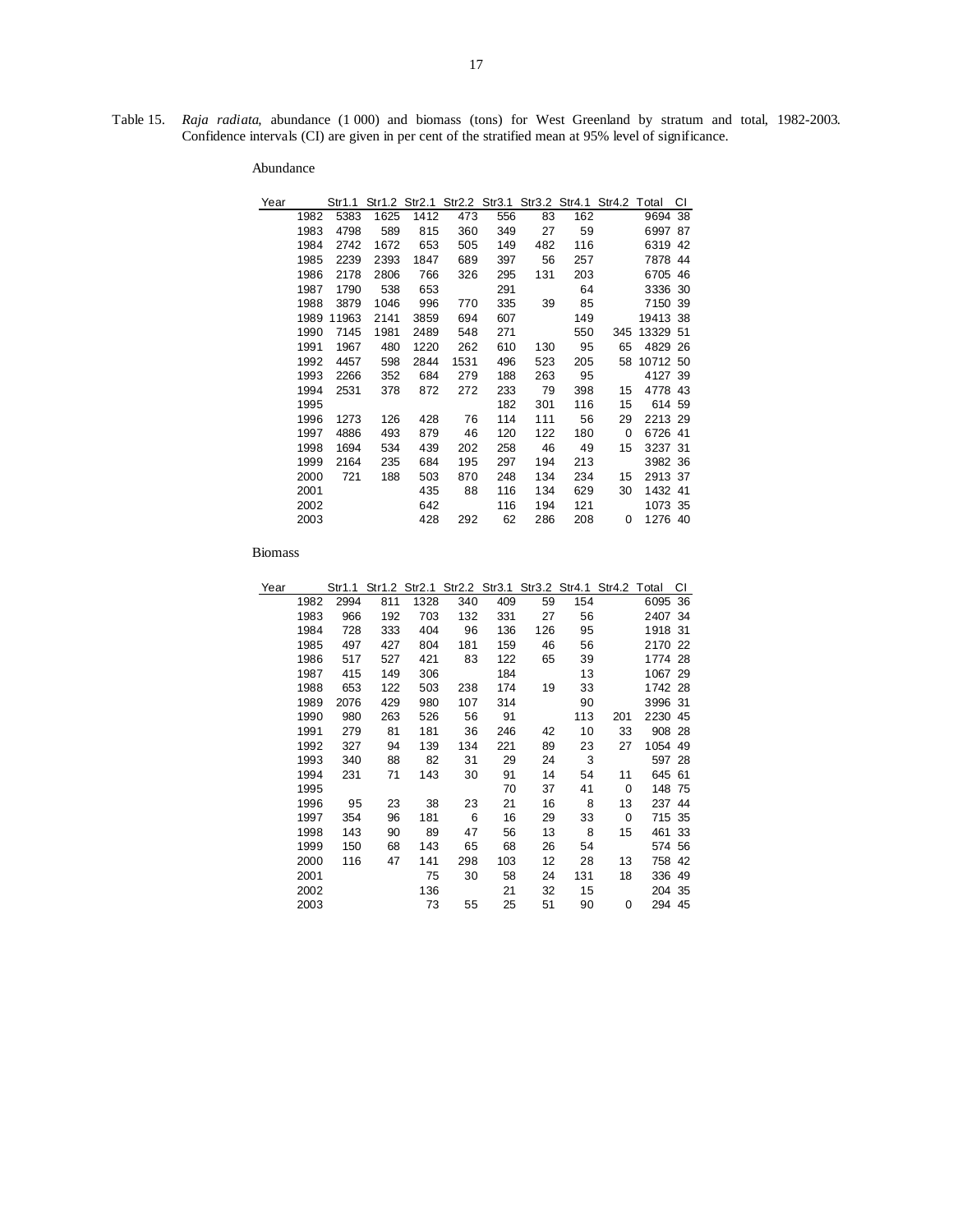| Length | 1982        | 1983        | 1984        | 1985 | 1986     | 1987        | 1988        | 1989     | 1990     | 1991           | 1992        | 1993        | 1994 | 1995     | 1996        | 1997        | 1998        | 1999     | 2000 | 2001     | 2002        | 2003        |
|--------|-------------|-------------|-------------|------|----------|-------------|-------------|----------|----------|----------------|-------------|-------------|------|----------|-------------|-------------|-------------|----------|------|----------|-------------|-------------|
| 0.5    | 0           | 0           | 0           | 0    | 0        | 0           | 0           | 0        | 0        | 0              | 0           | 0           | 0    | 0        | 0           | 0           | 0           | 0        | 0    | 0        | 0           | 0           |
| 1.5    | 0           | 0           | 0           | 0    | 0        | 0           | $\mathbf 0$ | 0        | 0        | 6              | 0           | 0           | 0    | 0        | 0           | 0           | 0           | 0        | 0    | 0        | 0           | $\mathbf 0$ |
| 2.5    | 0           | 0           | 0           | 0    | 0        | 0           | $\mathbf 0$ | 0        | 0        | 6              | 0           | 0           | 0    | 0        | $\Omega$    | 0           | 0           | 0        | 0    | $\Omega$ | 0           | $\mathbf 0$ |
| 3.5    | 0           | 0           | 0           | 0    | $\Omega$ | $\Omega$    | $\Omega$    | $\Omega$ | $\Omega$ | 0              | $\Omega$    | $\Omega$    | 0    | $\Omega$ | $\Omega$    | $\Omega$    | $\Omega$    | $\Omega$ | 0    | $\Omega$ | 0           | 0           |
| 4.5    | 0           | 3           | 0           | 0    | 0        | 0           | 0           | 0        | 0        | U              | 0           | 0           | 0    | 0        | O           | 0           | 0           | 0        | 0    | O        | 0           | 0           |
| 5.5    | 0           | 0           | 0           | 0    | 0        | 0           | 0           | 0        | 0        | 0              | 0           | 0           | 0    | 0        | 0           | 0           | 0           | 0        | 0    | 0        | 0           | 0           |
| 6.5    | 0           | 0           | 0           | 0    | 0        | 0           | 0           | 0        | 0        | ი              | 0           | 0           | 0    | 0        | O           | 0           | 0           | 0        | 0    | 0        | 0           | 0           |
| 7.5    | 0           | 0           | 11          | 0    | 0        | 0           | $\mathbf 0$ | 0        | 0        | 0              | 0           | 0           | 0    | 0        | 0           | 0           | 0           | 0        | 0    | 0        | 0           | $\mathbf 0$ |
| 8.5    | $\mathbf 0$ | $\mathbf 0$ | $\mathbf 0$ | 25   | 0        | $\mathbf 0$ | $\mathbf 0$ | 0        | 0        | 0              | 0           | 29          | 16   | 0        | 51          | $\mathbf 0$ | 0           | 38       | 12   | 0        | $\mathbf 0$ | $\mathbf 0$ |
| 9.5    | 0           | 10          | 11          | 12   | 5        | 0           | 11          | 5        | 87       | 18             | $\mathbf 0$ | 41          | 31   | 0        | 62          | 162         | 82          | 364      | 89   | 9        | 13          | 0           |
| 10.5   | 64          | 127         | 100         | 177  | 487      | 94          | 158         | 271      | 630      | 143            | 350         | 121         | 300  | 12       | 136         | 660         | 435         | 681      | 62   | 84       | 93          | 63          |
| 11.5   | 89          | 394         | 422         | 416  | 70       | 188         | 279         | 602      | 741      | 216            | 881         | 376         | 418  | 4        | 187         | 684         | 225         | 369      | 124  | 82       | 80          | 49          |
| 12.5   | 128         | 526         | 317         | 492  | 117      | 204         | 450         | 704      | 860      | 357            | 1568        | 338         | 267  | 8        | 221         | 681         | 196         | 249      | 131  | 82       | 5           | 76          |
| 13.5   | 135         | 740         | 237         | 329  | 154      | 153         | 363         | 650      | 586      |                | 263 1180    | 272         | 179  | 34       | 192         | 343         | 121         | 277      | 93   | 81       | 36          | 50          |
| 14.5   | 164         | 373         | 271         | 502  | 269      | 195         | 404         | 855      | 583      | 252            | 1180        | 351         | 224  | 39       | 93          | 392         | 165         | 152      | 56   | 98       | 72          | 107         |
| 15.5   | 222         | 352         | 301         | 385  | 260      | 156         | 386         | 873      | 781      | 249            | 781         | 195         | 221  | 66       | 146         | 189         | 92          | 88       | 137  | 90       | 68          | 80          |
| 16.5   | 134         | 411         | 179         | 385  | 94       | 103         | 431         | 996      | 718      | 333            | 462         | 149         | 175  | 46       | 39          | 277         | 116         | 43       | 127  | 52       | 84          | 38          |
| 17.5   | 238         | 347         | 203         | 447  | 182      | 59          |             | 273 1221 | 779      | 257            | 479         | 146         | 123  | 26       | 104         | 201         | 162         | 125      | 96   | 72       | 9           | 91          |
| 18.5   | 247         | 244         | 302         | 323  | 166      | 104         |             | 232 1010 | 887      | 231            | 363         | 141         | 220  | 39       | 115         | 441         | 125         | 133      | 109  | 50       | 14          | 88          |
| 19.5   | 166         | 175         | 249         | 263  | 165      | 123         |             | 276 1025 | 989      | 211            | 406         | 81          | 139  | 23       | 22          | 213         | 93          | 40       | 63   | 41       | 22          | 26          |
| 20.5   | 213         | 127         | 255         | 269  | 159      | 117         |             | 419 1108 | 419      | 137            | 245         | 96          | 303  | 20       | 86          | 165         | 63          | 44       | 58   | 35       | 64          | 39          |
| 21.5   | 322         | 182         | 239         | 273  | 256      | 106         | 352         | 817      | 493      | 159            | 284         | 161         | 205  | 4        | 100         | 405         | 97          | 18       | 86   | 58       | 50          | 51          |
| 22.5   | 221         | 90          | 182         | 261  | 155      | 103         | 263         | 896      | 488      | 189            | 432         | 119         | 171  | 35       | 31          | 53          | 49          | 89       | 77   | 24       | 55          | 37          |
| 23.5   | 189         | 99          | 123         | 244  | 113      | 50          | 209         | 949      | 523      | 180            | 198         | 172         | 245  | 31       | 11          | 273         | 95          | 63       | 112  | 35       | 15          | 37          |
| 24.5   | 209         | 129         | 167         | 212  | 376      | 46          | 246         | 787      | 422      | 87             | 164         | 77          | 219  | 16       | 149         | 152         | 79          | 40       | 47   | 11       | 33          | 35          |
| 25.5   | 246         | 114         | 203         | 184  | 85       | 98          | 256         | 761      | 472      | 168            | 340         | 149         | 188  | 8        | 105         | 240         | 73          | 41       | 80   | 17       | 13          | 30          |
| 26.5   | 373         | 174         | 216         | 165  | 72       | 83          | 188         | 550      | 441      | 102            | 155         | 152         | 66   | 12       | 42          | 199         | 103         | 71       | 77   | 15       | 38          | 4           |
| 27.5   | 226         | 72          | 240         | 174  | 375      | 37          | 157         | 575      | 235      | 110            | 73          | 89          | 161  | 8        | 24          | 128         | 151         | 85       | 16   | 44       | 15          | 8           |
| 28.5   | 181         | 145         | 138         | 204  | 43       | 76          | 135         | 453      | 229      | 81             | 109         | 78          | 156  | 29       | 30          | 289         | 54          | 58       | 144  | 17       | 25          | 0           |
| 29.5   | 224         | 89          | 97          | 124  | 34       | 100         | 77          | 490      | 176      | 123            | 102         | 68          | 49   | 4        | 69          | 83          | 74          | 126      | 47   | 9        | 13          | 46          |
| 30.5   | 303         | 83          | 144         | 186  | 89       | 96          | 128         | 531      | 275      | 122            | 115         | 141         | 132  | 0        | 32          | 83          | 91          | 46       | 30   | 20       | 25          | 6           |
| 31.5   | 146         | 94          | 175         | 85   | 299      | 67          | 149         | 332      | 138      | 89             | 136         | 41          | 53   | 0        | 11          | 55          | 54          | 142      | 90   | 12       | 13          | 16          |
| 32.5   | 230         | 172         | 120         | 32   | 52       | 73          | 103         | 313      | 186      | 120            | 43          | 13          | 55   | 10       | 20          | 58          | 9           | 77       | 71   | 20       | 28          | 20          |
| 33.5   | 193         | 78          | 87          | 71   | 83       | 99          | 40          | 199      | 135      | 80             | 146         | 29          | 53   | 19       | 6           | 42          | 58          | 90       | 121  | 20       | $\mathbf 0$ | 14          |
| 34.5   | 192         | 43          | 106         | 86   | 17       | 27          | 62          | 215      | 85       | 42             | 116         | 144         | 35   | 8        | 43          | 6           | 59          | 45       | 72   | 36       | 13          | 4           |
| 35.5   | 126         | 93          | 75          | 102  | 10       | 17          | 97          | 179      | 116      | 48             | 86          | 100         | 43   | 8        | 51          | 31          | 40          | 34       | 68   | 21       | 18          | 8           |
| 36.5   | 181         | 63          | 78          | 65   | 285      | 36          | 56          | 253      | 127      | 86             | 24          | 130         | 33   | 4        | 0           | 30          | 59          | 74       | 40   | 29       | 0           | 0           |
| 37.5   | 166         | 60          | 51          | 121  | 321      | 39          | 85          | 241      | 86       | 46             | 32          | 41          | 31   | 12       | 11          | 18          | 33          | 30       | 92   | 24       | 13          | 0           |
| 38.5   | 107         | 89          | 56          | 128  | 27       | 45          | 25          | 117      | 66       | 47             | 17          | 0           | 39   | 14       | 6           | 69          | 42          | 130      | 93   | 19       | 37          | 29          |
| 39.5   | 138         | 53          | 49          | 66   | 47       | 52          | 29          | 138      | 135      | 30             | 92          | 22          | 43   | 15       | 0           | 0           | 34          | 33       | 79   | 43       | 13          | 17          |
| 40.5   | 152         | 81          | 74          | 78   | 364      | 86          | 47          | 262      | 56       | 15             | 7           | 10          | 40   | 0        | 0           | 12          | 49          | 33       | 60   | 30       | 14          | 20          |
| 41.5   | 136         | 44          | 73          | 56   | 24       | 36          | 32          | 143      | 58       | 58             | 40          | 7           | 10   | 10       | 6           | 58          | 0           | 29       | 91   | 60       | 13          | 25          |
| 42.5   | 144         | 33          | 38          | 50   | 68       | 33          | 48          | 174      | 37       | 6              | 12          | 3           | 38   | 27       | 0           | $\mathbf 0$ | 7           | 35       | 57   | 11       | 18          | 49          |
| 43.5   | 127         | 105         | 47          | 61   | 83       | 9           | 57          | 135      | 52       | 33             | 13          | 0           | 53   | 8        | $\mathbf 0$ | 24          | 0           | 0        | 38   | 19       | 49          | 30          |
| 44.5   | 125         | 54          | 47          | 76   | 889      | 56          | 61          | 93       | 54       | $\overline{4}$ | $\mathbf 0$ | 12          | 7    | 0        | 15          | 0           | 5           | 11       | 34   | 44       | $\mathbf 0$ | 13          |
| 45.5   | 199         | 42          | 57          | 53   | 72       | 56          | 89          | 86       | 19       | 29             | 13          | 0           | 0    | 0        | 0           | 0           | 14          | 0        | 33   | 12       | 0           | 20          |
| 46.5   | 178         | 57          | 40          | 77   | 31       | 37          | 61          | 71       | 65       | 19             | 0           | 0           | 0    | 8        | 0           | 18          | 20          | 0        | 0    | 0        | 13          | 17          |
| 47.5   | 270         | 87          | 63          | 75   | 29       | 31          | 103         | 29       | 9        | 0              | 12          | 0           | 7    | 0        | 0           | $\mathbf 0$ | 5           | 0        | 0    | 9        | 0           | 18          |
| 48.5   | 277         | 50          | 47          | 38   | 29       | 31          | 76          | 39       | 19       | 11             | 0           | 29          | 0    | 0        | O           | $\mathbf 0$ | 0           | 0        | 0    | 0        | $\mathbf 0$ | 0           |
| 49.5   | 253         | 55          | 47          | 56   | 32       | 73          | 56          | 61       | 10       | 12             | 24          | 0           | 36   | 4        | 8           | 0           | 0           | 0        | 0    | 0        | 0           | 16          |
| 50.5   | 369         | 154         | 66          | 78   | 50       | 33          | 44          | 77       | 15       | 19             | 24          | 0           | 0    | 0        | 0           | 0           | 5           | 0        | 0    | 0        | 0           | $\mathbf 0$ |
| 51.5   | 276         | 71          | 58          | 42   | 53       | $\mathbf 0$ | 32          | 27       | 15       | 4              | 8           | $\mathbf 0$ | 0    | 0        | 0           | 0           | $\mathbf 0$ | 0        | 0    | 0        | 0           | $\mathbf 0$ |
| 52.5   | 292         | 86          | 93          | 110  | 58       | 24          | 17          | 30       | 19       | 0              | 5           | 0           | 0    | 4        | 0           | 0           | 0           | 0        | 0    | 0        | 0           | 0           |
| 53.5   | 254         | 54          | 33          | 63   | 11       | 0           | 7           | 29       | 0        | 11             | 0           | 0           | 0    | 8        | 0           | 0           | 0           | 0        | 0    | 0        | 0           | 0           |
| 54.5   | 168         | 88          | 49          | 21   | 5        | 20          | 30          | 6        | 0        | 0              | 0           | 0           | 0    | 0        | 0           | 0           | 0           | 0        | 0    | 0        | 0           | 0           |
| 55.5   | 286         | 37          | 28          | 44   | 10       | 14          | 3           | 20       | 13       | 12             | 0           | 0           | 0    | 0        | 0           | 0           | 0           | 0        | 0    | 0        | 0           | 0           |
| 56.5   | 114         | 56          | 31          | 49   | 6        | 24          | 16          | 6        | 0        | 4              | 0           | 0           | 0    | 0        | 0           | 0           | 0           | 0        | 0    | 0        | 0           | 0           |
| 57.5   | 130         | 23          | 16          | 18   | 18       | 14          | 4           | 6        | 0        | 0              | 0           | 0           | 0    | 0        | O           | 0           | 0           | 0        | 0    | 0        | 0           | 0           |
| 58.5   | 54          | 41          | 3           | 11   | 6        | 4           | 8           | 0        | 0        | 0              | 0           | 0           | 0    | 0        | 0           | 0           | 0           | 0        | 0    | 0        | 0           | 0           |
| 59.5   | 27          | 19          | 10          | 17   | 0        | 4           | 6           | 11       | 4        | 0              | 0           | 0           | 0    | 0        | 0           | 0           | 0           | 0        | 0    | 0        | 0           | 0           |
| 60.5   | 45          | 0           | 7           | 3    | O        | 4           | 11          | ŋ        | 0        | ŋ              | 0           | ŋ           | O    | 0        | ი           | $\Omega$    | ი           | $\Omega$ | 0    | ŋ        | 0           | 0           |

Table 16. *Raja radiata*. Length composition by year (1 000), 1982-2003.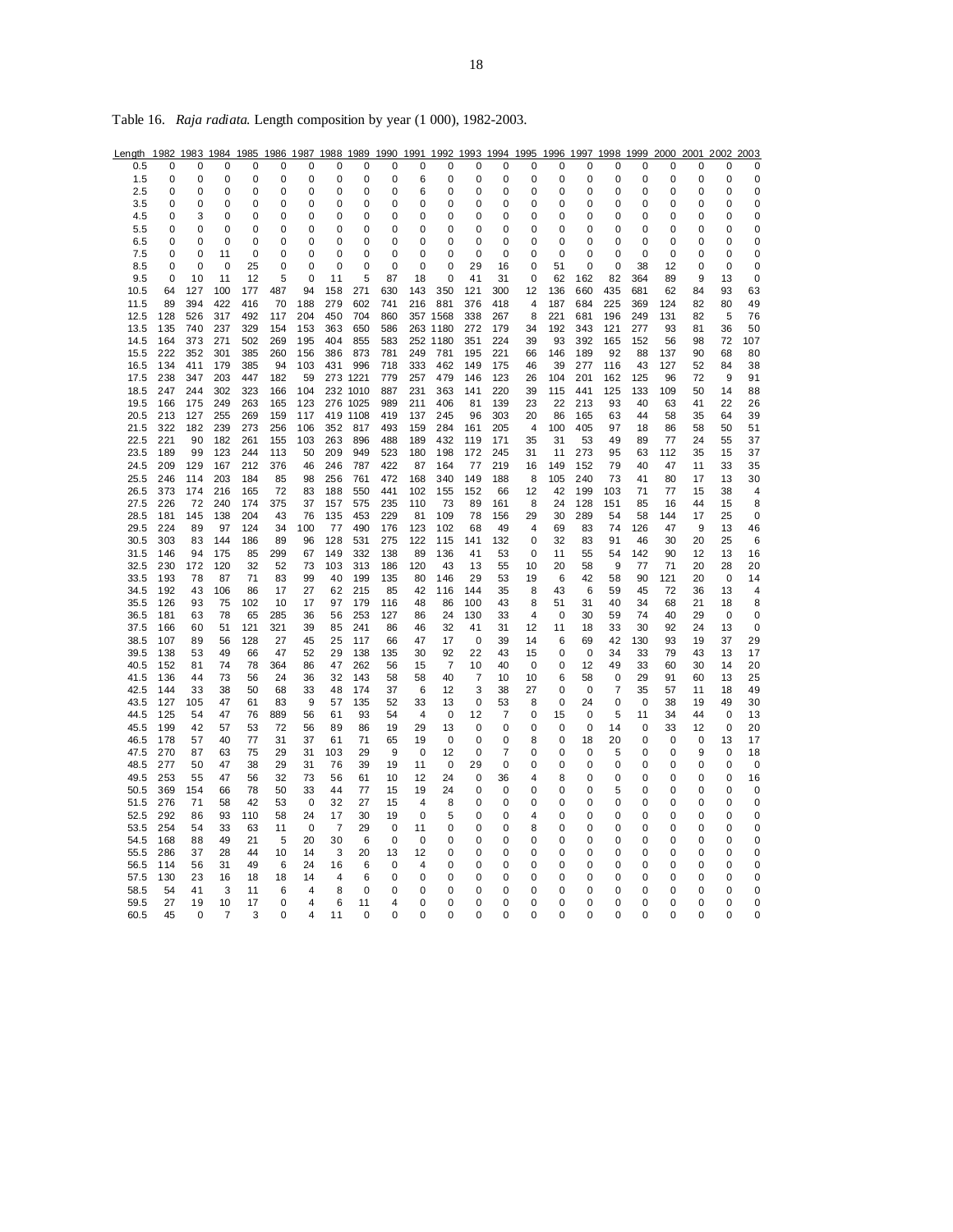| YEAR | 1.1   | 1.2   | 2.1   | 2.2   | 3.1   | 3.2   | 4.1   | 4.2   | 5.1   |       | 5.2   | 6.1   | 6.2   | 7.1 | 7.2   | Mean  |
|------|-------|-------|-------|-------|-------|-------|-------|-------|-------|-------|-------|-------|-------|-----|-------|-------|
| 1982 | 2.540 | 3.627 | 1.953 | 3.100 | 3.256 | 3.633 | 2.623 |       |       |       |       |       |       |     | 4.600 | 3.139 |
| 1983 | 2.028 | 3.713 | 1.420 | 3.819 | 2.139 | 4.808 | 2.160 |       |       |       | 4.117 |       | 4.000 |     | 2.943 | 3.012 |
| 1984 | 1.365 | 2.790 | 1.617 | 3.886 | 2.462 |       | 2.519 |       |       |       |       |       | 4.129 |     |       | 2.698 |
| 1985 | 4.190 | 5.154 | 3.116 | 4.612 | 2.614 | 4.336 | 4.444 |       |       | 5.040 | 5.190 | 4.421 | 4.300 |     | 3.300 | 4.181 |
| 1986 | 3.669 | 4.393 | 4.014 | 5.073 | 4.203 | 5.066 | 4.102 |       |       |       | 4.796 | 4.042 | 4.516 |     | 3.347 | 4.136 |
| 1987 | 3.086 | 4.890 | 3.393 |       | 3.504 |       | 3.530 |       |       |       | 4.467 |       | 4.400 |     | 3.300 | 3.783 |
| 1988 | 2.548 | 4.328 | 3.034 | 4.956 | 4.228 | 5.234 | 4.332 |       |       | 4.479 | 4.559 | 4.298 | 4.578 |     | 3.792 | 3.959 |
| 1989 | 2.323 | 3.953 | 2.718 | 4.525 |       |       | 2.579 |       |       | 3.392 | 3.743 | 3.648 | 4.064 |     | 3.146 | 3.295 |
| 1990 | 2.497 | 3.922 | 3.000 | 4.809 | 3.421 |       | 2.516 |       |       | 4.395 | 4.570 | 3.252 | 4.019 |     | 3.025 | 3.461 |
| 1991 | 3.533 | 4.726 | 3.477 | 4.204 | 3.016 |       | 2.997 |       |       |       |       |       |       |     |       | 3.558 |
| 1992 | 3.900 | 4.418 | 2.911 | 4.457 | 2.985 | 4.691 | 1.938 |       |       |       |       |       |       |     | 3.472 | 3.489 |
| 1993 | 3.007 | 4.003 | 2.360 | 3.360 | 4.711 | 4.959 | 2.773 |       |       | 3.771 | 4.056 | 4.327 | 4.394 |     | 2.820 | 3.597 |
| 1994 | 2.914 | 4.436 | 3.747 | 4.641 | 3.847 | 5.109 | 3.773 |       |       |       |       |       |       |     |       | 3.620 |
| 1995 |       |       |       |       | 4.229 | 4.614 | 3.469 |       | 4.242 | 2.601 | 3.623 | 3.683 | 4.318 |     | 3.834 | 3.862 |
| 1996 | 4.614 | 5.506 | 4.414 | 5.688 | 5.610 | 5.700 | 5.057 |       | 5.732 | 4.505 | 5.129 | 5.320 | 4.903 |     | 2.848 | 4.709 |
| 1997 | 3.304 | 4.938 | 4.022 | 5.180 | 4.570 | 5.478 | 4.606 |       | 5.540 | 4.578 | 4.742 |       | 4.266 |     | 3.464 | 4.189 |
| 1998 | 4.059 | 5.336 | 4.686 | 5.840 | 6.400 | 6.382 | 5.359 |       | 5.978 | 6.021 | 5.820 | 5.583 | 5.346 |     | 4.641 | 5.181 |
| 1999 | 4.941 | 5.051 | 4.429 | 5.729 | 4.834 | 5.773 | 4.104 |       |       | 5.225 | 5.315 | 4.777 | 4.087 |     | 2.435 | 4.435 |
| 2000 | 3.085 | 4.583 | 4.377 | 5.033 | 4.645 |       |       |       |       |       |       |       |       |     |       | 3.860 |
| 2001 |       |       | 5.007 | 5.350 | 5.133 | 5.992 | 4.429 |       |       | 5.620 |       |       |       |     |       | 5.128 |
| 2002 |       |       | 4.503 |       | 5.832 | 5.961 | 4.906 |       |       | 4.820 | 5.298 |       | 4.924 |     | 4.278 | 4.904 |
| 2003 |       |       | 6.948 | 6.515 | 6.529 | 6.633 | 5.406 | 6.539 |       | 6.124 | 5.821 | 4.970 | 5.093 |     | 4.021 | 5.500 |
|      |       |       |       |       |       |       |       |       |       |       |       |       |       |     |       |       |

Table 17. Stratum means of near bottom temperature (°C) and stratified mean, 1982-2003.



Fig. 1. Stratification of the survey area as specified in Table 2, positions of hauls carried out in 2003.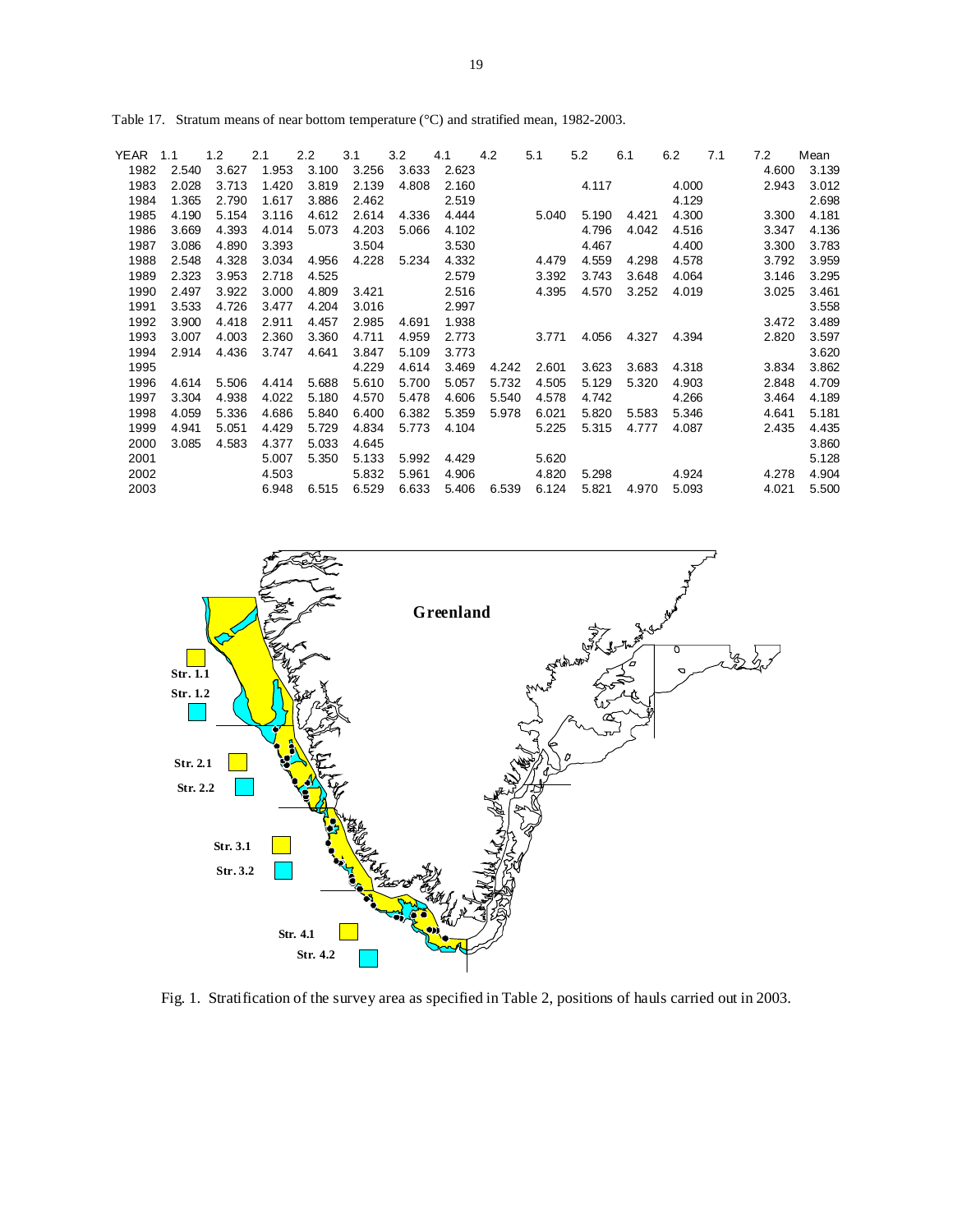

Fig. 2. Abundance and biomass indices for *S. marinus* >=17 cm off West Greenland, 1982-2003. Respective values are listed in Table 3.



Fig. 3. Length disaggregated abundance indices for *S. marinus* >=17 cm off West Greenland, 2001-2003. Respective values are listed in Table 4.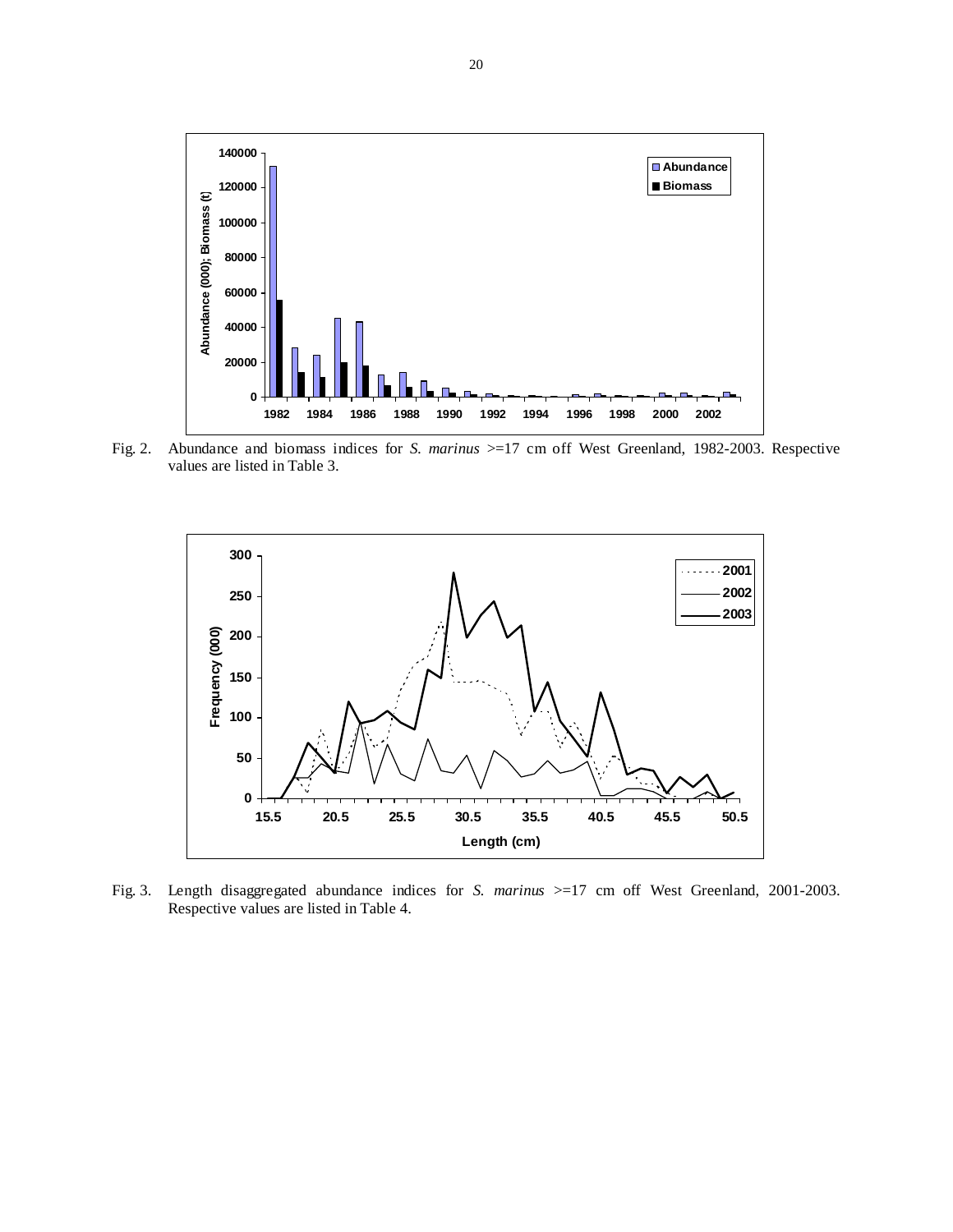

Fig. 4. Abundance and biomass indices for *S. mentella* >=17 cm off West Greenland, 1982-2003. Respective values are listed in Table 5.



Fig. 5. Length disaggregated abundance indices for *S. mentella* >=17 cm off West Greenland, 2001-2003. Respective values are listed in Table 6.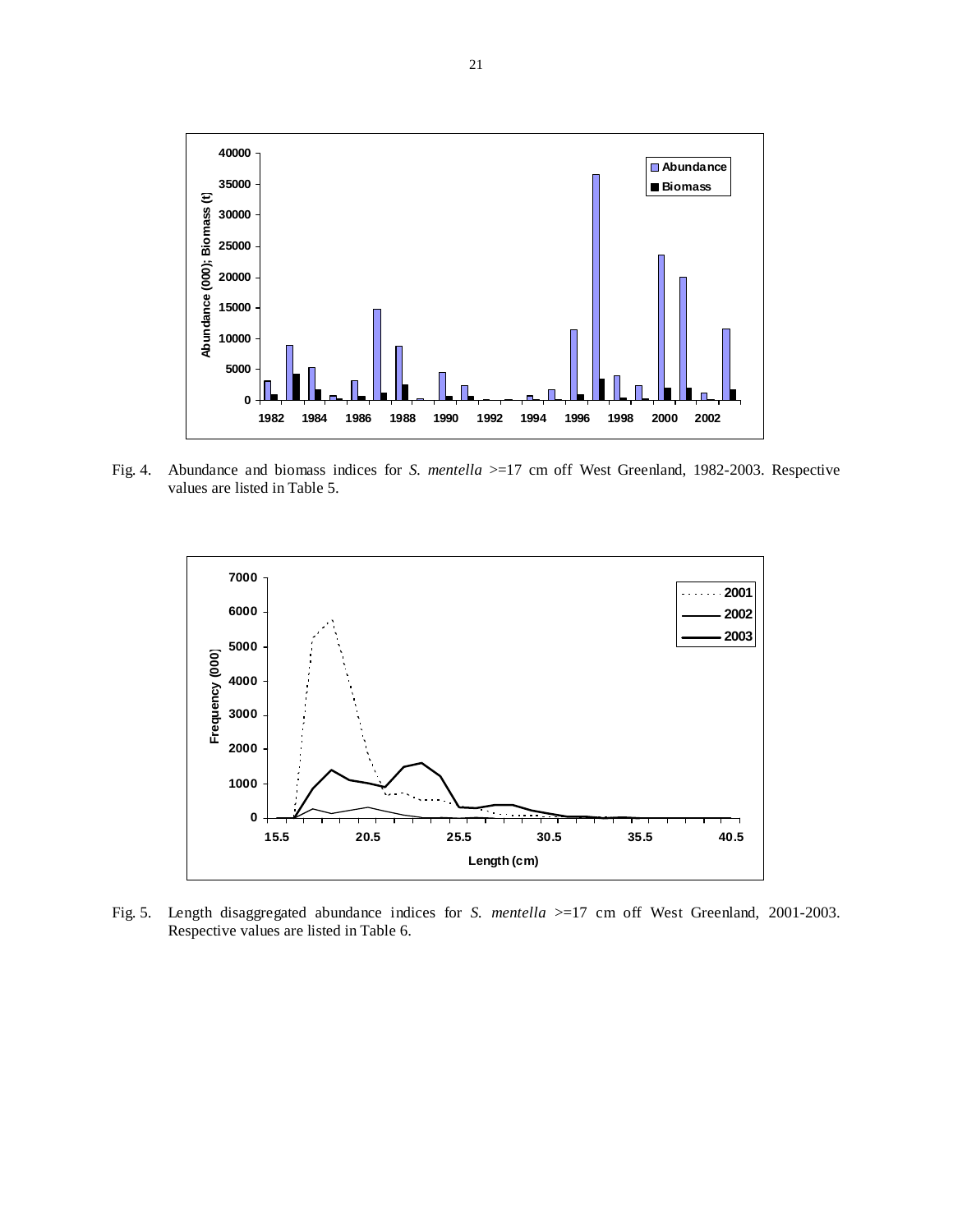

Fig. 6. Abundance and biomass indices for *Sebastes spp.* <17 cm off West Greenland, 1982-2003. Respective values are listed in Table 7.



Fig. 7. Length disaggregated abundance indices for *Sebastes spp.* <17 cm off West Greenland, 2001-2003. Respective values are listed in Table 8.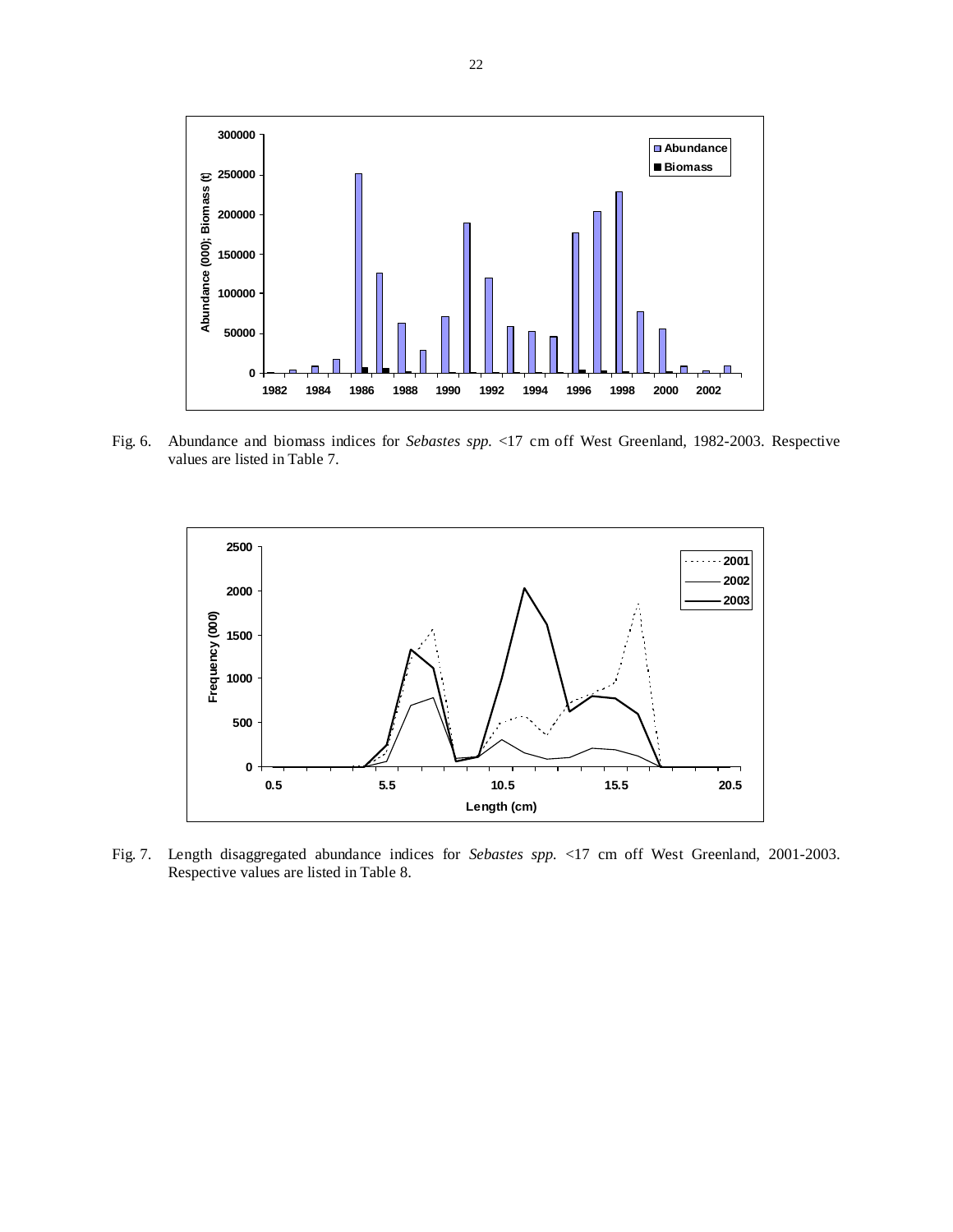

Fig. 8. Abundance and biomass indices for *Hippoglossoides platessoides* off West Greenland, 1982-2003. Respective values are listed in Table 9.



Fig. 9. Length disaggregated abundance indices for *Hippoglossoides platessoides* off West Greenland, 2001-2003. Respective values are listed in Table 10.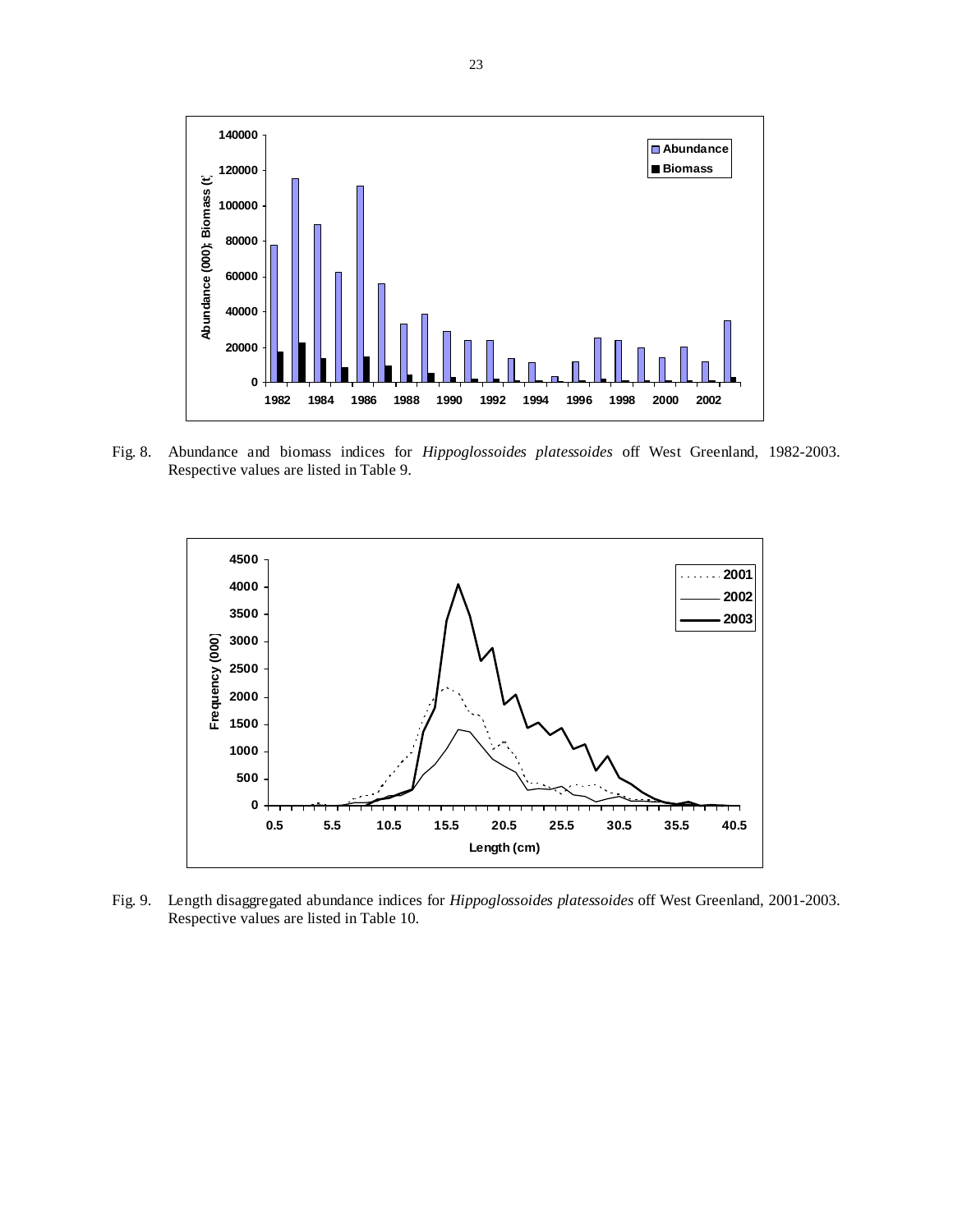

Fig. 10. Abundance and biomass indices for *Anarhichas lupus* off West Greenland, 1982-2003. Respective values are listed in Table 11.



Fig. 11. Length disaggregated abundance indices for *Anarhichas lupus* off West Greenland, 2001-2003. Respective values are listed in Table 12.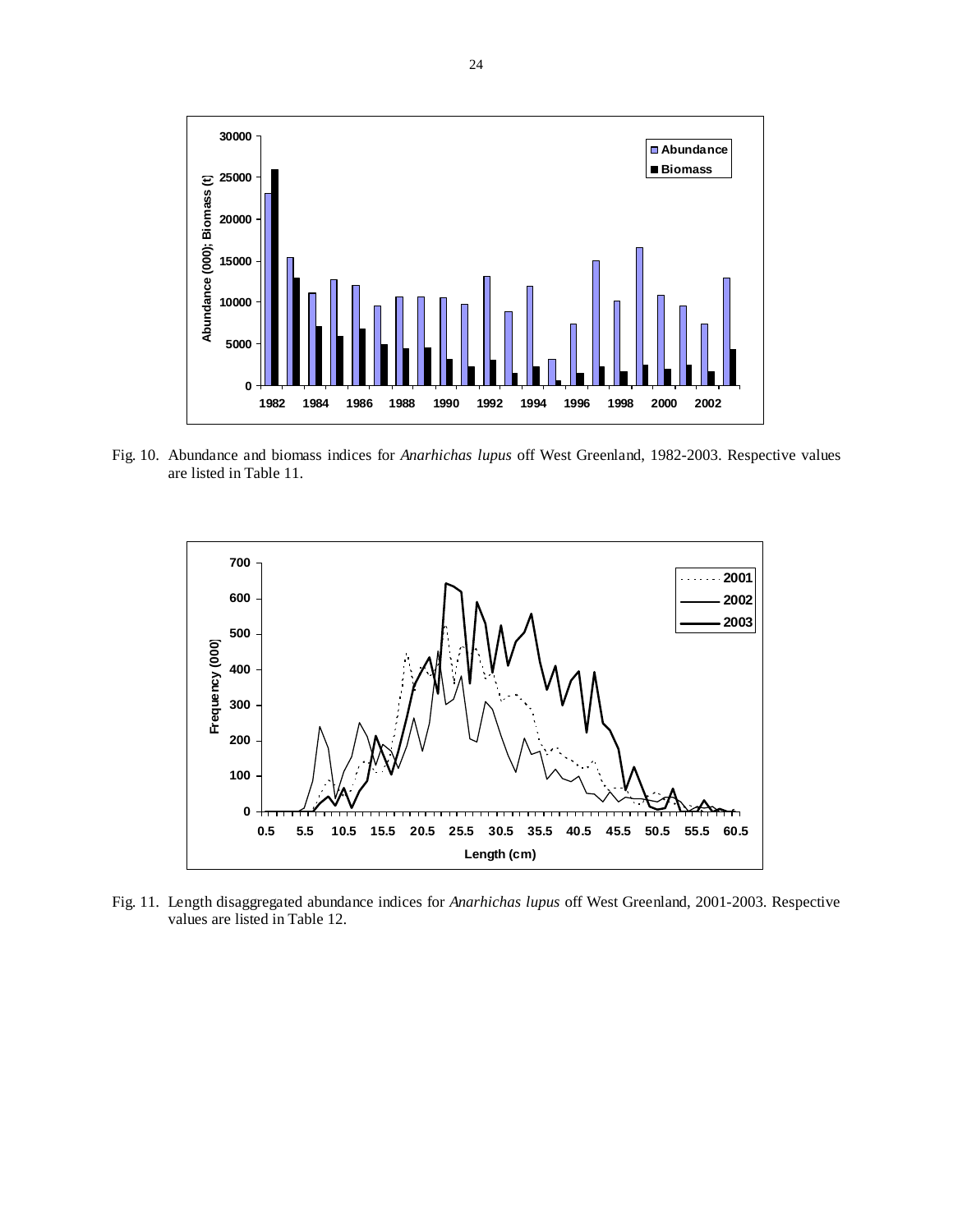

Fig. 12. Abundance and biomass indices for *Anarhichas minor* off West Greenland, 1982-2003. Respective values are listed in Table 13.



Fig. 13. Length disaggregated abundance indices for *Anarhichas minor* off West Greenland, 2001-2003. Respective values are listed in Table 14.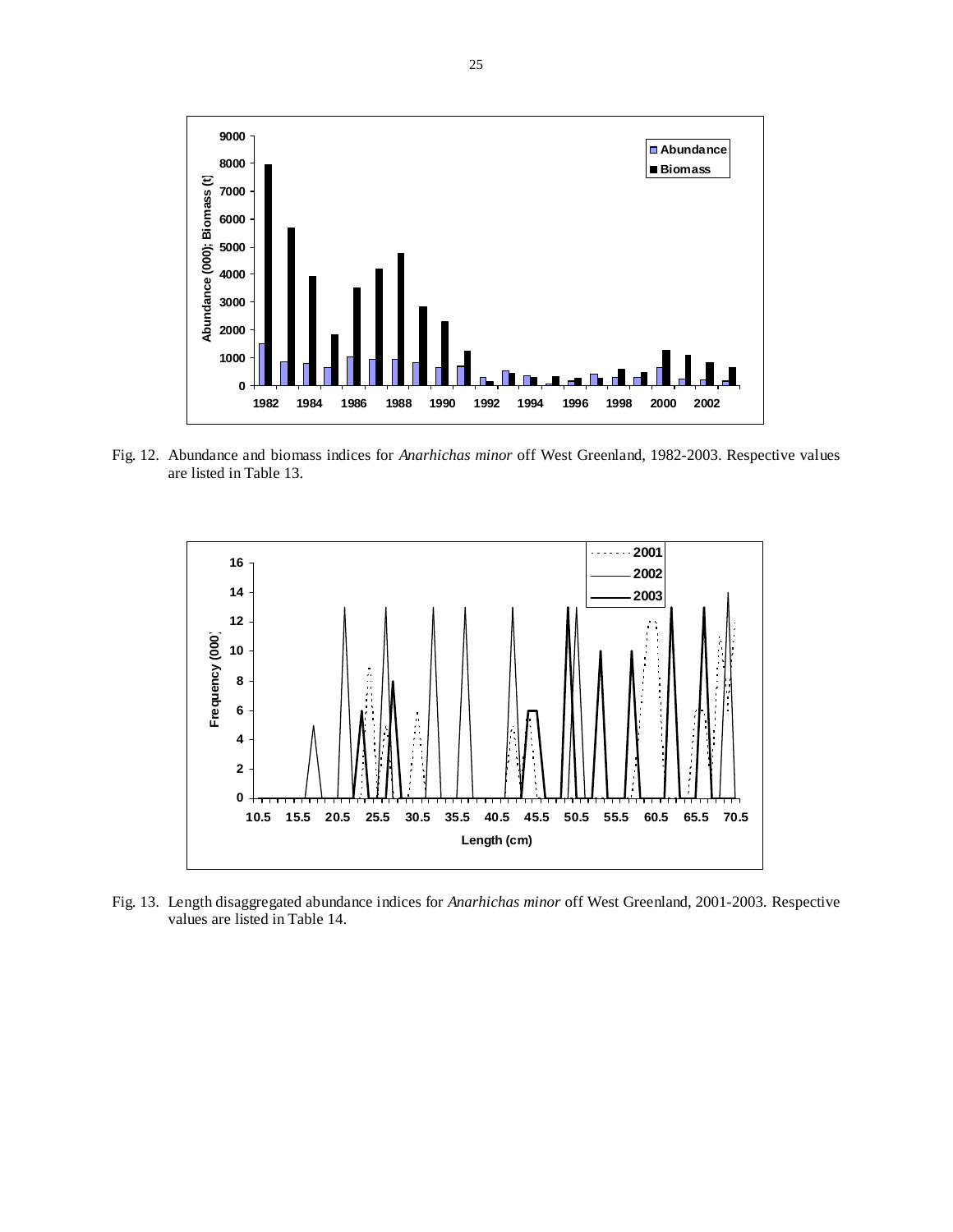

Fig. 14. Abundance and biomass indices for *Raja radiata* off West Greenland, 1982-2003. Respective values are listed in Table 15.



Fig. 15. Length disaggregated abundance indices for *Raja radiata* off West Greenland, 2001-2003. Respective values are listed in Table 16.